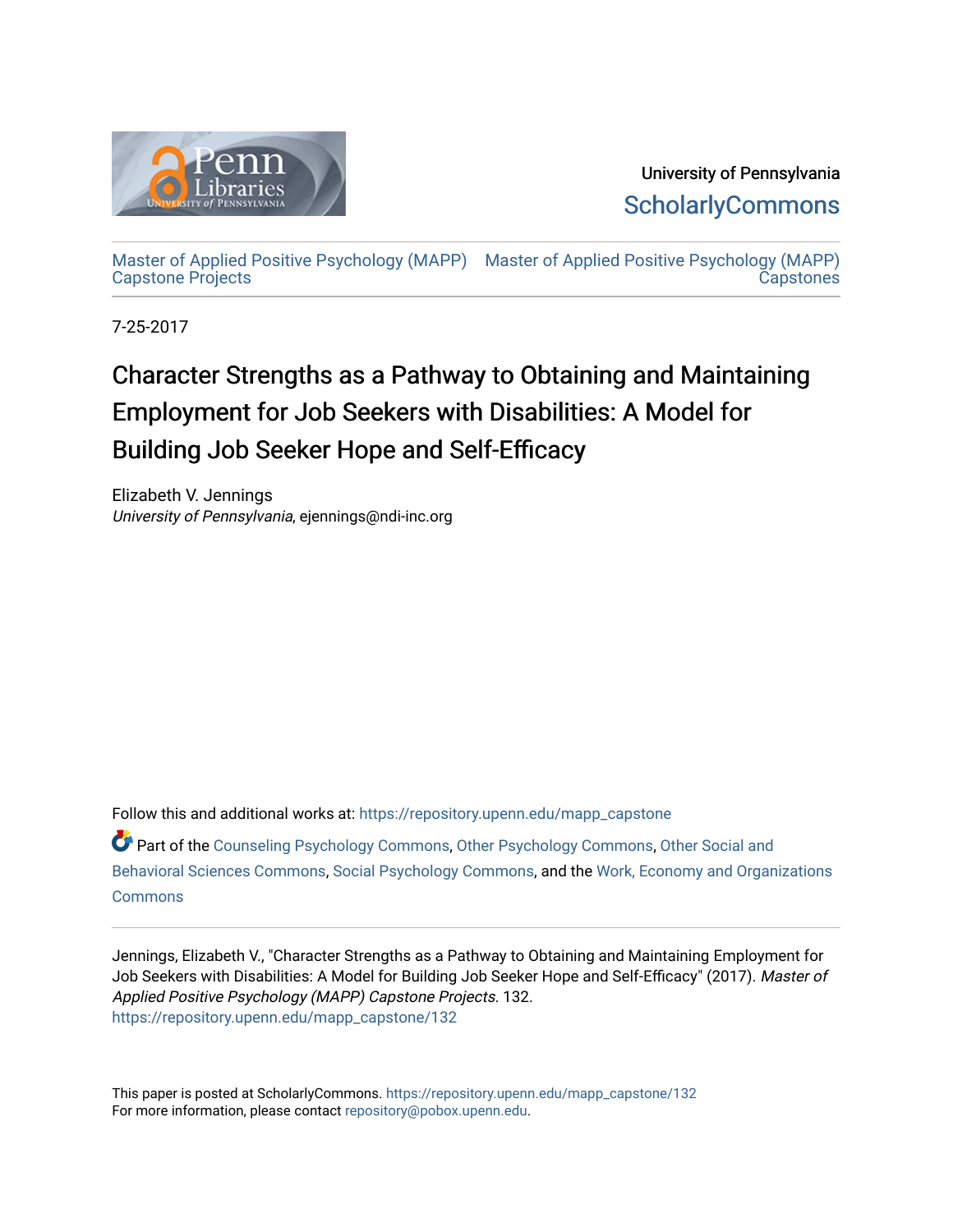## Character Strengths as a Pathway to Obtaining and Maintaining Employment for Job Seekers with Disabilities: A Model for Building Job Seeker Hope and Self-**Efficacy**

## **Abstract**

Americans with disabilities experience low rates of employment and are more than twice as likely to live in poverty than their non-disabled peers. Job seekers with disabilities face a myriad of external barriers to employment: 1) lower education/skill attainment, 2) complex public benefit rules, 3) limited access to reliable transportation, 4) lack of work-related supports, and 5) persistent employer-bias. These challenges are compounded by internal barriers: 1) diminished self-efficacy and hope, 2) social role devaluation, and 3) extrinsic work motivations. Several theories within positive psychology offer new pathways to employment for people with disabilities. One such theory is character strengths. Character strengths offer a framework for understanding who we are at our core and how to leverage our strengths to improve outcomes in multiple areas of life. Research on character has led to the design of interventions to build hope and self-efficacy, and to foster goal achievement. This paper will review research on character strengths as a facilitator of employment for job seekers with disabilities and provide an outline for integrating character-based positive interventions into a national employment program for people with acquired physical disabilities.

### Keywords

Character strengths, hope, self-efficacy, disability, employment, job seeker

### **Disciplines**

Counseling Psychology | Other Psychology | Other Social and Behavioral Sciences | Social Psychology | Work, Economy and Organizations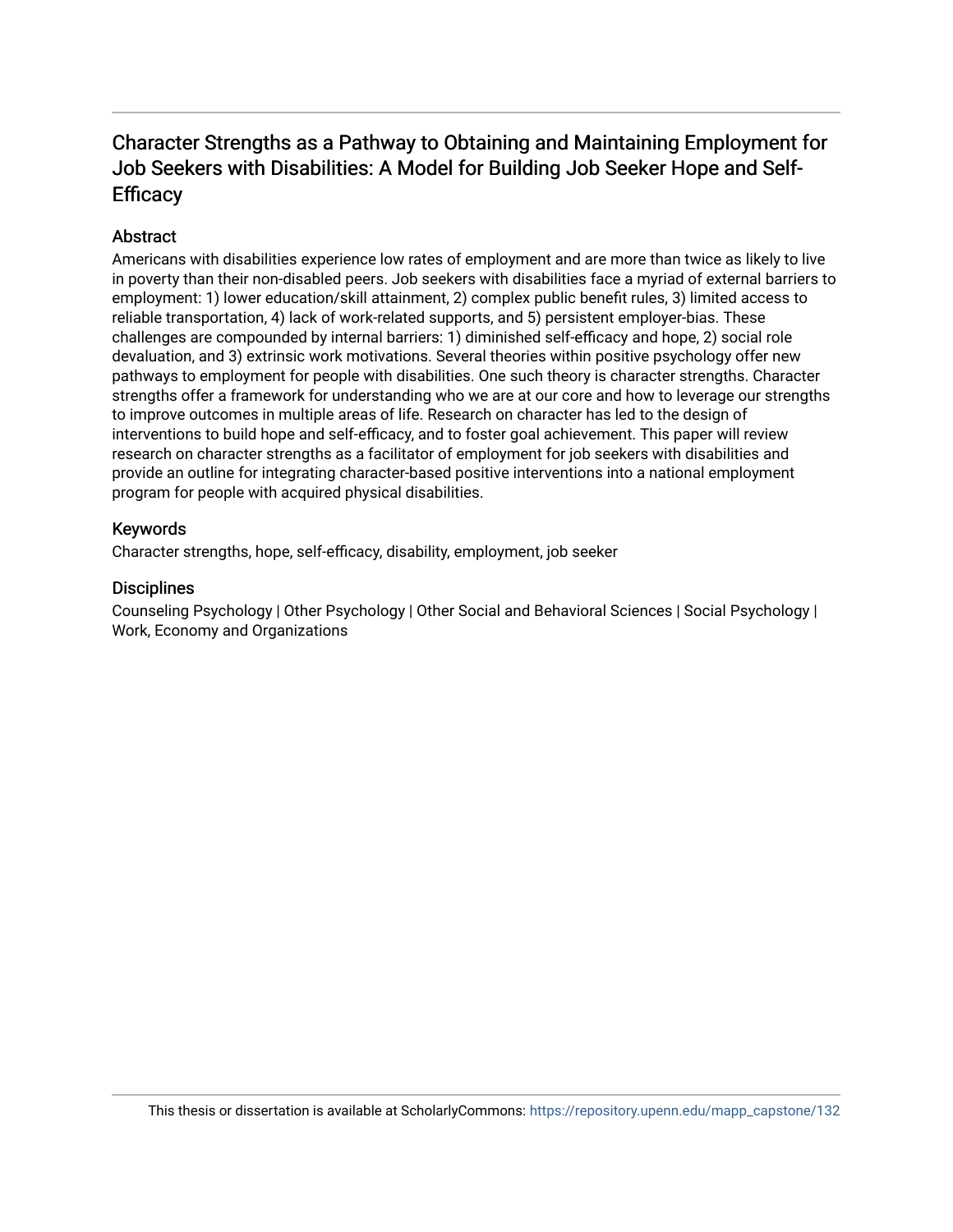Character Strengths as a Pathway to Obtaining and Maintaining Employment for Job Seekers with Disabilities: A Model for Building Job Seeker Hope and Self-Efficacy

Elizabeth Jennings

University of Pennsylvania

A Capstone Project Submitted

In Partial Fulfillment of the Requirements for the Degree of

Master of Applied Positive Psychology

Advisor: Ryan M. Niemiec, Psy.D.

August 1, 2017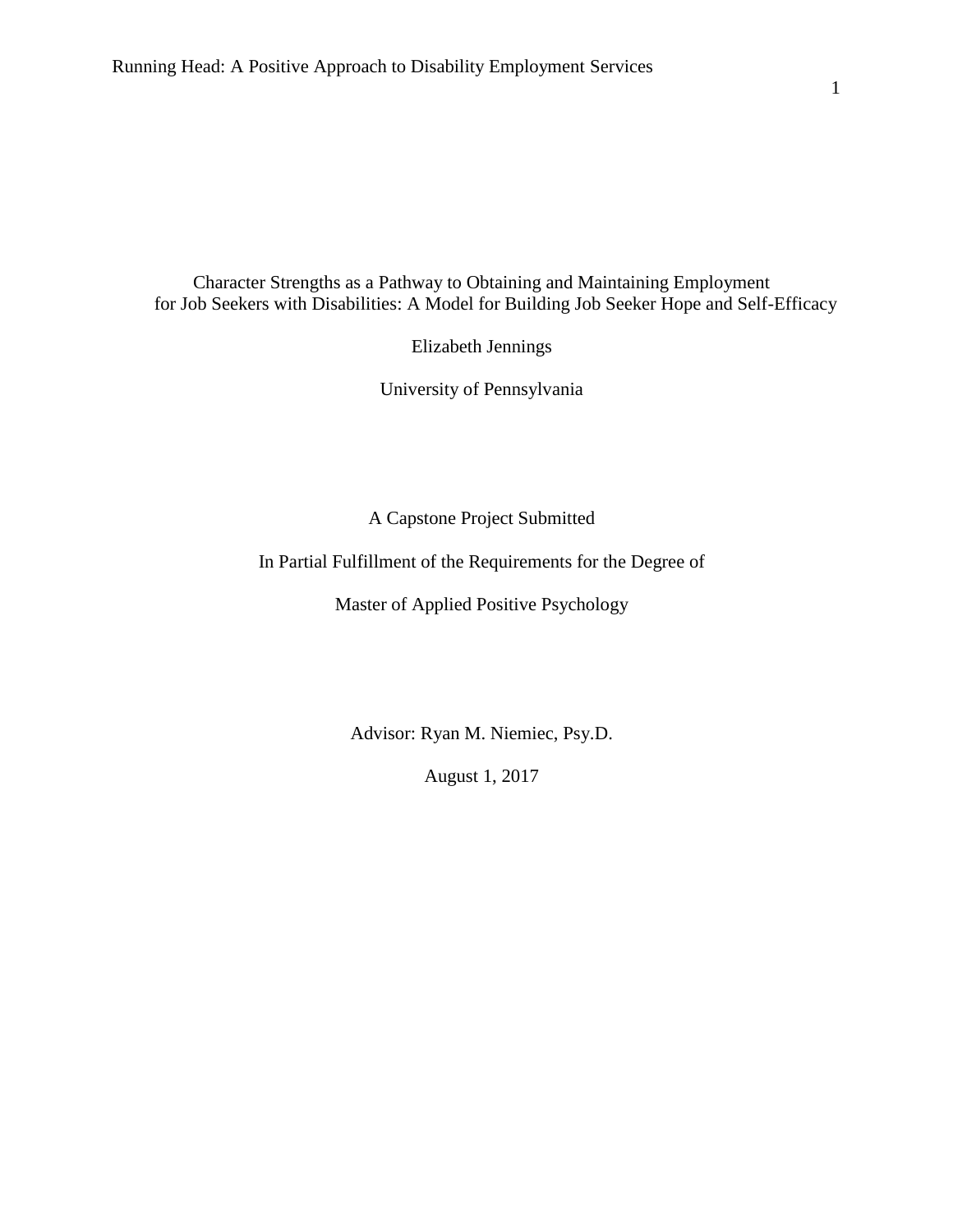Character Strengths as a Pathway to Obtaining and Maintaining Employment for Job Seekers with Disabilities: A Model for Building Job Seeker Hope and Self-Efficacy Elizabeth Jennings ejennings@ndi-inc.org

> Capstone Project Master of Applied Positive Psychology University of Pennsylvania Advisor: Ryan M. Niemiec, Psy.D. August 1, 2017

#### Abstract

Americans with disabilities experience low rates of employment and are more than twice as likely to live in poverty than their non-disabled peers. Job seekers with disabilities face a myriad of external barriers to employment: 1) lower education/skill attainment, 2) complex public benefit rules, 3) limited access to reliable transportation, 4) lack of work-related supports, and 5) persistent employer-bias. These challenges are compounded by internal barriers: 1) diminished self-efficacy and hope, 2) social role devaluation, and 3) extrinsic work motivations. Several theories within positive psychology offer new pathways to employment for people with disabilities. One such theory is character strengths. Character strengths offer a framework for understanding who we are at our core and how to leverage our strengths to improve outcomes in multiple areas of life. Research on character has led to the design of interventions to build hope and self-efficacy, and to foster goal achievement. This paper will review research on character strengths as a facilitator of employment for job seekers with disabilities and provide an outline for integrating character-based positive interventions into a national employment program for people with acquired physical disabilities.

*Keywords*: Character strengths, hope, self-efficacy, disability, employment, job seeker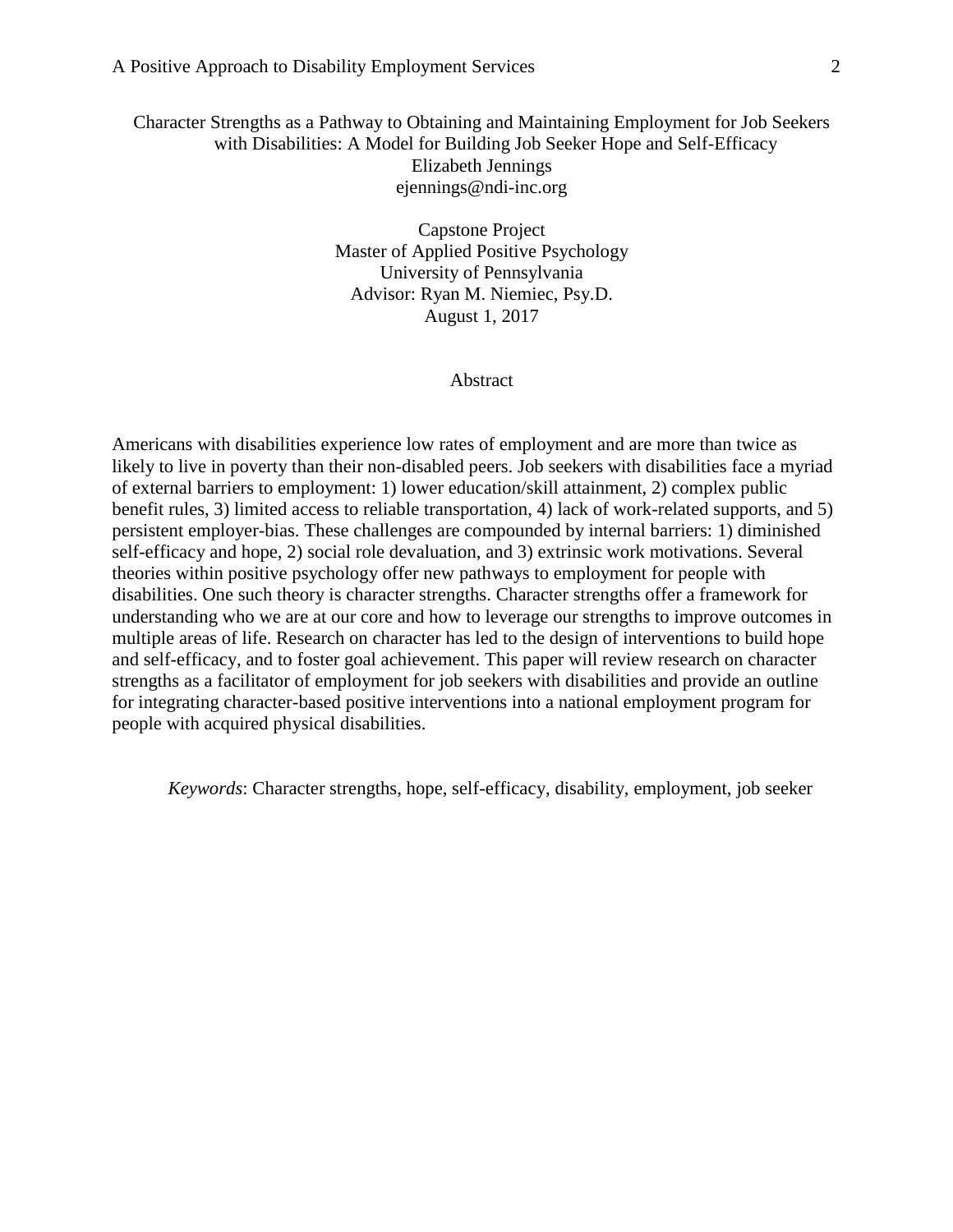#### **Acknowledgements**

I am deeply grateful for the seemingly endless well of support I have received over the past year. Thank you is too small a phrase to demonstrate the breadth of my appreciation. I want to acknowledge and thank so many people: Christa Nieminen, who acted as my personal editor, birthing partner, and constant cheerleader; Aimee Jennings, who pushed me to apply and reminded me that I was right where I was supposed to be; my family, who encouraged me to follow this path and have remained constant supports; my friends, who allowed me to step out of the relationship while I struggled to juggle work and school; and all the staff of National Disability Institute, who inspire and amaze me with their dedication, expertise, and impact.

I have a daily expanding appreciation for the many people within the MAPP program who made this experience possible. The leadership, the professors, the administrative staff, the AIs, the MAPP 12 cohort, all the MAPPsters who have come before me, and the many, many positive psychology researchers and implementers upon whose hard work this field is built. I am forever struck by the courage of Martin Seligman to follow his calling, and (somehow) bring the world along with him. Inspired by James Pawelski's expansive knowledge, commitment to the highest quality, and sophisticated approach to teaching. The intellect, talent, and interpersonal savvy of Leona Brandwene, a walking positive intervention, whose genuine and kind approach makes each person feel uniquely important. I will carry with me, and use daily, the dynamic teachings of Judy Saltzberg and Karen Reivich whose classes were a reminder of the importance of humor in learning. And will strive to have the poise and well-earned respect of Meredith Myers who is, to me, a force of calm consistence in a rapidly evolving field.

A special thank you to Ryan Niemiec for advising me through this Capstone. Your generosity and willingness to share everything this field has to offer will remain a guiding light.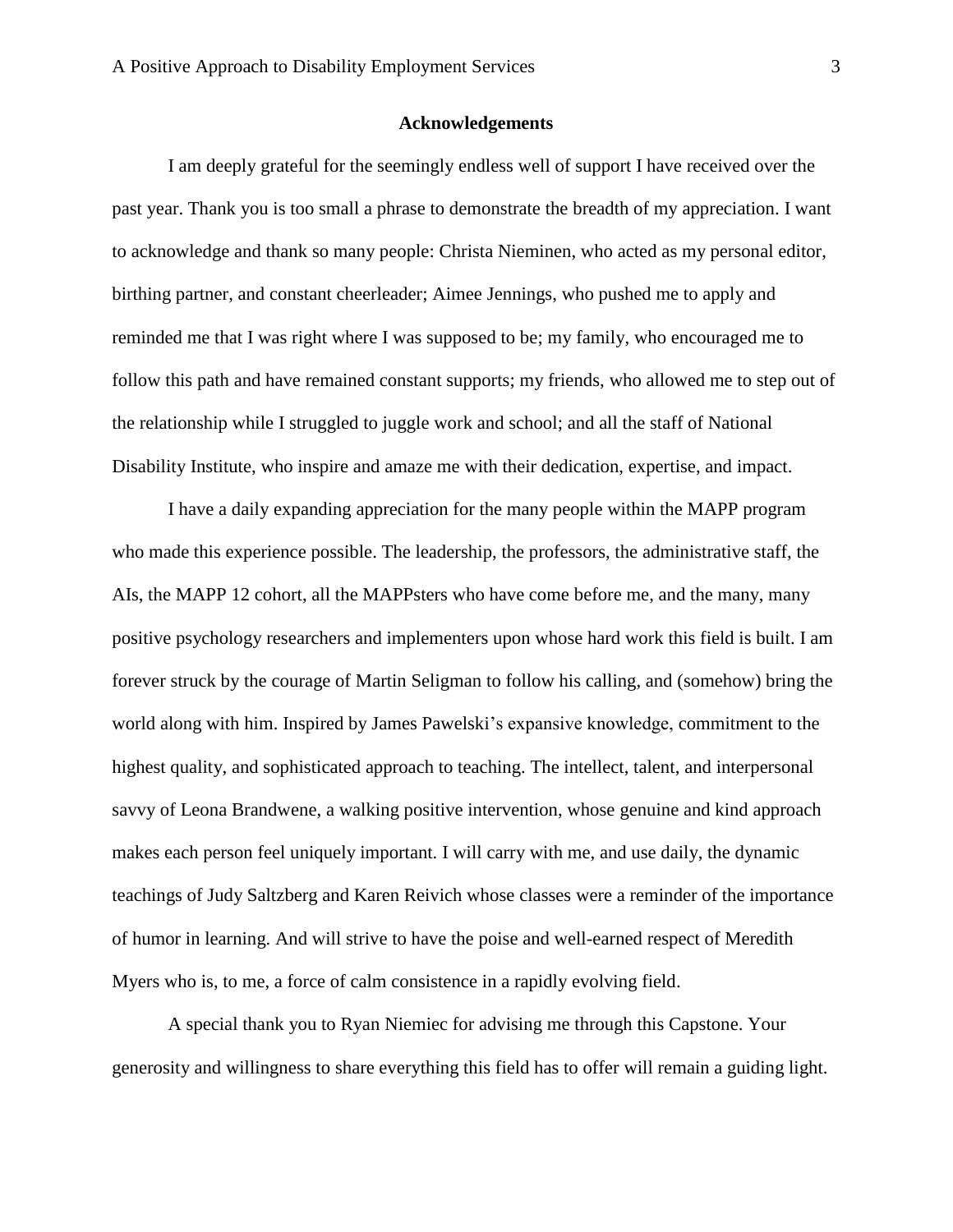#### **Introduction**

Americans with disabilities experience high rates of unemployment. In 2016, just 27.7% of people with disabilities, ages 18-64, were employed compared to 72.8% of people without disabilities (U.S. Bureau of Labor Statistics, 2017). National efforts to support individuals across the spectrum of disability to achieve competitive employment have not met with great success. In fact, the employment rate for people with disabilities has not increased in the past decade (U.S. Census Bureau, 2017).

The employment status of people with disabilities is complicated by high rates of poverty and financial instability. In 2015, people with disabilities, ages 21-64, lived in poverty at a rate more than twice that of their non-disabled peers, 27% versus 11.6% (Erickson, Lee, & vonSchrader, 2017). Furthermore, individuals with a work limitation (such as a disability) are more likely to live in poverty the longer the work limitation persists. If the work limitation persists for more than 36 months, the individual is 14 times more likely to be poor (Strauser, 2014). Disability and poverty are cyclical, each perpetuating the other.

Individuals with disabilities, particularly those who are poor, face multiple external barriers to employment: 1) lower educational and skill attainment, 2) complex public benefit rules, 3) limited access to reliable transportation, 4) lack of work-related supports, such as assistive technology, and 5) persistent employer-bias (Ameri et al., 2015; Sevak, Houtenville, Brucker, & O'Neill, 2015). Additionally, individuals who are disabled and poor face internal conflicts during the process of seeking, obtaining, and maintaining employment that create barriers to successful employment outcomes. These barriers include 1) diminished self-efficacy and hope – limiting one's belief that they can get a job, 2) social role devaluation – making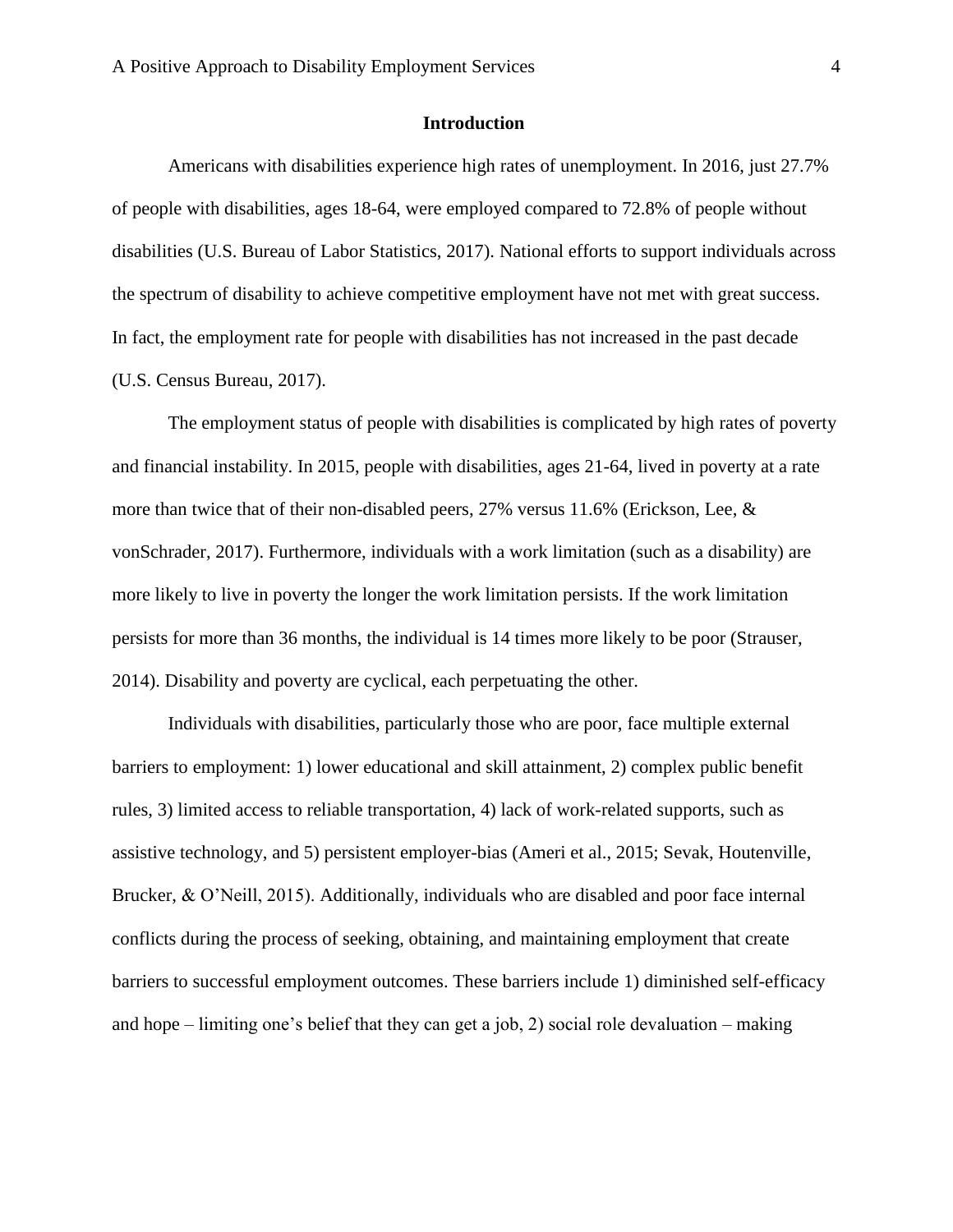social interactions, such as interviews and onboarding more challenging; and 3) extrinsic work motivations – leading to job choices that lack meaning and engagement (Strauser, 2014).

Positive psychology -- the study, development, and application of positive psychological phenomena such as positive emotions, traits, institutions, relational functioning, and optimal functioning – offers new insight toward understanding human behavior and aligning positive psychology theories and interventions to foster behavior change. The scientific study and practice of character strengths is one especially robust and comprehensive domain of positive psychology (Peterson & Seligman, 2004). Character strengths offer a framework for understanding who we are at our core and how to leverage our strengths to improve outcomes in multiple areas of one's life (Mayerson, 2015). Research on character has led to the design of interventions that put into motion the use of character strengths to build an individual's hope, self-efficacy, and other positive traits to achieve one's goals.

This paper will utilize research on character strengths to design a model for integrating character strengths into employment services for people with acquired physical disabilities, served by National Disability Institute's American Dream Employment Network (ADEN). ADEN is an Administrative Employment Network under the Social Security Administration's Ticket to Work program. ADEN provides a range of employment services to individuals, ages 18-64, who receive Social Security disability benefits from the Social Security Administration (SSA). It is important to understand that to receive SSA disability benefits, one must prove that one has a documented disability that will last twelve months or longer, or result in death, and one must prove that their documented medical condition prevents them from working at a substantial level. In 2017, a substantial level is \$1,170 per month in countable wages for a non-blind individual (Social Security Administration, 2017).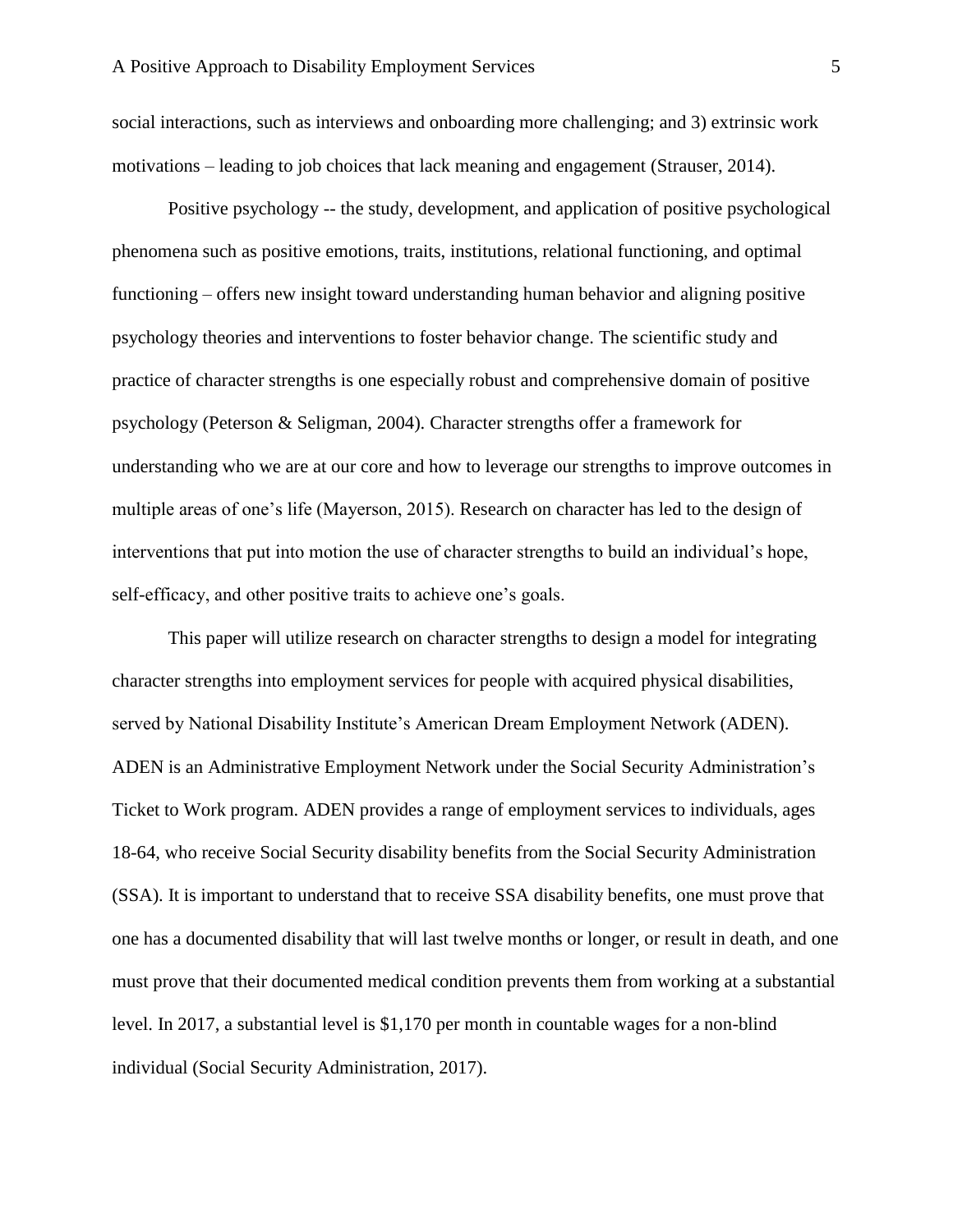Through ADEN members, a majority of the extrinsic barriers to employment noted can be met through a layering of available services and supports. However, there is no systematic strategy for addressing the intrinsic barriers that job seekers with disabilities face. Partially because no single entity is responsible for ensuring the well-being of individuals with disabilities and partially because the disability community has not yet had the necessary level of exposure to positive psychology to have the language or tools to integrate positive psychology theories and interventions into disability services. After 18 years in disability services, and recent exposure to positive psychology, my goal for this paper is to demonstrate empirical evidence for the use of positive psychology strategies within disability employment services and provide a framework for a pilot project that will test interventions within a national disability employment program.

More specifically, based on empirical findings on character strengths and related positive interventions, the designed model, Character Strengths (CS) Works, will support job seekers with acquired physical disabilities in four ways outlined below. To highlight these ways, we will follow the actions and activities of Ana, a job seeker with an acquired physical disability who has been out of work for five years, and her vocational counselor Diana (names and identifying information have been changed to protect their identity).

1. **Seeking employment - Build hope and self-efficacy through a deeper understanding of the 24 character strengths the job seeker possesses and can engage during the job search**.

*Ana has a spinal cord injury due to a car accident. She has not worked in five years. Prior to her accident, Ana was a quality control technician for a factory that produced small parts for ten years. She no longer has the manual dexterity to complete the required tasks of her previous job. Ana has doubts that she can work again but she cannot survive*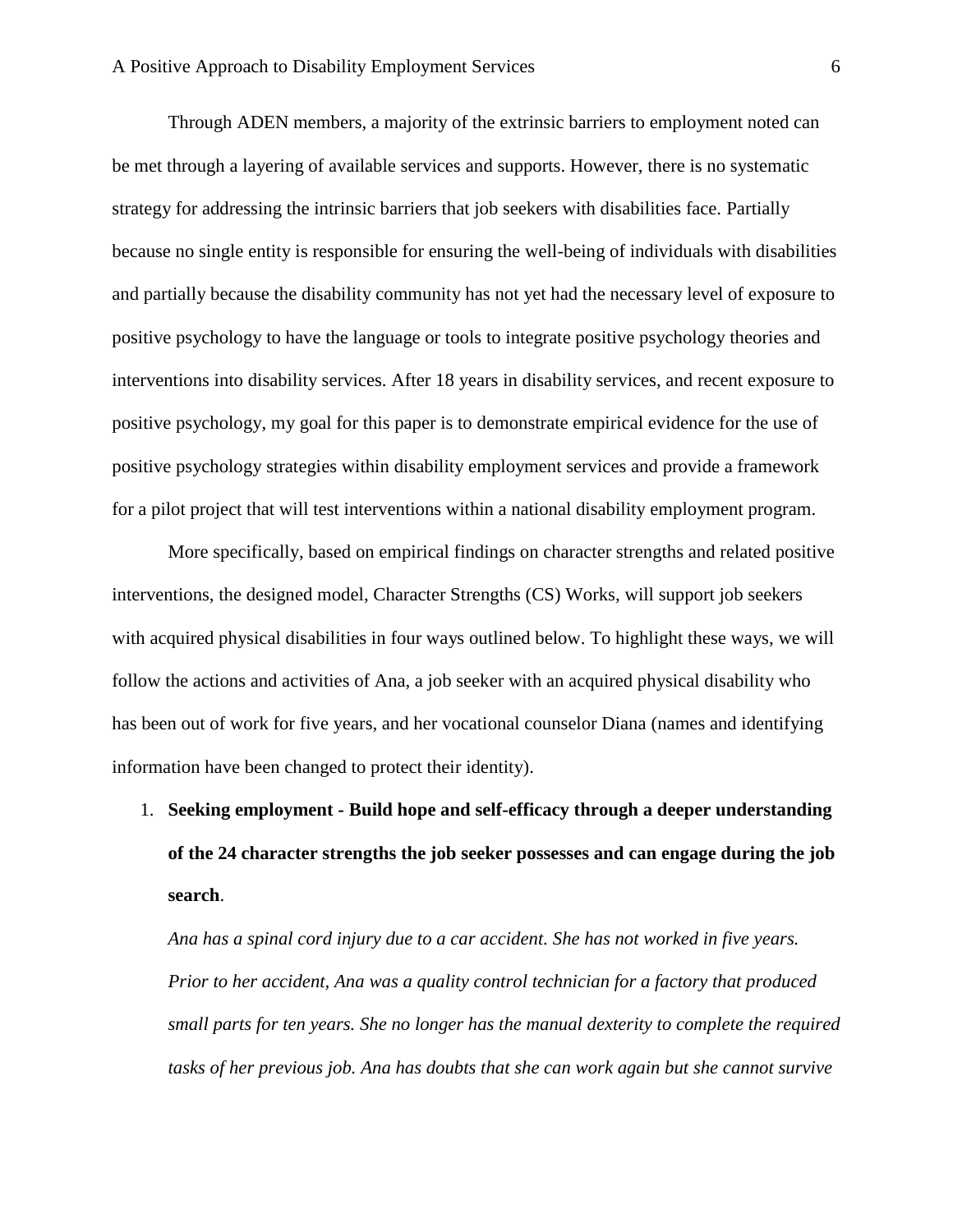*on her disability benefit alone. She is uncertain as to how to go about getting a job. She is afraid of what will happen to her disability benefits and the personal care attendant services she receives to live independently. Ana would benefit from understanding that she has 24 character strengths and employing her strengths in hope-building activities that help her to envision new ways she can do things. Ana would also benefit from interventions that build her self-efficacy so that she can navigate the path back to work.*

## 2. **Obtaining employment - Identify tangible strengths the job seeker brings to a new job along with language to share those strengths in an interview**.

*Ana feels insecure about her skills, how she will explain the gap in her resume, and what an employer will think about her when they see her. She believes she has something to offer the world but isn't sure how to convince others of that. Should she get a job, Ana wonders whether her co-workers will believe she can do the job. Ana has moments of doubt that others will see her and not her disability. Ana would benefit from an understanding and exploration of her signature strengths and how she has applied them to overcome barriers in the past. These signature strengths are hers to employ during the job search, during the interview, and on the job. Importantly, Ana will have language to explain to others (and to herself) the signature strengths she possesses and how they relate to her ability to set and complete goals, develop relationships with colleagues, and tackle challenges that come her way.*

3. **Maintaining employment – identifying which strengths the job seeker is likely to rely on once they are on the job and ways in which the job seeker with a disability and their workforce development professional can explore using character strengths in a balanced way.**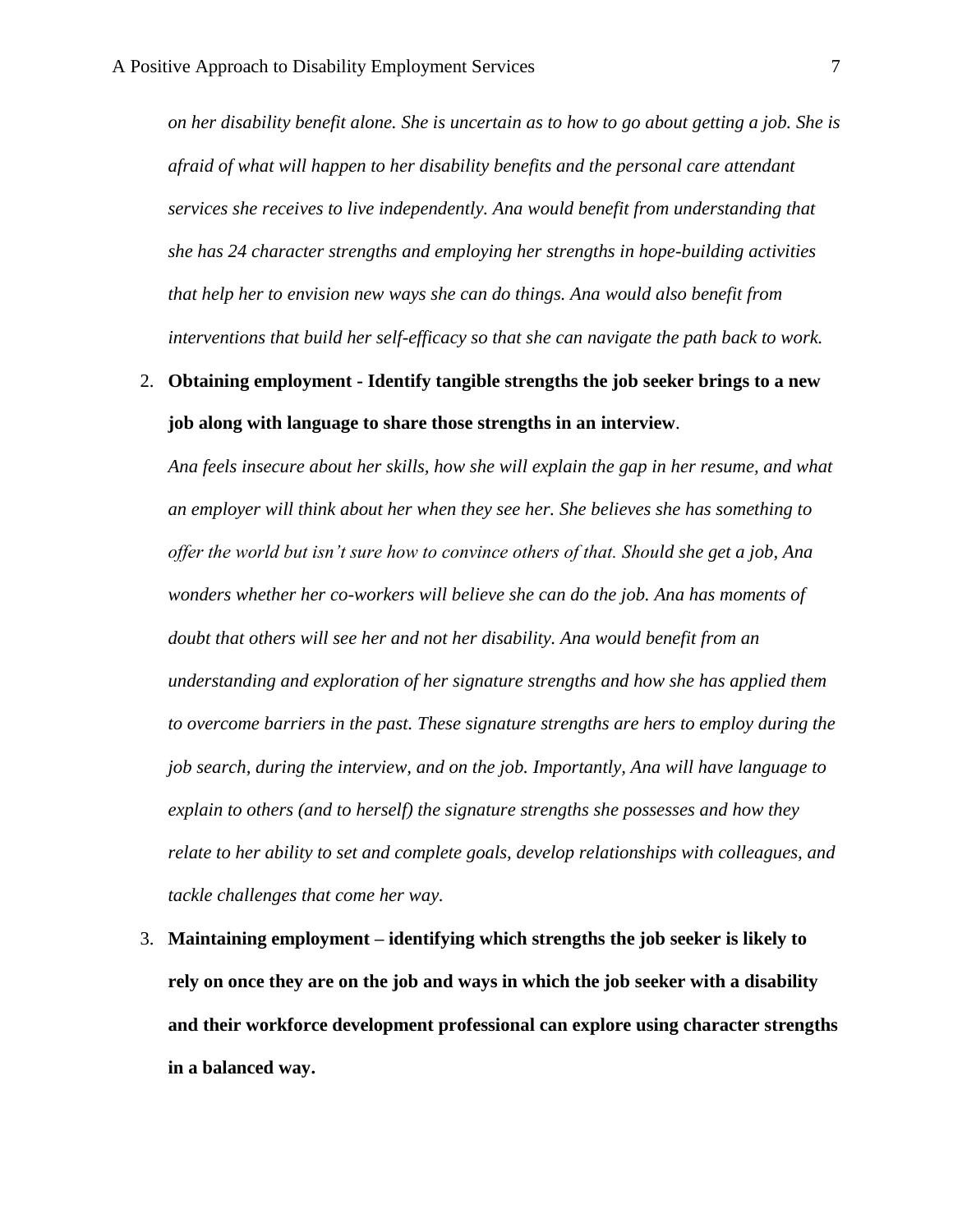*Ana uses her understanding of her character strengths to recognize strengths she is employing in her new job and with her new colleagues. Ana realizes that sometimes she overuses or underuses a strength, which contributes to delays in completing tasks, missed opportunities to connect with her co-workers, and misunderstanding with her supervisor. Ana works with her ADEN member (workforce development professional) to discuss tasks, relationships, moments in time on the job, and how she can use her strengths in an optimal way to increase her self-efficacy and to improve her performance on the job.*

#### 4. **Career development – exploring character roles in career development.**

*In this initial return to work, Ana is ready to take any job she is offered. As someone who receives a Social Security disability benefit, Ana may eventually be forced to make a decision between earning more money and keeping her disability benefits. To make this leap, Ana may want to explore a job with greater earning potential. Fortunately, Ana is experiencing success on the job. Her self-efficacy has increased. When Ana is ready to explore whether she will stay in this first job or move on to a job that leads to a career, Ana can explore her character strengths in relation to organizational roles as a component of her job assessment and career development.*

The CS-Works model, defined herein, will identify positive interventions to support the job seeker in building self-efficacy and hope through the use of character strengths; a strategic approach to training service providers on character strengths; a first look at measuring the impact of the designed interventions on employment outcomes; and opportunities to share the anticipated outcomes with the broader disability and positive psychology communities.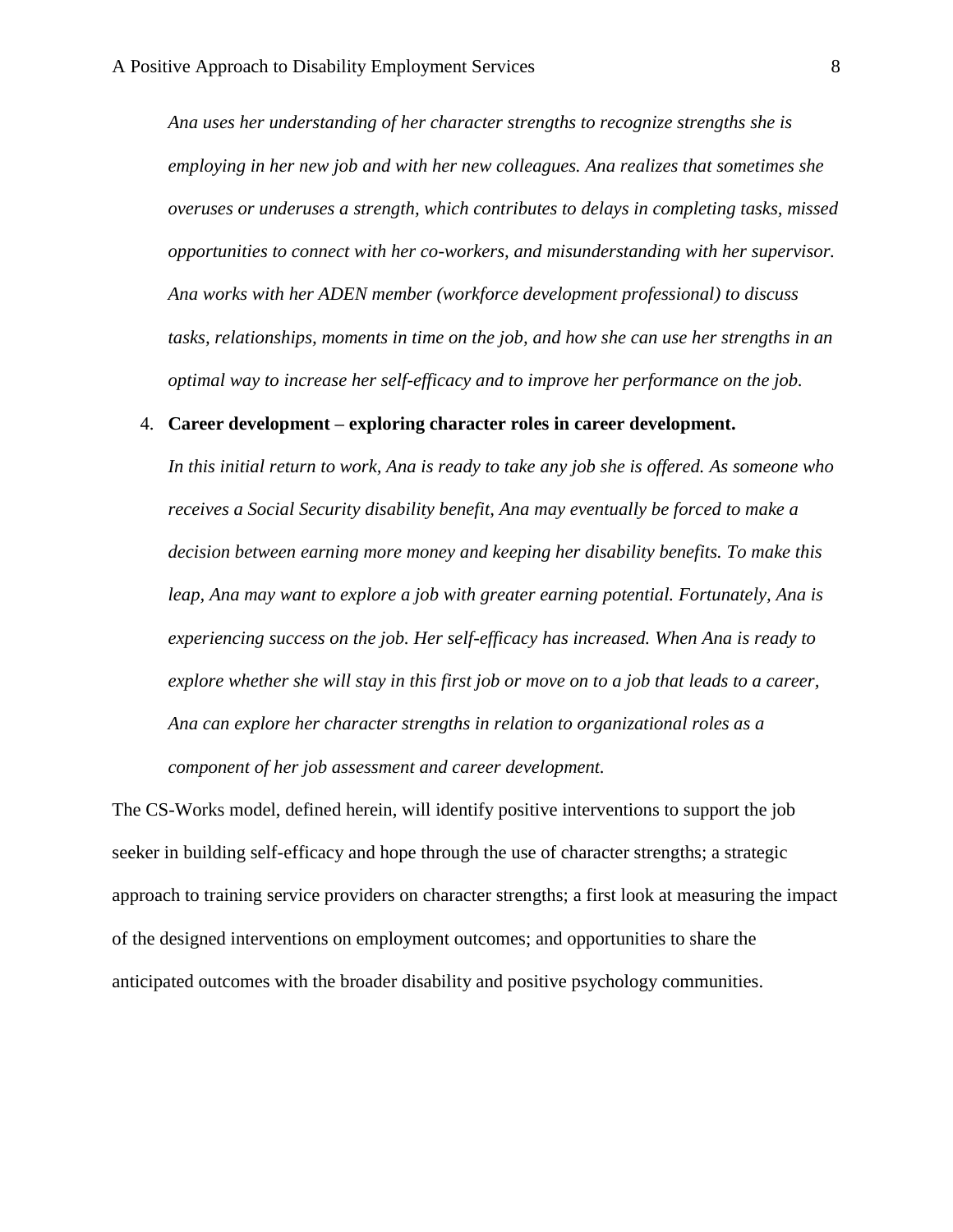#### **Positive Psychology**

Positive psychology was emanated in 1998 by Dr. Martin Seligman, while President of the American Psychological Association (APA). Seligman (1998) identified positive psychology as a new science and profession that "emphasizes the understanding and building of the most positive qualities of an individual: optimism, courage, work ethic, future-mindedness, interpersonal skill, the capacity for pleasure and insight, and social responsibility" (p. 1). Positive psychology was developed, in part, to reorient the field of psychology from a field that heals mental illness to one that builds human betterment. He declared a mission "to utilize quality scientific research and scholarship" to "identify and understand the traits and underpinnings of preventive psychological health …" (Seligman, 1998, p. 3).

Positive psychology is the study of human well-being and how to cultivate the best in each of us, as individuals and as a society. The positive psychology framework focuses on "three related topics: 1) positive subjective experiences (happiness, pleasure, gratification, fulfillment), 2) positive individual traits (strengths of character, talents, interests, and values), and 3) positive institutions (families, schools, businesses, communities, societies)" (Peterson, 2006, p. 46; Seligman & Csikszentmihalyi, 2000).

Since Seligman's call to action, positive psychology has grown in scope and capacity, attracting researchers and practitioners from around the globe. As a result, there are multiple theories within positive psychology that address happiness, well-being, affect, meaning, relationships, mindfulness, self-determination, goal-setting, flow, achievement, motivation, and many other topics. And complementary positive interventions that equip individuals (professionals and laypeople) with action steps they can take to improve one or more aspects of their well-being. As this paper focuses on select theories and positive interventions that may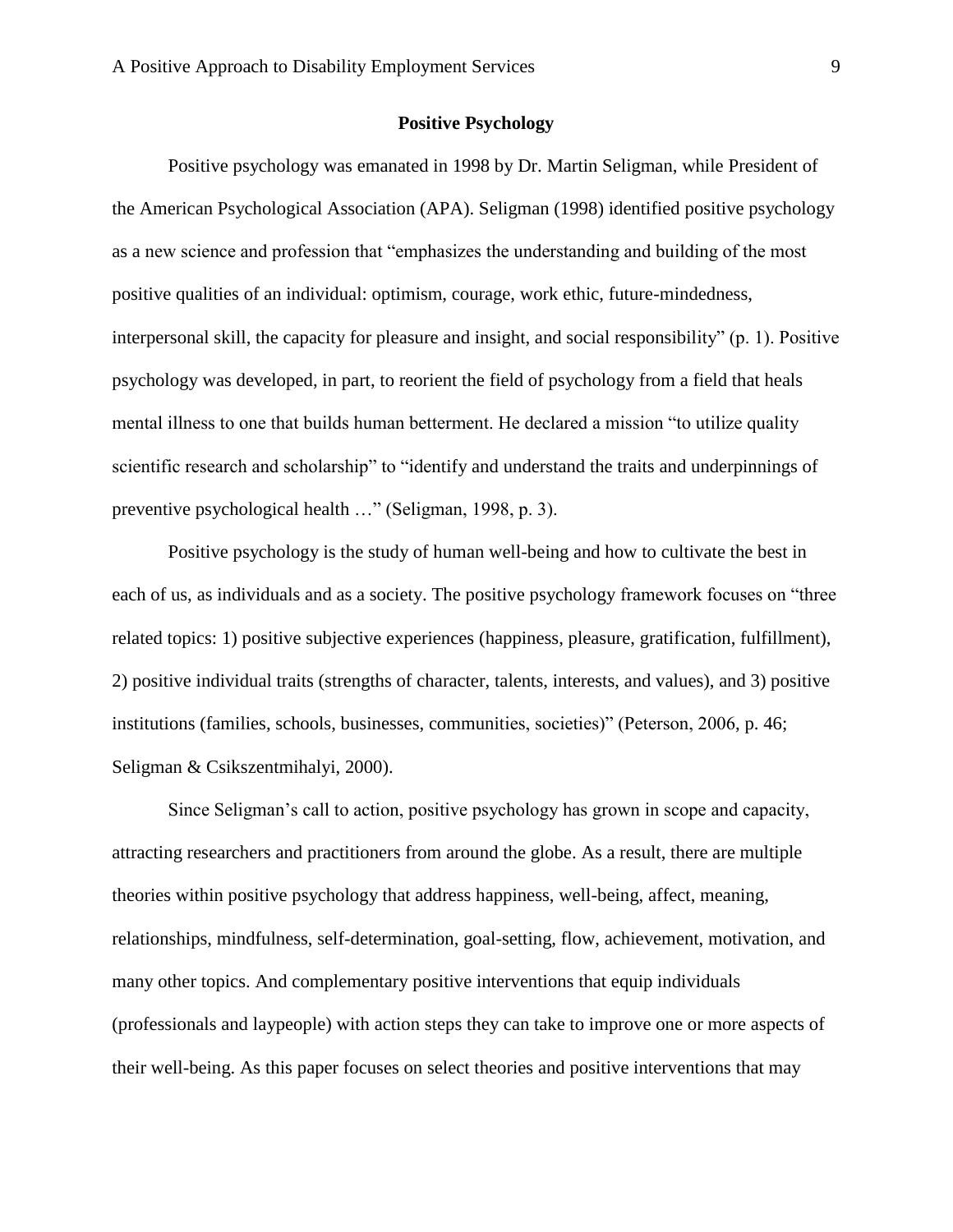facilitate improved employment outcomes for people with acquired physical disabilities, I will review just a handful of relevant positive psychology theories.

Prior to the development of positive psychology as a field, there have been many psychologists, philosophers, and other social scientists who researched, theorized, and wrote about identifying, celebrating, and developing positive aspects of human traits and behaviors. Beginning with Aristotle who wrote about eudaimonia as "a character of persons that entails living in accordance with reason and moderation, and aiming toward excellence and the realization of a complete human life" (Ryan, Huta, & Deci, 2008, p. 143). More simply put, eudaimonia is the pursuit of aligning one's actions with one's true self or virtues (Waterman, 1990). Aristotle identifies specific virtues one should possess, including generosity, courage, and practical wisdom. Aristotle viewed practical wisdom as the highest virtue. To have practical wisdom is to have the will (desire) and the way (know-how) to do the right thing at the right time in the right way (Schwartz & Sharpe, 2006).

Melchert (2002) claims that Aristotle identified virtues as habits and that to develop these virtues, one must practice. Just as good habits can be developed, bad habits can be developed as well. Therefore, one must use their reason (consciousness) and practical wisdom to assess their emotions and behaviors and find the mean or balance or optimal use that will allow them to use it in an appropriate way. This practice becomes a virtuous cycle (Melchert, 2002) in which the action of employing reason to use the mean builds the virtue, which leads to more employment of the mean, which increases the ability to use the virtue, and round and round.

William James (1892/1984) points to the plasticity of the mind as our opportunity to form new habits. To do so, one must 1) make a conscious decision to change, 2) practice and not give up until the habit is established, and 3) take action each time an opportunity presents. Our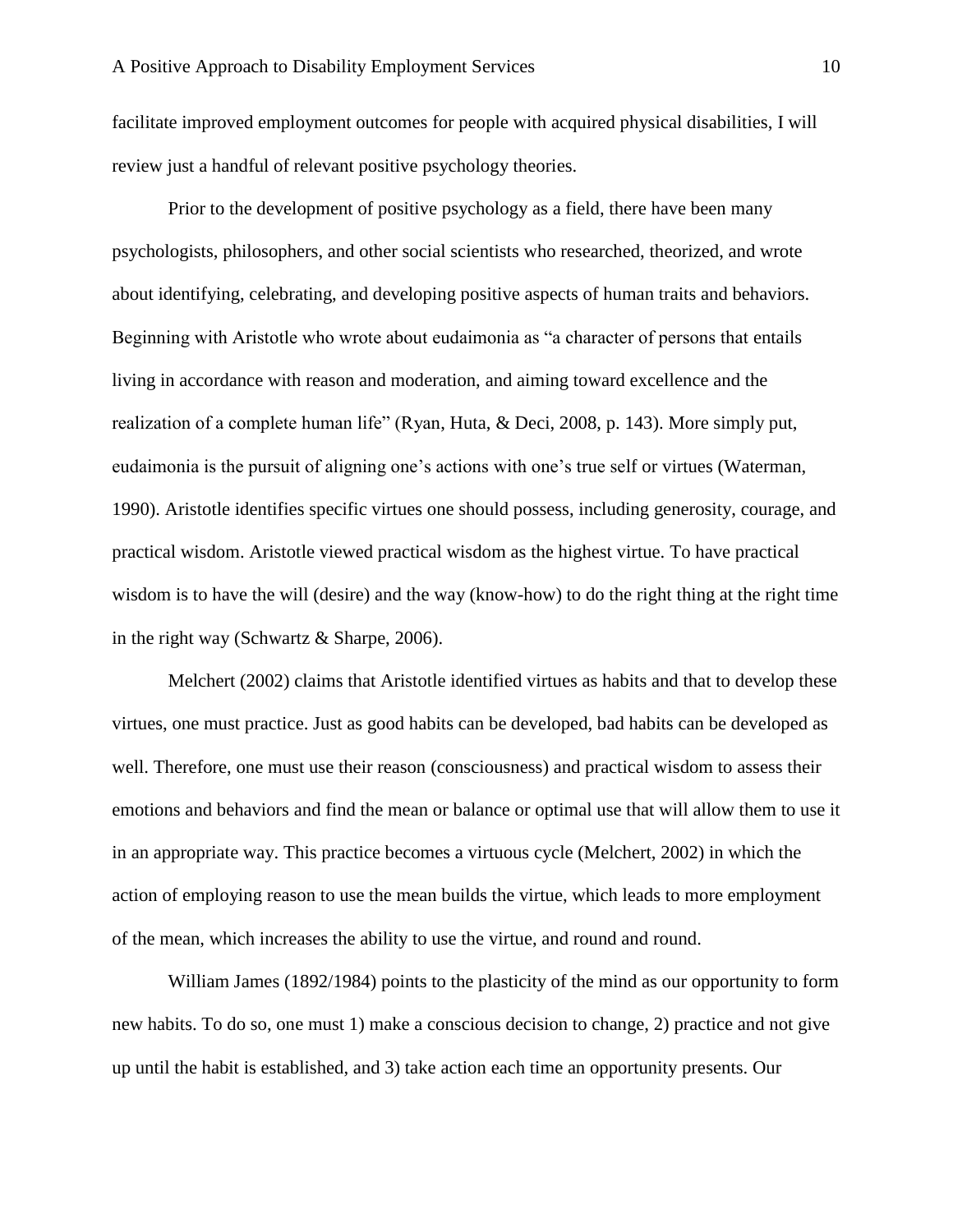responses to internal and external stimuli are primarily based on the physical reaction of our body and the perception of our mind. Our body and mind create a cycle of intentions and actions that work together in a mind-body connection. When we are focused, we can monitor our mindbody connection to attain goals, increase well-being, and enhance our connection to the world around us. Because we do not always have complete control over both our mind and body, we need to create positive habits that will set into motion what we would do if we did have control. The power of creating a habit is that, in time, it will operate without the need for the conscious mind. Instead, subconscious sensations will initiate a chain of automated discharges that compel us to action (James, 1892/1984).

For low-income individuals, such as many people with disabilities, the function of the mind on autopilot is critically important because poverty reduces cognitive performance (Mani, Mullainathan, Shafir, & Zhao, 2013). A growing body of research demonstrates that people in poverty have the constant presence of stress. High stress reduces one's ability to set goals, complete tasks, and solve problems (Sakamoto, Rarick, Woo, & Wang, 2014). This can lead to poor decision making, which can tear down an individual's self-efficacy and agency thinking. Given our negativity bias, the mind of an individual with an acquired physical disability on autopilot may focus on the things they are not able to do, the difficulties of their life, thoughts that things will never get better, and/or negative self-talk. Positive psychology strategies can fortify disability services to better address both the internal and external barriers that limit the employment and economic advancement of individuals across the spectrum of disability.

#### **Positive Interventions**

Positive psychology researchers and practitioners design positive interventions to establish or improve one or more aspects of an individual's feelings, cognitions, actions, and/or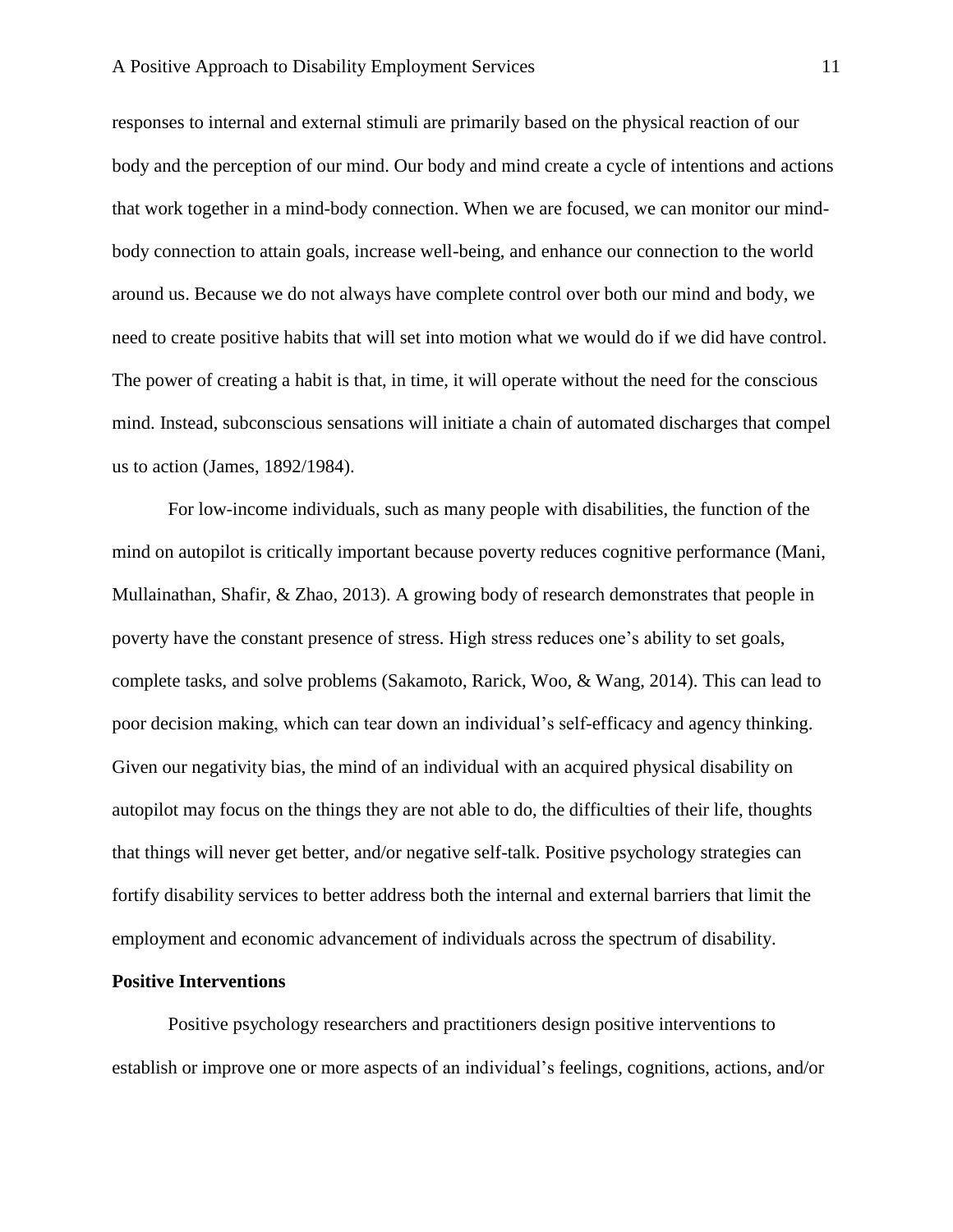habits based on theoretical, experimental, or evaluative evidence. Traditional psychology has identified an array of approaches to address negative behaviors and emotions associated with anxiety, depression, and schizophrenia. Positive interventions are activities that will improve a person's well-being by increasing positive strengths, emotions, actions, and/or habits, and/or decreasing or supplementing negative strengths, emotions, actions, and/or habits. Positive interventions have a growing evidence base for increasing well-being and for decreasing depression as shown in one meta-analysis of 51 interventions with 4,266 individuals (Sin & Lyubomirsky, 2009).

Positive interventions offer actions that result in bursts of positive emotions, thoughts and behaviors that can broaden thinking and attention. Once one's mindset is broadened, new actions, thoughts, and/or emotions lend to building positive attributes (social, physical, intellectual, and physical), as described in Fredrickson's (2009) Broaden and Build theory. When practiced over time, these new actions can become new positive habits, improving overall wellbeing. Positive interventions can -- and should -- be customized to address specific issues within specific populations. Positive interventions are often, but not always, developed to support the achievement of goals related to increased positive emotion and well-being.

#### **Positive Interventions and Employment Services**

Liu, Wang, and Huang's (2014) meta-analysis of job search interventions found that including one of the following six components improves the effectiveness of the intervention: "teaching job search skills, improving self-presentation, boosting self-efficacy, encouraging proactivity, promoting goal setting, or enlisting social support" (p. 1026). Current employment services include activities to teach job search skills, improve self-presentation, and enlist social support. The CS-Works model will build upon empirical evidence to identify positive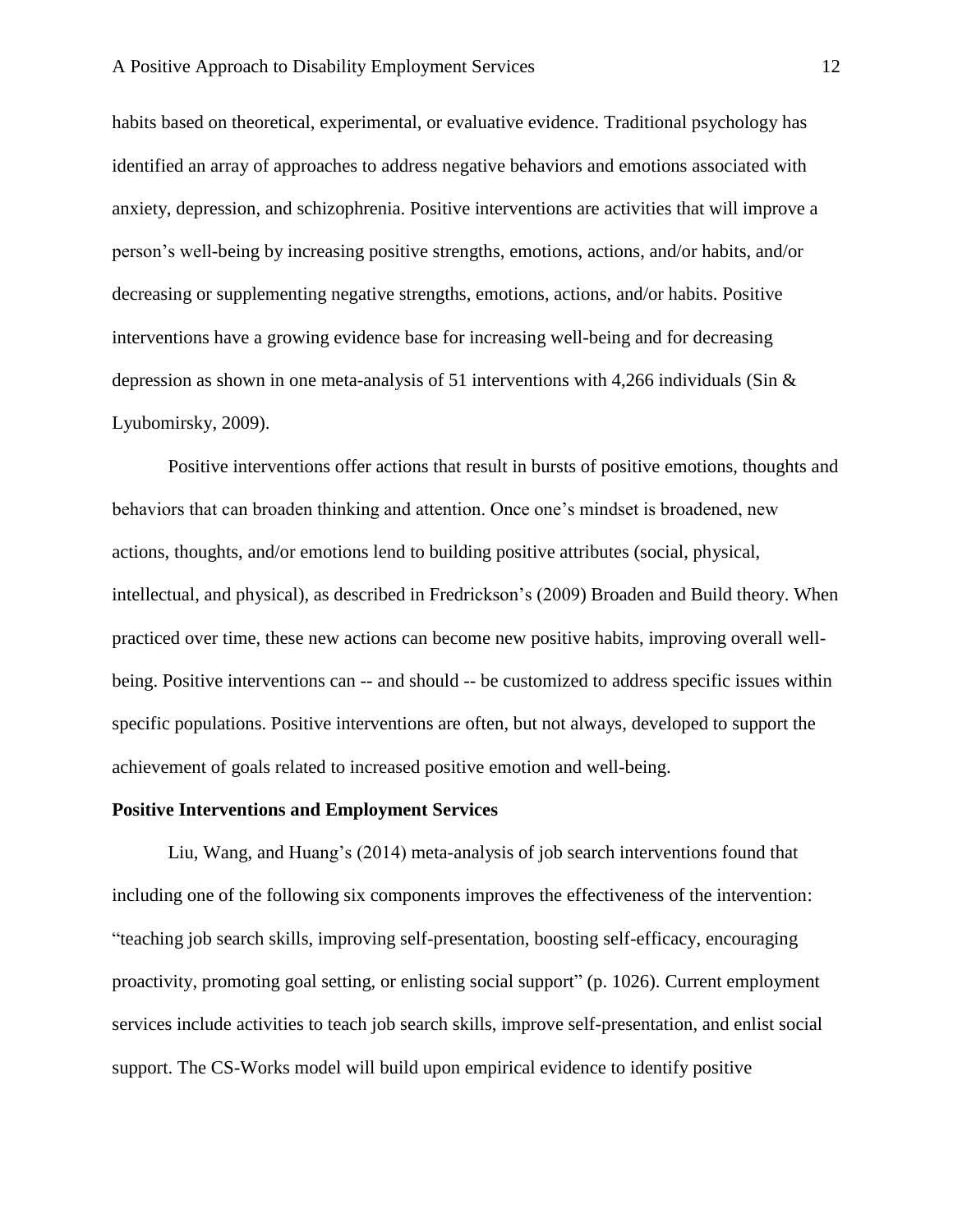interventions that address boosting self-efficacy, encouraging proactivity, and promoting goal setting. For example, interventions that increase hope help individuals who have incurred an injury find ways around the new barriers they face, including supporting individuals with spinal cord injuries in their return to work. (Snyder, Lehman, Kluck, & Monsson, 2006; Blake, Brooks, Greenbaum, & Chan, 2017). Character strengths interventions lend to improved goal progress and strengths-based career counseling has resulted in improved employment outcomes (Linley, Nielsen, Gillett, & Biswas-Diener, 2010; Littman-Ovadia, Lazar-Butbul, & Benjamin, 2014). Moreover, I suggest that character strengths might serve as direct pathways to each of the six components identified in the Liu et al. (2014) meta-analysis as helpful to individuals in the job search process. Table 1 offers some hypothetical correlates and examples of these character strength links, some of which are addressed in the CS-Works model explained later.

| Table 1: Character Strengths and Job Search Interventions |                                      |                                      |
|-----------------------------------------------------------|--------------------------------------|--------------------------------------|
| Type of job search skill                                  | <b>Character strengths to target</b> | <b>Example</b>                       |
| Teaching job search                                       | Love of learning, curiosity          | Use curiosity to explore new         |
| skills                                                    |                                      | possibilities; to ask oneself        |
|                                                           |                                      | questions; to be open to new         |
|                                                           |                                      | possibilities.                       |
| Improving self-                                           | Prudence, self-regulation, self-     | Use critical thinking to examine     |
| presentation                                              | kindness, judgment/critical          | the details of what is strong and    |
|                                                           | thinking                             | what is less strong about one's      |
|                                                           |                                      | self-presentation; while also        |
|                                                           |                                      | deploying self-kindness along the    |
|                                                           |                                      | way.                                 |
| Boosting self-efficacy                                    | Honesty, perseverance,               | Each step forward is a new           |
|                                                           | bravery                              | success to celebrate; each           |
|                                                           |                                      | obstacle overcome is another         |
|                                                           |                                      | mark of perseverance; be             |
|                                                           |                                      | true/authentic to who you are and    |
|                                                           |                                      | self-confidence will grow.           |
| Encouraging proactivity                                   | Zest, creativity, curiosity;         | Being active and never settling      |
|                                                           | bravery                              | for inertia is crucial; doing things |
|                                                           |                                      | in new ways (creativity) can help    |
|                                                           |                                      | catalyze oneself to be courageous    |
|                                                           |                                      | in moving forward.                   |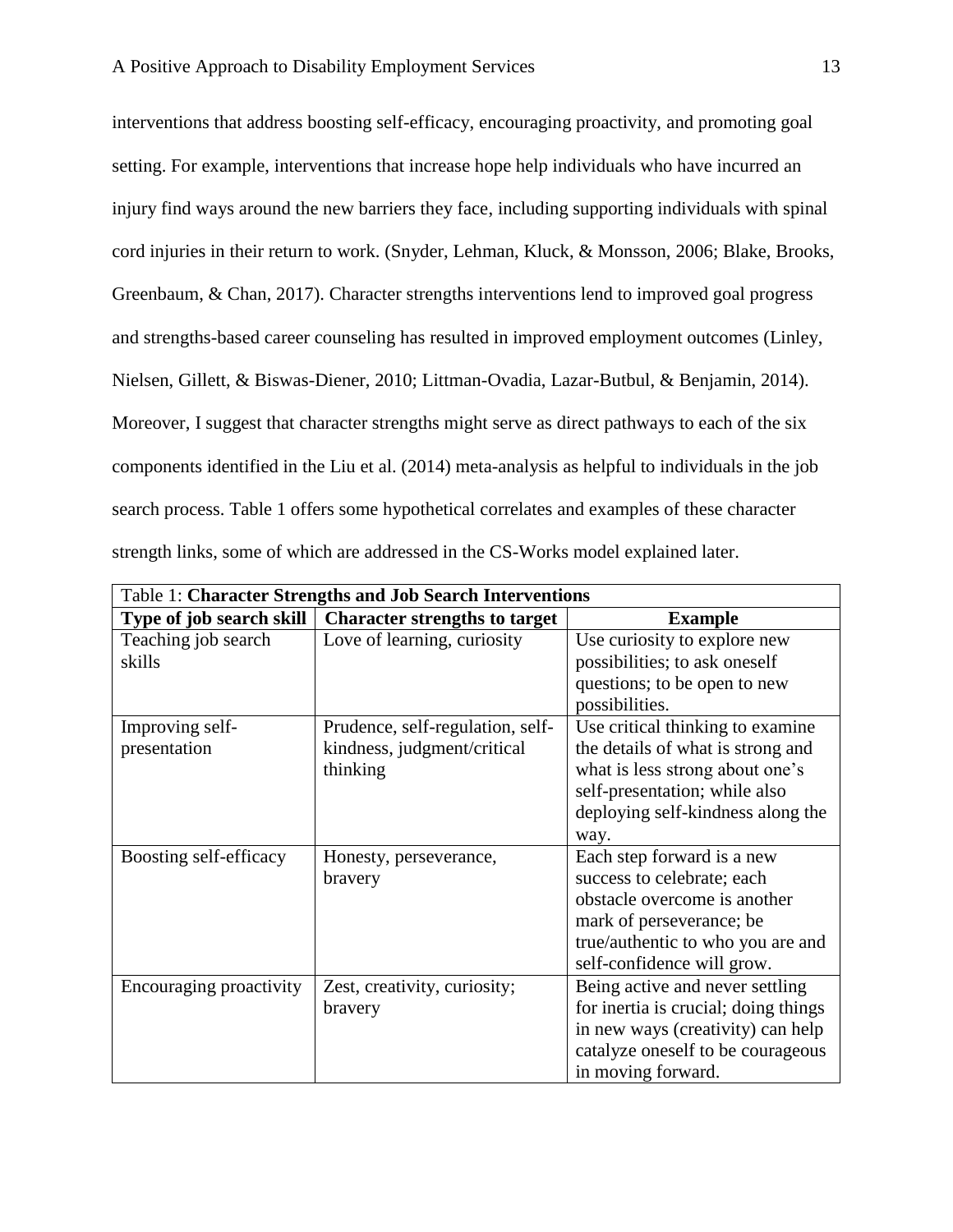| Promoting goal-setting   | Hope, prudence, perseverance | It takes hope to envision a goal;   |
|--------------------------|------------------------------|-------------------------------------|
|                          |                              | prudence to plan out the details;   |
|                          |                              | and perseverance to carry it        |
|                          |                              | through.                            |
| Enlisting social support | Teamwork, humility, social   | Many people can be on "your"        |
|                          | intelligence                 | team" to help you in the search; it |
|                          |                              | may take some humility to realize   |
|                          |                              | all human beings need support.      |

The proposed model will include multiple positive interventions for job seekers with disabilities to use during the job search, in preparation of the interview, on the job, and during career exploration. For example, Ana, our job seeker with a disability, is meeting with her job counselor Diana to develop Ana's employment plan. Ana demonstrates resistance to setting the sub-goals that will lead to her overarching goal of employment. Diana sets aside the employment plan to re-focus on Ana's character strengths. Together they talk through how Ana can use her signature strengths of social intelligence and curiosity to set up informational interviews with five companies. Positive interventions that use character strengths have the flexibility of design to employ varied strengths to address the components Liu et al. (2014) note as well as challenges unique to the individual job seeker with a disability.

#### **Positive Psychology and People with Disabilities**

The field of positive psychology has not yet fully integrated people with disabilities as a personal characteristic identified or measured in research. However, there are several positive psychology researchers and practitioners who have designed and tested theories and positive interventions with and for several subsets of the broader disability community. Their work has explored self-determination (Shogren, Wehmeyer, Buchanan, & Lopez, 2006), hope (Snyder et al., 2006), proactive coping (Phillips, Smedema, Fleming, Sung, & Allen, 2016), mindfulness (Singh et al., 2006), positive group psychotherapy (Tomasulo, 2014) and character strengths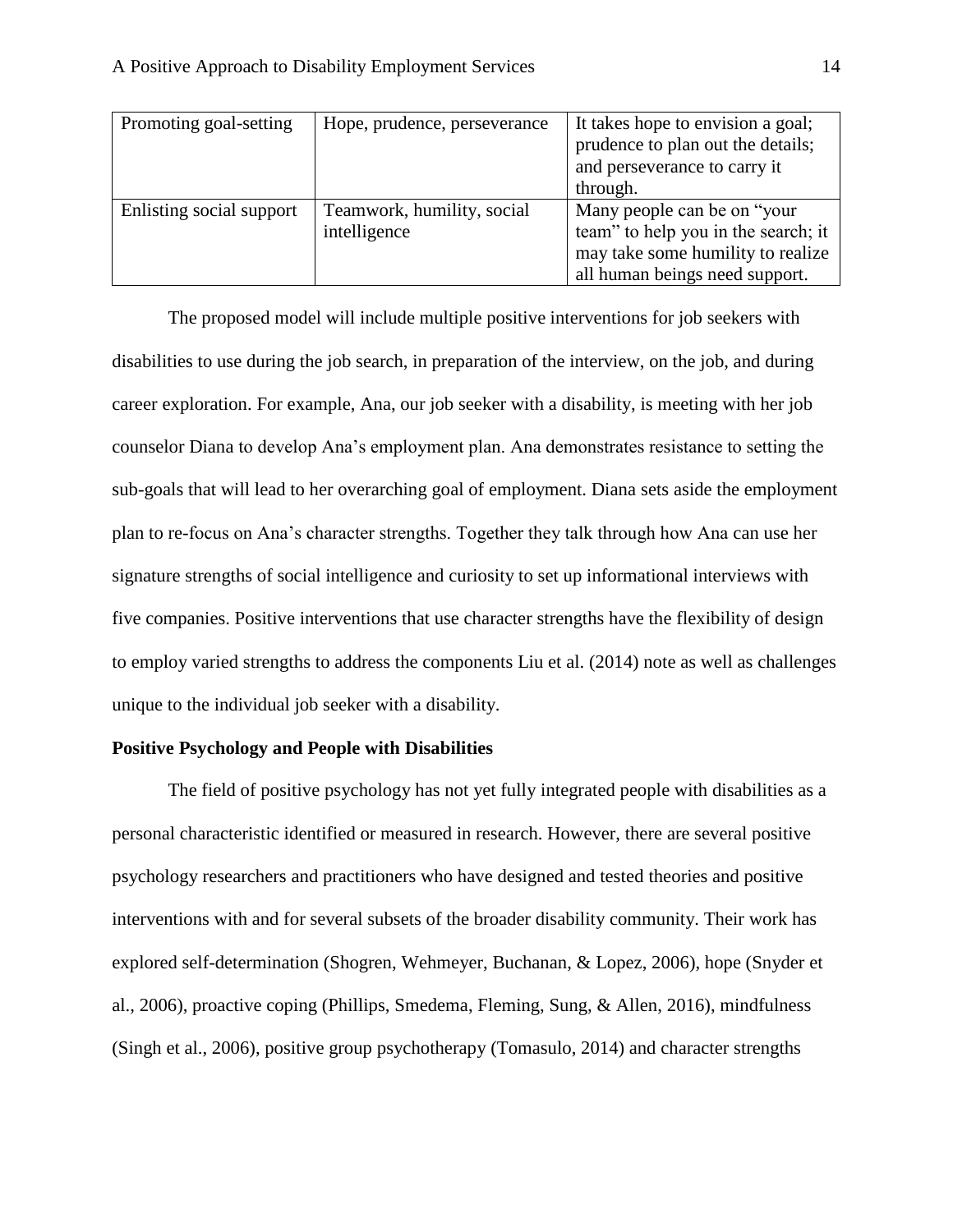(Niemiec, Shogren, & Wehmeyer, 2017), including the validation of the character strengths survey, the VIA Inventory of Strengths (VIA-IS) for Youth with Intellectual Disabilities (Shogren, Wehmeyer, Forber-Pratt, & Palmer, 2015).

## **State of research on barriers and facilitators to employment for people with disabilities Barriers to Employment**

A 2017 survey of 400 Texans with disabilities and their supports identified the following major barriers to employment. The top cited reason was a tie between 1a) employers won't hire me, and 1b) I worry that I will lose Social Security cash benefits. Other major barriers included 2) lack of transportation, 3a) lack of education or training, 3b) unable to work (or work more) because of health or disability, 4) worry that I will lose Medicare or Medicaid Health Insurance, 5a) lack of reasonable accommodations in the workplace, and 5b) do not know where to go for help in finding work or getting a better job (Goodman, Jennings, & Ulisky, 2017). Other barriers people reported are as follows: 6) worry about increased health insurance premiums due to earnings, 7) my family or guardian worry that I will lose Medicare or Medicaid Health Insurance, 8) worry about increase to my monthly rental payments due to earnings. Sevak and Khan (2016) surveyed 2,418 people with disabilities (psychiatric and/or physical) receiving vocational rehabilitation services in Mississippi, New Jersey, and Ohio to assess barriers to employment. Barriers were identified and ranked in the following order: 1) health, 2) discouraged from previous attempts, 3) cannot find job, 4) lack of skills, 5) employers won't give me a chance, 6) lack of reliable transportation, 7) workplace not accessible, 8) do not want to lose SSDI/Medicaid. In both this small sample and additional larger samples, these common themes emerge: 1) documented health conditions/disabilities create challenges to working; 2) individuals are discouraged and perceive that employers do not want to hire them; 3) people fear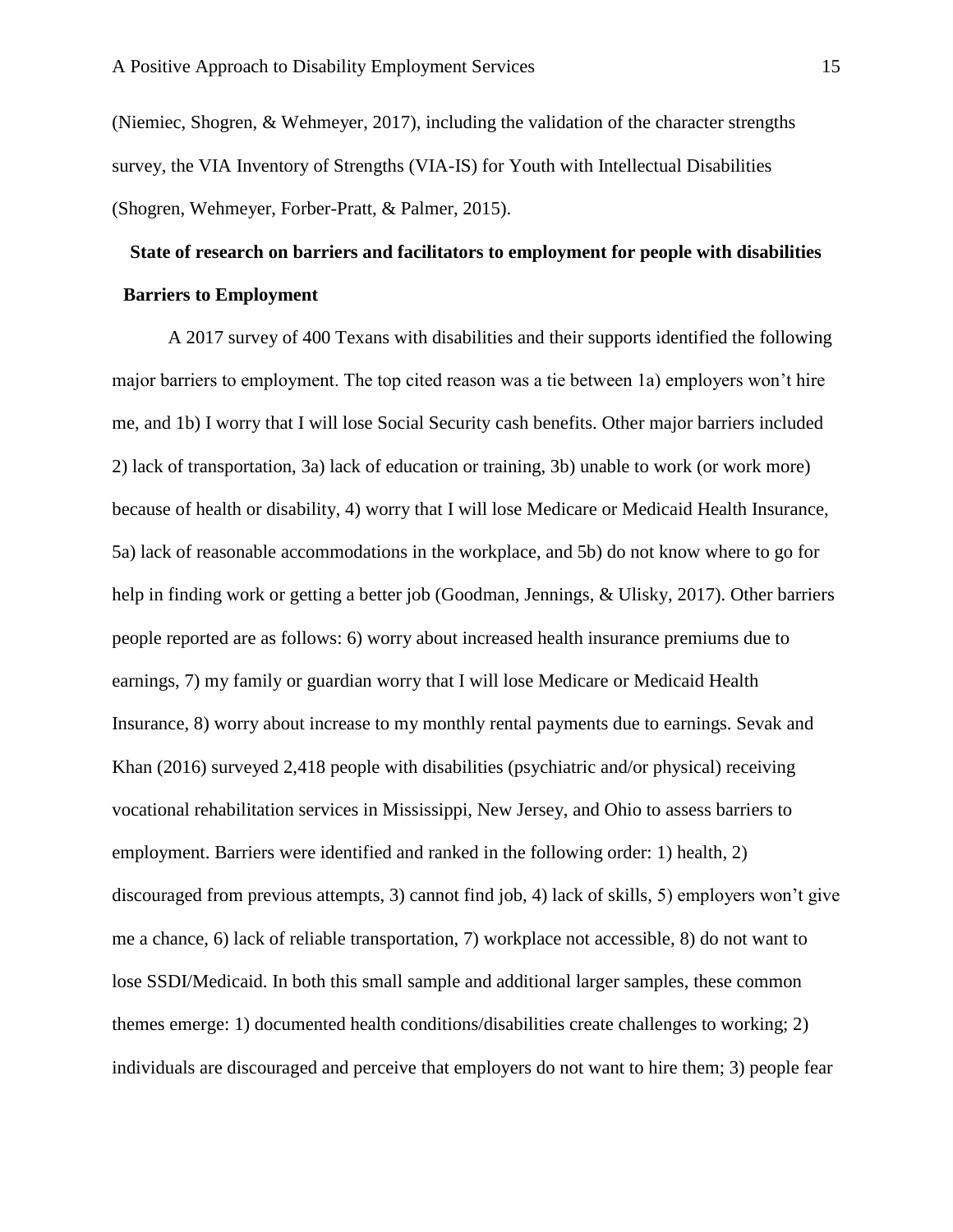a loss of disability, healthcare, and other benefits; 4) access to reliable transportation is pervasive, and 5) misunderstandings about the availability of workplace accommodations.

As noted earlier, individuals who are disabled and poor face internal conflicts during the process of seeking, obtaining, and maintaining employment that create barriers to successful employment outcomes: 1) diminished self-efficacy and hope – limiting one's belief that they can get a job, 2) social role devaluation – making social interactions, such as interviews and onboarding, more challenging; and 3) extrinsic work motivations – leading to job choices that lack meaning and engagement (Strauser, 2014). Furthermore, "poverty, financial strain, and unemployment contribute to depression and anxiety, hopelessness, poor quality of life, low selfesteem, shame, and social isolation" (Jiménez-Solomon et al., 2016, p. 223). In addition to these challenges, acquiring a physical disability may be accompanied by other chronic health conditions, can require psychosocial adjustments, and often drastically shifts an individual's goals and vision for their life. (Blake et al., 2017).

#### **Facilitators of Employment**

Sevak and Khan (2016) also indexed facilitators of employment for people with psychiatric and physical disabilities. These were also noted as items received at current job: 1) flexible schedule, 2) job coach/training, 3) arranged assistance from co-workers, 4) modified job duties, 5) counseling/therapy, 6) help with transportation, 7) modified work space, 8) counseling on work benefits, 9) personal care assistance, and 10) help with child/family care. These facilitators to employment address several of the external barriers to employment but none of the internal barriers. In fact, the need for a job coach, arranged assistance from co-workers, and/or modified job duties can highlight the individual's disability and, therefore, may amplify diminished self-efficacy and social role devaluation rather than addressing them.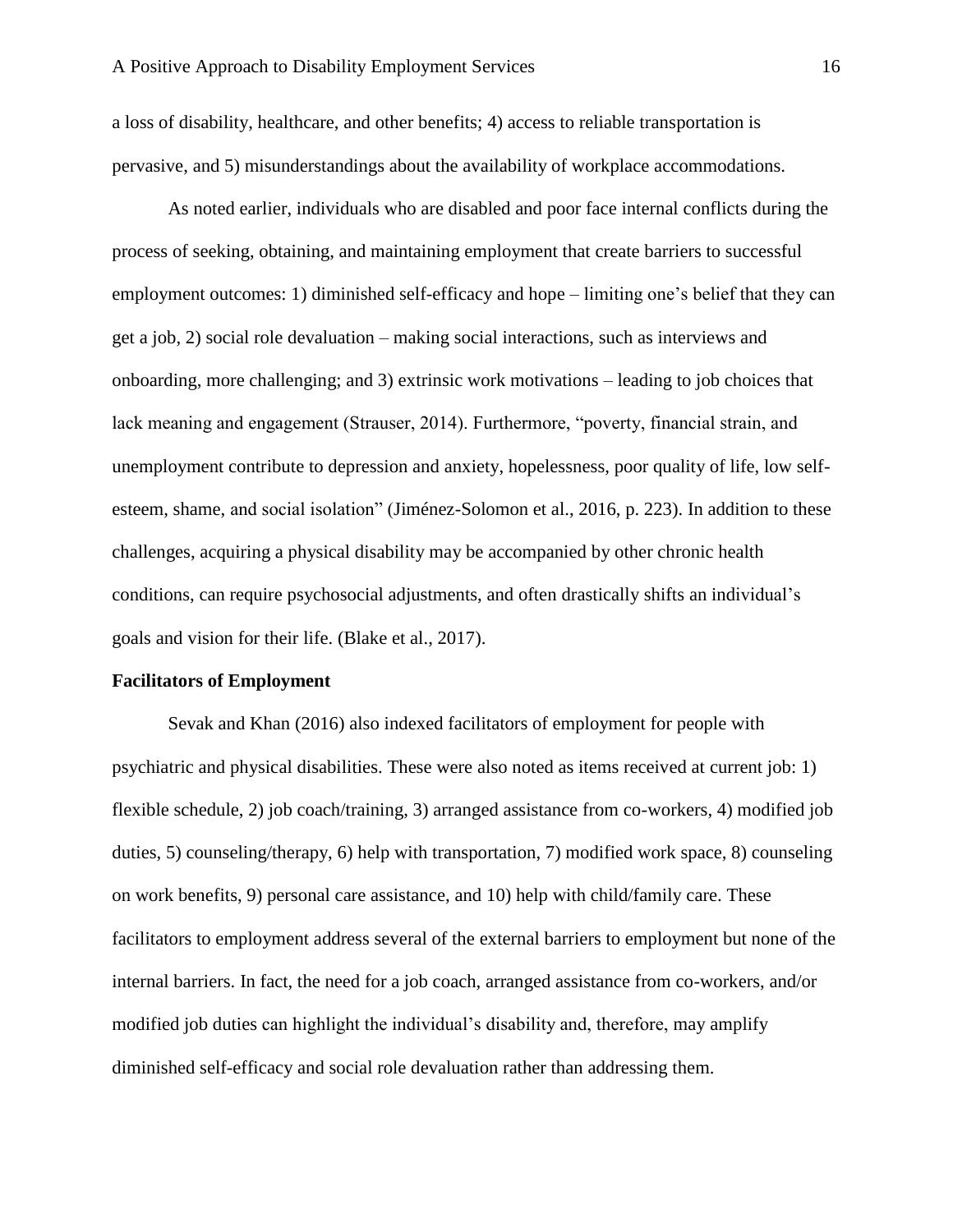Other research on facilitators of employment for people with disabilities point to approaches to vocational counseling and education. Vocational counseling strategies such as job matching, matching the individual's skills and abilities to the job resulted in higher employment outcomes than traditional career counseling (Choe & Baldwin, 2017). Individuals with disabilities who are college educated experience higher levels of employment and reduced lengths of employment after acquiring a disability (Ameri et al., 2015). Higher education degrees may signal to an employer that this candidate has qualifications, reducing the impact of disability. It is important to note that a wage gap persists between college educated workers with and without disabilities. Individuals with a Bachelor's degree earn, on average, \$12,719 less annually than their non-disabled colleagues. Those with a Master's degree or higher earn \$20,871 less annually than their peers without a disability (Yin, Shaewitz, & Megra, 2014).

A scan for research on facilitators to employment for people with disabilities that addresses the internal barriers individuals may face resulted in only a handful of articles. Blake, Brooks, Greenbaum, and Chan (2017) found that attachment (ability to connect with others) and hope were predictive of full-time employment for people with spinal cord injuries. Tansey, Iwanaga, Bezyak, and Ditchman (2017) found self-determined work motivation to be a useful model in vocational rehabilitation. And Kronström et al. (2011) found that low optimism acts a predictor of work disability and high optimism/low pessimism facilitate a return to work. Other research has focused on the intersect of positive psychology theories, disability, rehabilitation, health outcomes, and life satisfaction. Vocation is not as frequently addressed as rehabilitation. The crossover of rehabilitation psychology and positive psychology (Dunn, Uswatte, Elliott, Lastres, & Beard, 2013) was not explored for this paper.

#### **Character Strengths, Hope, and Self-Efficacy**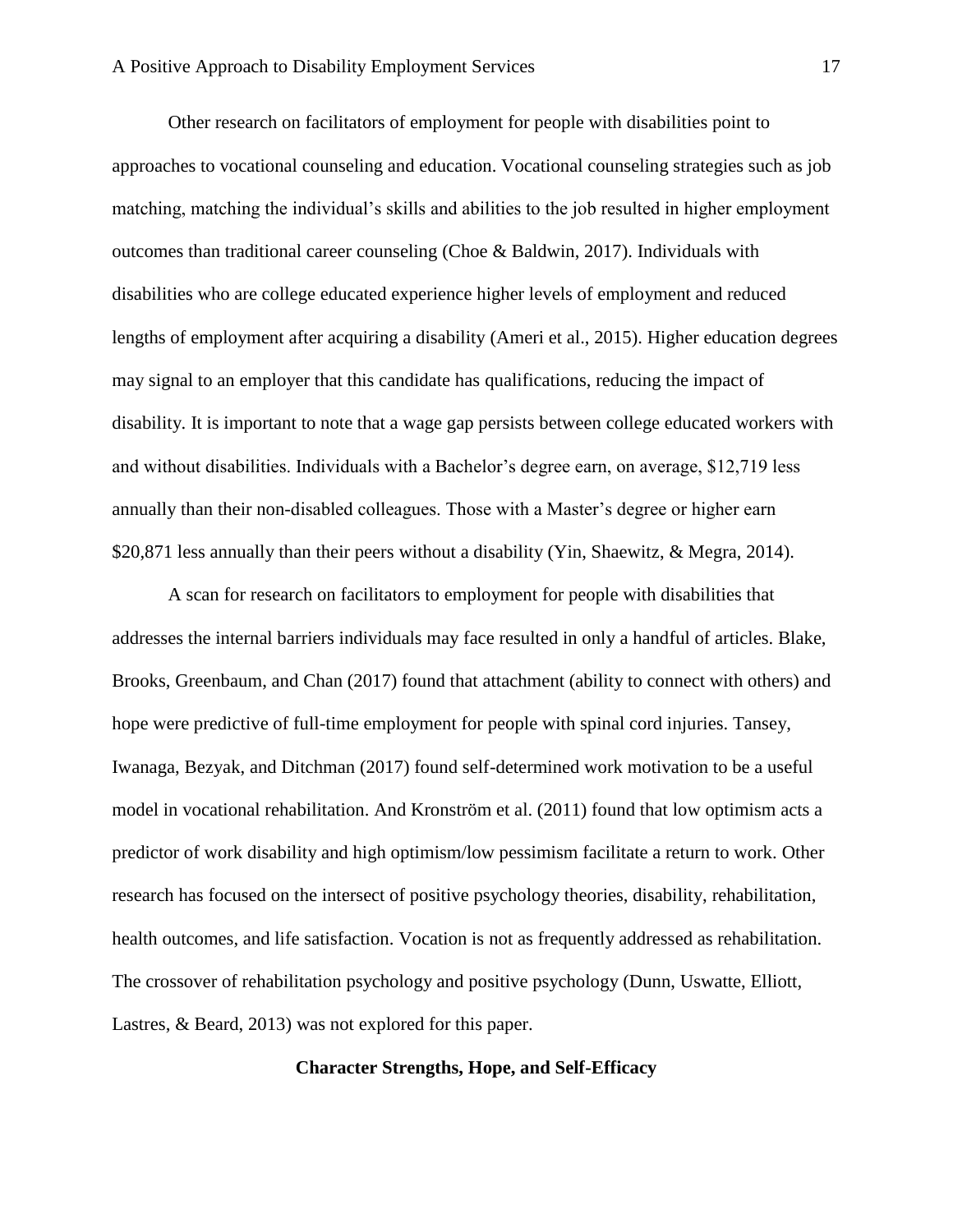## **Character Strengths**

l

Character strengths are "capacities humans have for thinking, feeling, and behaving. Specifically, they are the psychological ingredients for displaying virtues or human goodness" (VIA Institute on Character, 2017a). In other words, they are part of who we are at our core and how we respond to everyday life. Character strengths were classified through a collaborative effort by 55 social scientists who, led by Christopher Peterson on a three-year project, identified and classified 24 character strengths under six overarching virtues -- wisdom, courage, humanity, justice, temperance, and transcendence (Peterson & Seligman, 2004). Each of the 24 character strengths is categorized within one of the overarching virtues. Table 2 represents the VIA Classification of Character Strengths which includes each of the 24 character strengths and an abbreviated definition under the overarching virtue (VIA Institute on Character, 2004-2017a).

| Table 2: The VIA Classification of Character Strengths <sup>1</sup> |                                                                |
|---------------------------------------------------------------------|----------------------------------------------------------------|
| <b>Virtue</b>                                                       | <b>Character Strength</b>                                      |
| <b>Wisdom and Knowledge:</b>                                        | <b>Creativity</b> [originality, ingenuity]:                    |
| Cognitive strengths that entail                                     | Thinking of novel and productive ways to conceptualize and     |
| the acquisition and use of                                          | do things; includes artistic achievement but is not limited to |
| knowledge                                                           | it                                                             |
|                                                                     | <b>Curiosity</b> [interest, novelty-seeking, openness to       |
|                                                                     | experience]:                                                   |
|                                                                     | Taking an interest in ongoing experience for its own sake;     |
|                                                                     | finding subjects and topics fascinating; exploring and         |
|                                                                     | discovering                                                    |
|                                                                     | <b>Judgment</b> [critical thinking]:                           |
|                                                                     | Thinking things through and examining them from all sides;     |
|                                                                     | not jumping to conclusions; being able to change one's mind    |
|                                                                     | in light of evidence; weighing all evidence fairly             |
|                                                                     | <b>Love of Learning:</b>                                       |

<sup>1</sup> ©Copyright 2004-2017, VIA Institute on Character. Used with permission. All rights reserved.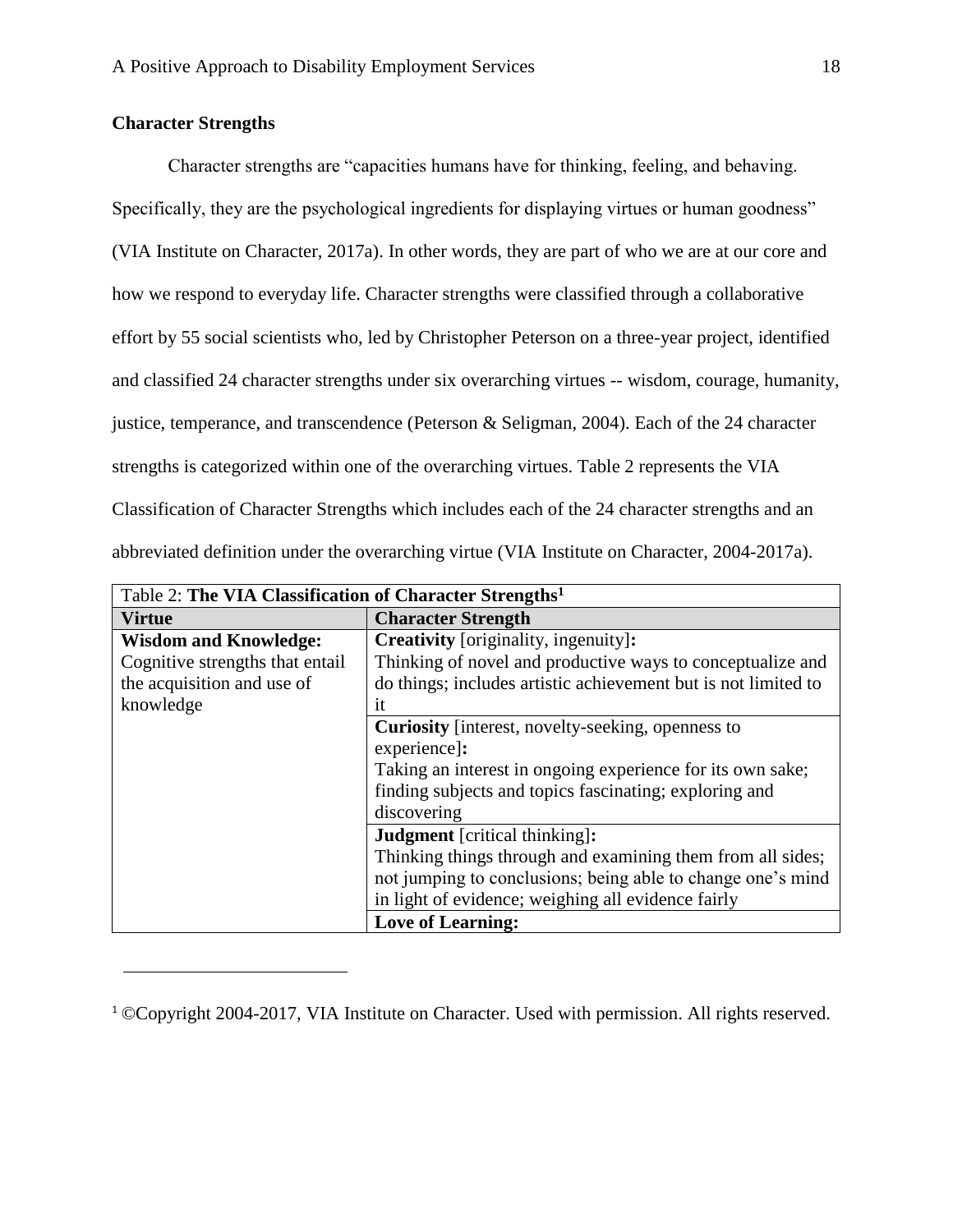|                                  | Mastering new skills, topics, and bodies of knowledge,             |
|----------------------------------|--------------------------------------------------------------------|
|                                  | whether on one's own or formally; obviously related to the         |
|                                  | strength of curiosity but goes beyond it to describe the           |
|                                  | tendency to add systematically to what one knows                   |
|                                  | Perspective [wisdom]:                                              |
|                                  | Being able to provide wise counsel to others; having ways of       |
|                                  | looking at the world that make sense to oneself and to other       |
|                                  | people                                                             |
| <b>Courage:</b>                  | <b>Bravery</b> [valor]:                                            |
| Emotional strengths that         | Not shrinking from threat, challenge, difficulty, or pain;         |
| involve the exercise of will to  | speaking up for what is right even if there is opposition;         |
| accomplish goals in the face of  | acting on convictions even if unpopular; includes physical         |
| opposition, external or internal | bravery but is not limited to it                                   |
|                                  |                                                                    |
|                                  | <b>Perseverance</b> [persistence, industriousness]:                |
|                                  | Finishing what one starts; persisting in a course of action in     |
|                                  | spite of obstacles; "getting it out the door"; taking pleasure     |
|                                  | in completing tasks                                                |
|                                  | Honesty [authenticity, integrity]: Speaking the truth but          |
|                                  | more broadly presenting oneself in a genuine way and acting        |
|                                  | in a sincere way; being without pretense; taking                   |
|                                  | responsibility for one's feelings and actions                      |
|                                  | <b>Zest</b> [vitality, enthusiasm, vigor, energy]:                 |
|                                  | Approaching life with excitement and energy; not doing             |
|                                  | things halfway or halfheartedly; living life as an adventure;      |
|                                  | feeling alive and activated                                        |
| <b>Humanity:</b>                 | Love:                                                              |
| Interpersonal strengths that     | Valuing close relations with others, in particular those in        |
| involve tending and              | which sharing and caring are reciprocated; being close to          |
| befriending others               | people                                                             |
|                                  | Kindness [generosity, nurturance, care, compassion,                |
|                                  | altruistic love, "niceness"]:                                      |
|                                  | Doing favors and good deeds for others; helping them;              |
|                                  | taking care of them                                                |
|                                  | Social Intelligence [emotional intelligence, personal              |
|                                  | intelligence]:                                                     |
|                                  | Being aware of the motives and feelings of other people and        |
|                                  | oneself; knowing what to do to fit into different social           |
|                                  | situations; knowing what makes other people tick                   |
| <b>Justice:</b>                  | Teamwork [citizenship, social responsibility, loyalty]:            |
| Civic strengths that underlie    | Working well as a member of a group or team; being loyal           |
| healthy community life           | to the group; doing one's share                                    |
|                                  | <b>Fairness:</b> Treating all people the same according to notions |
|                                  | of fairness and justice; not letting personal feelings bias        |
|                                  | decisions about others; giving everyone a fair chance.             |
|                                  |                                                                    |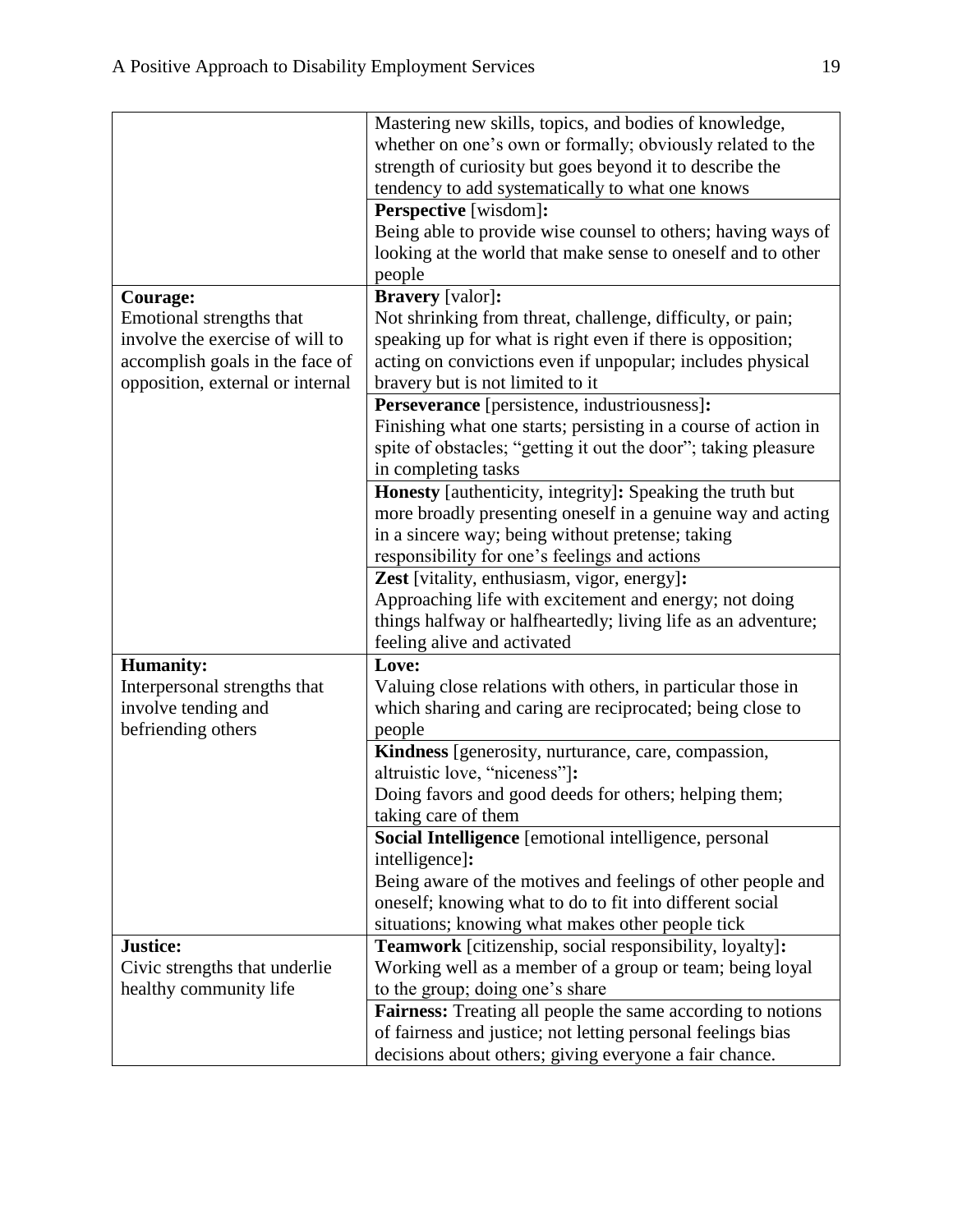|                                | <b>Leadership:</b> Encouraging a group of which one is a member |
|--------------------------------|-----------------------------------------------------------------|
|                                | to get things done and at the time maintain time good           |
|                                | relations within the group; organizing group activities and     |
|                                | seeing that they happen.                                        |
| <b>Temperance:</b>             | <b>Forgiveness:</b>                                             |
| Strengths that protect against | Forgiving those who have done wrong; accepting the              |
| excess                         | shortcomings of others; giving people a second chance; not      |
|                                | being vengeful                                                  |
|                                | <b>Humility:</b>                                                |
|                                | Letting one's accomplishments speak for themselves; not         |
|                                | regarding oneself as more special than one is                   |
|                                | <b>Prudence:</b>                                                |
|                                | Being careful about one's choices; not taking undue risks;      |
|                                | not saying or doing things that might later be regretted        |
|                                | Self-Regulation [self-control]:                                 |
|                                | Regulating what one feels and does; being disciplined;          |
|                                | controlling one's appetites and emotions                        |
| <b>Transcendence:</b>          | Appreciation of Beauty and Excellence [awe, wonder,             |
| Strengths that forge           | elevation]:                                                     |
| connections to the larger      | Noticing and appreciating beauty, excellence, and/or skilled    |
| universe and provide meaning   | performance in various domains of life, from nature to art to   |
|                                | mathematics to science to everyday experience                   |
|                                | <b>Gratitude:</b>                                               |
|                                | Being aware of and thankful for the good things that happen;    |
|                                | taking time to express thanks                                   |
|                                | Hope [optimism, future-mindedness, future orientation]:         |
|                                | Expecting the best in the future and working to achieve it;     |
|                                | believing that a good future is something that can be brought   |
|                                | about                                                           |
|                                | <b>Humor</b> [playfulness]:                                     |
|                                | Liking to laugh and tease; bringing smiles to other people;     |
|                                | seeing the light side; making (not necessarily telling) jokes   |
|                                | Spirituality [faith, purpose]:                                  |
|                                | Having coherent beliefs about the higher purpose and            |
|                                | meaning of the universe; knowing where one fits within the      |
|                                | larger scheme; having beliefs about the meaning of life that    |
|                                | shape conduct and provide comfort                               |

Character strengths have been studied and determined to be valid across cultures and across time. Understanding, exploring, and using one's character strengths can lead to multiple positive outcomes: 1) Better self-knowledge, 2) improved self-efficacy, 3) increased happiness, 4) decreased depression, and 5) better goal attainment, to name a few. Understanding character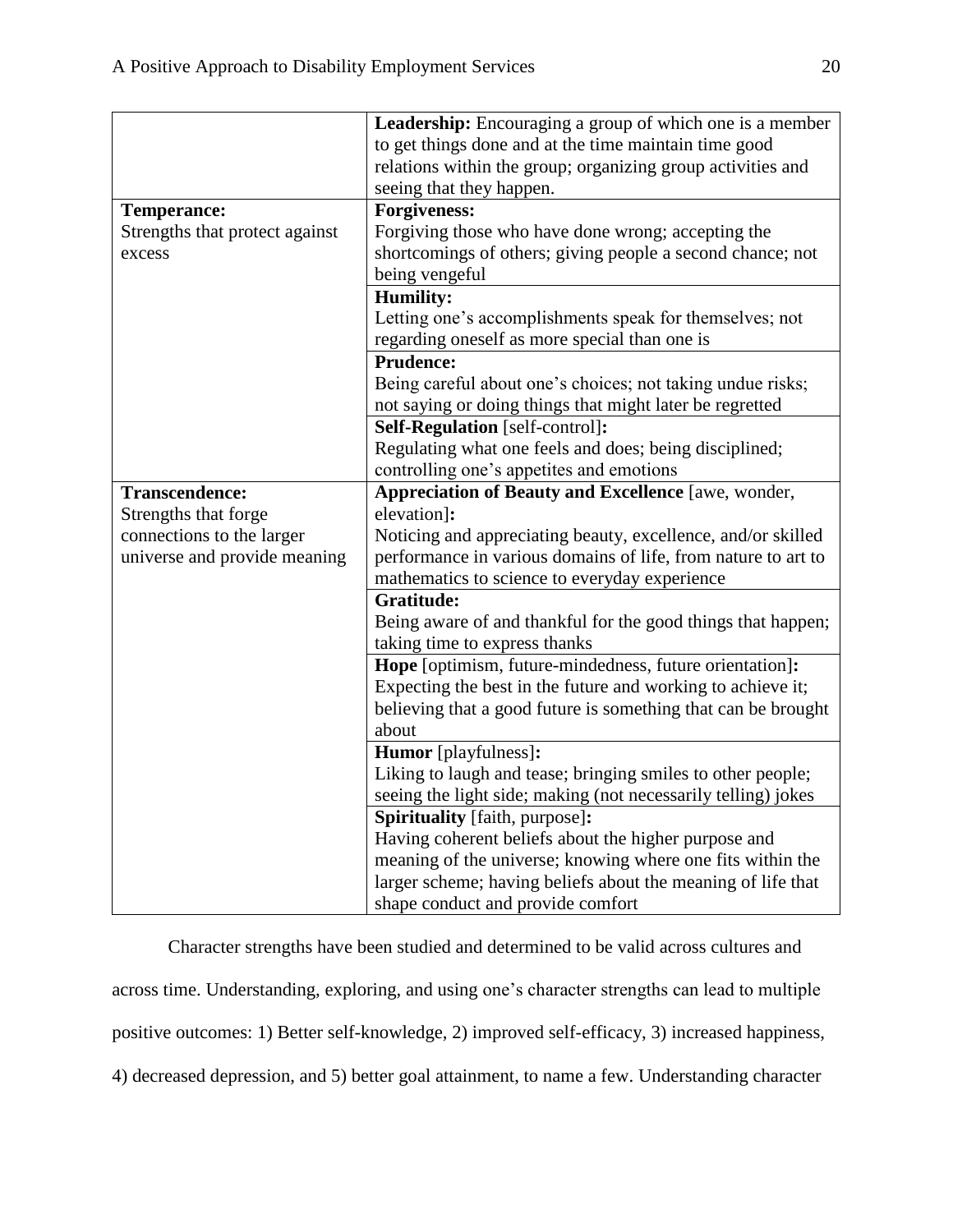strengths can also help one understand, celebrate, and support others by identifying and fostering their strengths (strength-spotting and strengths appreciation) (Niemiec, 2013).

Signature strengths are the character strengths an individual uses most frequently, celebrates and/or "owns," naturally uses without much thought, views with authenticity ("this is the real me"), experiences an ease and desire to use in new ways, and feels energized when employing (Peterson & Seligman, 2004, p. 18). While there is no set number of signature strengths for all individuals, the most recent research suggests individuals have approximately five core strengths. Research conventions most commonly have subjects take the VIA-IS Survey for adults or youth (VIA Institute, 2017b) and identify their top five strengths. Identifying a signature strength to employ during an exercise or positive intervention increases the positive impact. Additionally, researchers have found that using signature strengths in a new way increases happiness and decreases depression for six months (Seligman, Steen, Park, & Peterson, 2005; Gander, Proyer, Ruch, & Wyss, 2013).

#### **Hope**

Hope is an individual's perceived ability to set a goal, identify the strategies to achieve that goal (pathways thinking/mind), and implement those strategies (agencies thinking/action) Magyar-Moe & Lopez, 2015; Snyder et al., 2006). Snyder et al. (2006) suggest that individuals receiving rehabilitation benefit from positive interventions for hope. Hope is a change agent, motivating an individual to take action, even if they do not yet have the necessary level of selfefficacy to ensure success. Hope is inherent but not level across individuals. "Higher hope has correlated previously with superior physical and mental functioning" (Snyder et al., 2006, p. 89).

We can assess individual levels of hope using the validated State Hope Scale (Snyder et al., 1996; see the State Hope Scale in Appendix A). The State Hope Scale measures an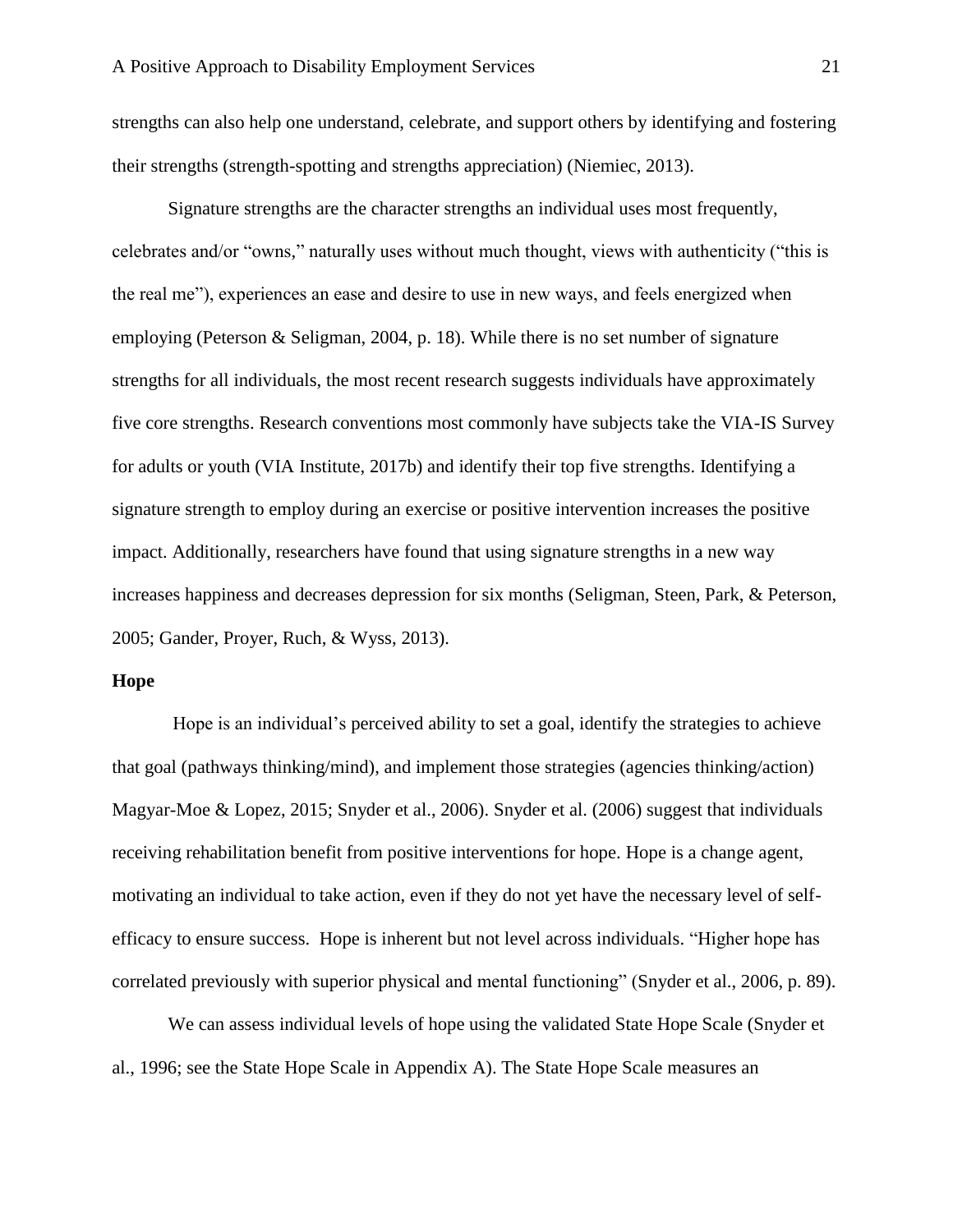individual's level of hope during a moment in time and connected to an event, such as a job search. An individual's dispositional hope is a broader view of their level of hope in general. While dispositional hope can be measured, state hope is more related to the situation/challenge at hand and related goal-directed thinking. Assessing an individual's level of hope supports the identification of deficits in one's perception that they have the ability to identify strategies and/or tack action to achieve that goal.

Increasing hope in individuals is beneficial, as those with high levels of hope see obstacles to goals as challenges to be overcome (Magyar-Moe & Lopez, 2015). Hope building strategies focus on current goals and highlight past success and future opportunities as opposed to failures. Most importantly, hope theory focuses on the individual's perception of what they can do and helps the individual to focus on solutions rather than barriers. For job seekers with disabilities who have had to prove that they are unable to work, hope supports the individual's perception that they can, even when they have not yet had the opportunity to demonstrate proof.

**Self-efficacy**

Self-efficacy, "what I believe I can do with my skills under certain conditions," (Maddux, 2009, p. 3) is paramount to achieving one's full potential. Self-efficacy impacts five areas of an individual's well-being: 1) Psychological well-being -- influencing our sense of control over our behavior, environment, and thoughts and feelings; 2) physical health -- choice of healthy versus unhealthy behaviors, immune system support, susceptibility to infections, progression of disease and management of stress and pain (Maddux, 2009); 3) psychotherapy -- building the skills and sense of efficacy for problem-solving; 4) collective efficacy -- ability to recognize others' capabilities and to work together to achieve common goals; and 5) self-regulation -- influencing the goals we set, persistence towards those goals, and the ability to remain "task-diagnostic"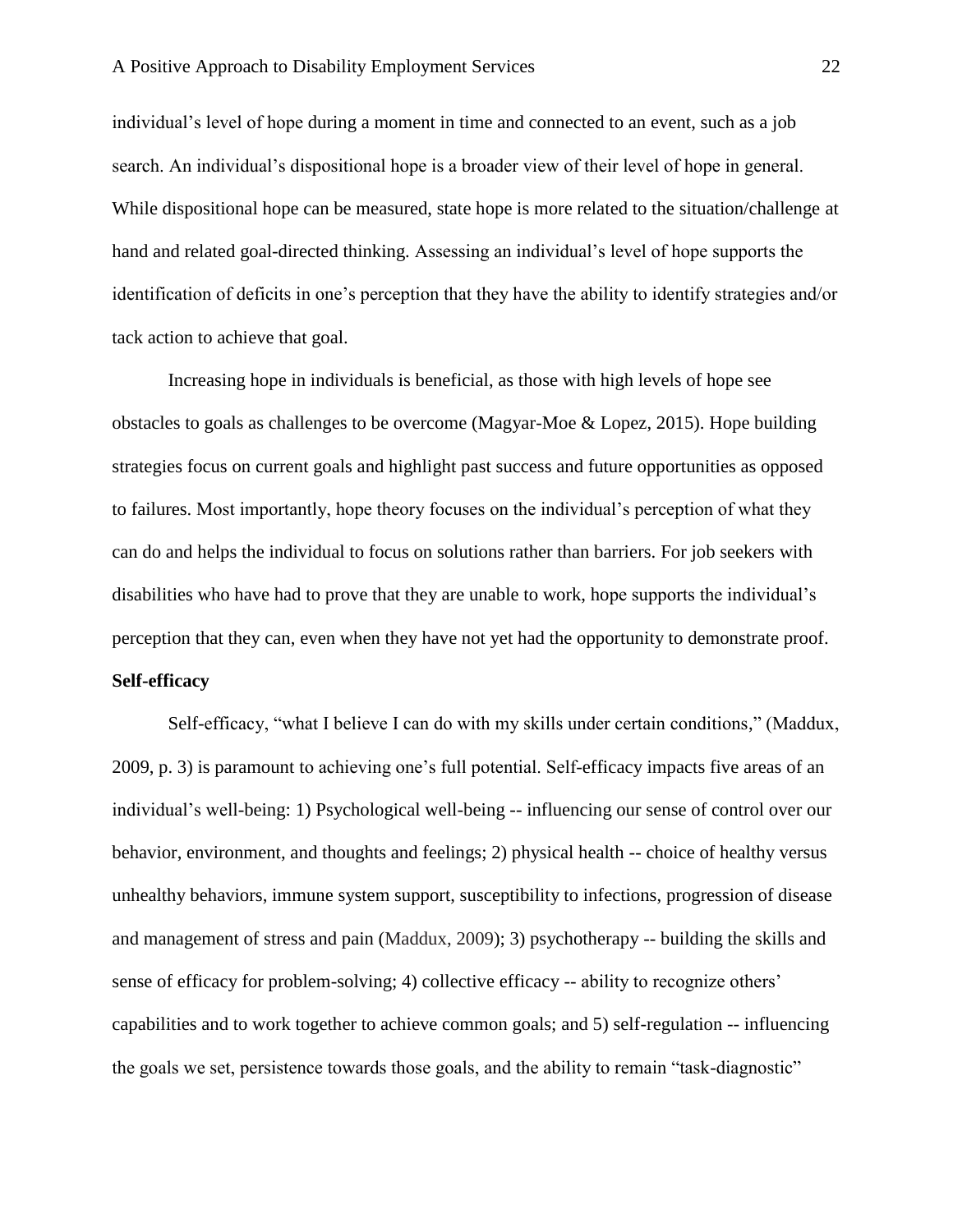(focused on problem-solving) as opposed to "self-diagnostic" (focused on personal inadequacies) when problems arise. Self-efficacy affirms that confidence, effort, and persistence are more potent than innate ability (Maddux, 2009).

Self-efficacy can relate both to an individual's general feelings about their abilities as well as to a specific task or, more specifically, their career (Luszczynska, Gutiérrez-Doña, & Schwarzer, 2005; O'Brien, 2003). We can assess multiple aspects of self-efficacy through a variety of self-efficacy scales. The use of the General Self-Efficacy Scale (Schwarzer & Jerusalem, 1995; see the General Self-Efficacy Scale in Appendix B) allows for the assessment of an individual's general level of self-efficacy, "a broad and stable sense of personal competence to deal effectively with a variety of stressful situations" (Luszczynska et al., 2005, p. 81). Considering the range of barriers to work identified earlier, job seekers with disabilities would benefit from confidence that they can cope with challenges as they arise, across multiple areas of their life.

#### **Character strengths and employment**

Character strengths research has included the application of character strengths within several facets of employment. Although the majority of research has not assessed individuals with disabilities, we will review several findings with the consideration that job seekers with disabilities are job seekers first. Reflecting on the social model of disability, people with disabilities are more aptly characterized as people with physical ailments that are made disabling based on interactions with physical and social environments, including the attitudes of other people and the policies and practices of systems (Shakespeare, 2013). Therefore, with relative confidence, we can assume that the presence of a physical disability does not discount findings that would apply to job seekers without physical disabilities. As noted earlier, acquiring a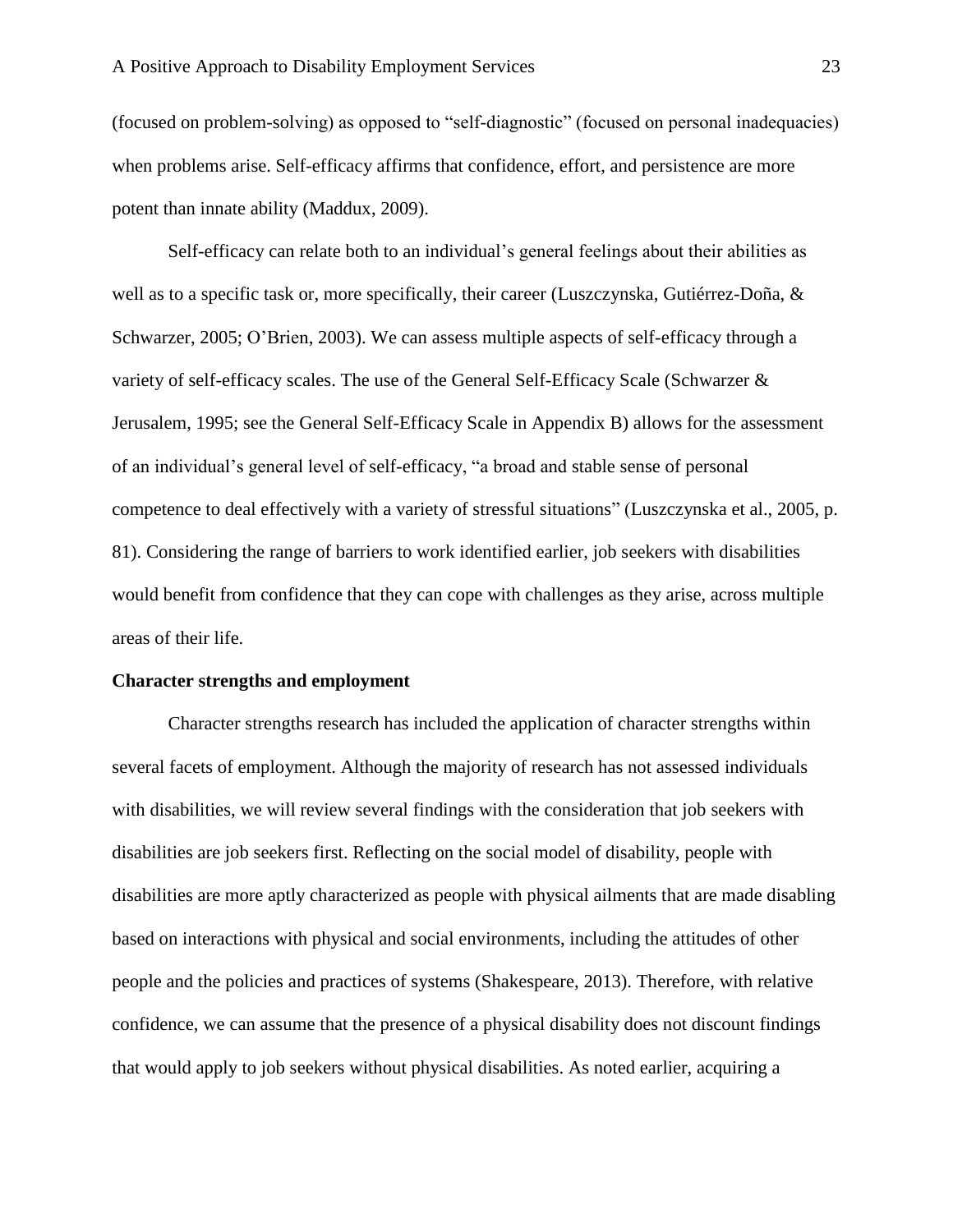disability and living in poverty have profound effects on individual's lives, including the stability of their environment, their views of their own capabilities, and the ways they are viewed by others. Aligning character strengths with hope and self-efficacy may ameliorate some of these challenges and act as facilitators to obtaining and maintaining employment.

During the job search, the use of character strengths as a component of strengths-based career counseling led to increased employment rates (80%) compared to traditional career counseling (60%) (Littman-Ovadia et al., 2014). During a job interview, character strengths offer language to explain who we are at our core and why that matters in getting the job done. Kauffman (2010) suggests that job seekers create a one-minute narrative that uses character strengths to describe themselves in an interview. For example, an applicant for a receptionist position who ranks high in kindness can share with a potential employer that they "believe that others are worthy of attention and affirmation for their own sake as human beings, not out of a sense of duty or principle," exemplifying their desire to treat others well (VIA Institute on Character, 2004-2017a).

Understanding the strengths one relies on can also help in acclimating to a new job and workplace culture. If I know that I rank high in prudence, I may explore how I will use that prudence to make thoughtful decisions, but not allow it to be an impediment to action. De Botton and Armstrong (2013) may offer an explanation for this as they outline seven psychological frailties humans experience, including "We feel isolated and persecuted; we lose sight of our best side; and we do not know ourselves" (pp. 57-58). At the core of each of these frailties is a misunderstanding of ourselves, others, and our shared human experience. Because character strengths help us to better understand multiple aspects of our personality and behavior, and the characteristics of others, they provide the connection of who I am and what I do to who you are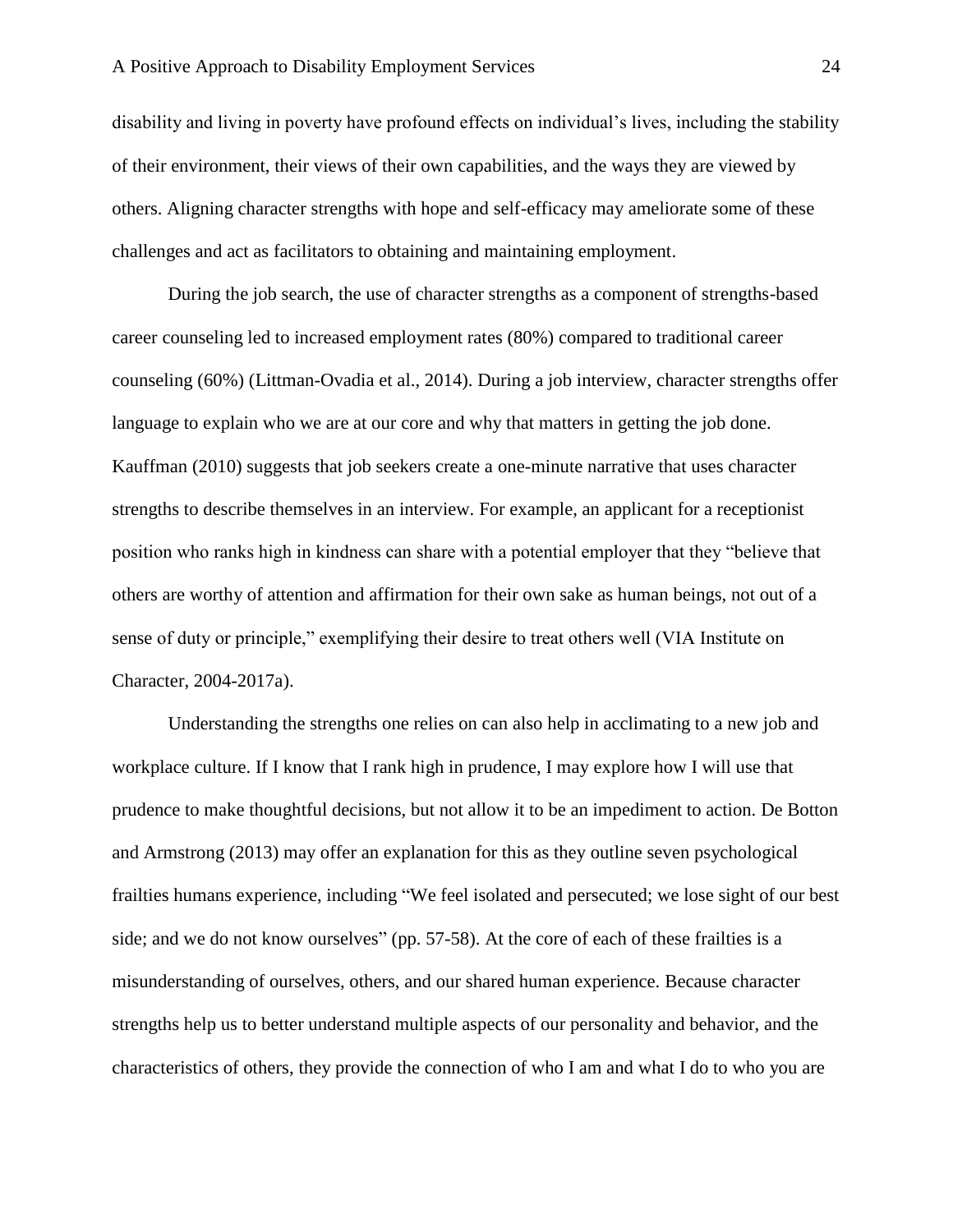and what you do. They highlight the ways in which we are all the same, which can help to build positive relationships. Understanding character strengths can help one understand, celebrate, and support others by identifying and fostering their strengths (strength spotting).

Character strengths can also facilitate job satisfaction. Harzer and Ruch (2015) found greater correlation between strengths and work satisfaction when signature strengths (four or more) were used. Signature strengths are those character strengths an individual most frequently uses, celebrates, and/or "owns" (Peterson & Seligman, 2004, p. 18). Research suggests that the use of character strengths may improve several areas of well-being at work because the individual is able to leverage who they are at their core, which increases engagement (Crabb, 2011).

Through the identification of character strengths, the individual has a clear purpose for exploring how they see themselves, a framework for identifying strengths in others, and a language to share their best qualities with others, along with examples of those strengths in action. Through the CS-Works model, we will learn more about the potential benefits of integrating character strengths into disability employment services. I hypothesize that being more aware of one's strengths, exploring ways to use one's strengths and signature strengths, strengths-spotting, and positive interventions designed to leverage character strengths to increase hope, self-efficacy will improve individual efforts to secure employment, performance in job interviews, connecting to peers on the job, and maintaining the job. But is this enough?

#### **Character Strengths and Team Roles**

As noted earlier, individuals with disabilities are more than twice as likely to live in poverty than their non-disabled peers, and being unemployed for more than 36 months makes the individual 14 times more likely to be poor. Financial need often pushes individuals with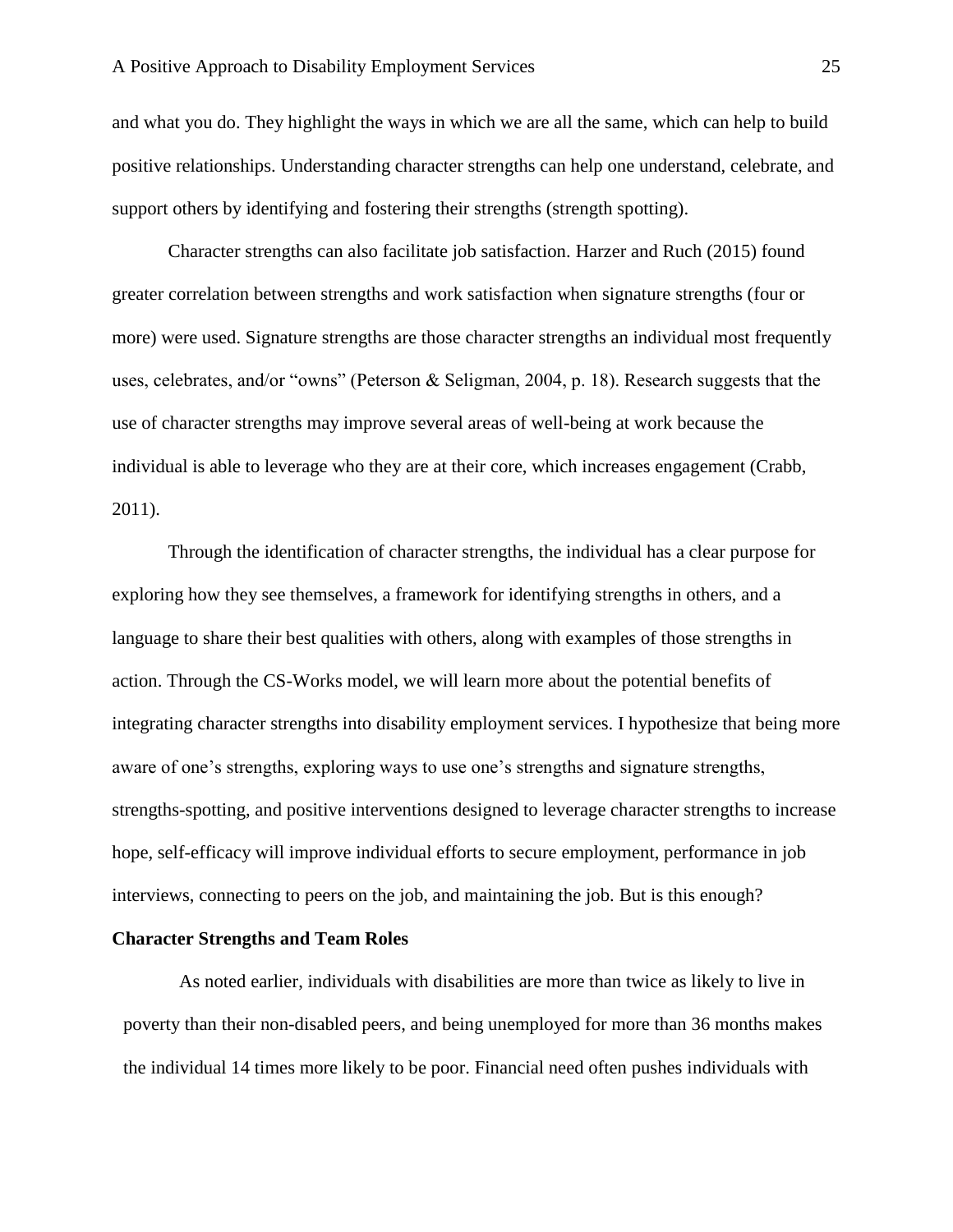disabilities to seek out survival jobs; jobs that may be below the job seeker's skill level, out of field, and/or low-paying. Survival jobs are typically meant to be temporary while a job seeker continues their job search. Individuals with disabilities are more likely to work part-time, to be paid hourly, and to have less desirable shifts (night, rotating, on-call) than their non-disabled peers, and are more likely to report that their schedule does not fit their needs (Galinsky, Goodman, Kim, & Bond, 2017). Yet, employees with disabilities are just as likely as those without to report that they plan to stay in their current job. People with disabilities may stay in survivor jobs due to a multitude of reasons, including the barriers to employment we discussed earlier.

Character strengths-defined roles may offer new insights to individuals with acquired disabilities about the way they use their character strengths in a range of team roles. Ruch, Gander, Platt, and Hofmann (2016) studied seven team roles identified by the VIA Institute on Character that align an individual's character strengths with the tasks they complete as part of their job. Table 3 identifies each of the seven team roles and characteristics of people whose character strengths align with each role (VIA Institute on Character, 2004-2017b).

| Table 3: Team Roles <sup>2</sup> |                                                                        |  |
|----------------------------------|------------------------------------------------------------------------|--|
| Role                             | <b>Characteristics</b>                                                 |  |
| <b>Idea Creators</b>             | <b>Idea Creators (IC)</b> enjoy generating ideas to solve problems and |  |
| (IC)                             | facilitate growth. They innovate, reframe, renew, revolutionize.       |  |
|                                  | Whether dealing with simple daily issues or big strategic              |  |
|                                  | challenges, the "idea creators" are essential to the future of any     |  |
|                                  | business.                                                              |  |
| <b>Information</b>               | <b>Information Gatherers (IG)</b> enjoy learning about best practices, |  |
| Gatherers (IG)                   | new market trends, vendors, competitors, market forces, and            |  |

<sup>2</sup> ©Copyright 2004-2017, VIA Institute on Character. Used with permission. All rights reserved.

 $\overline{\phantom{a}}$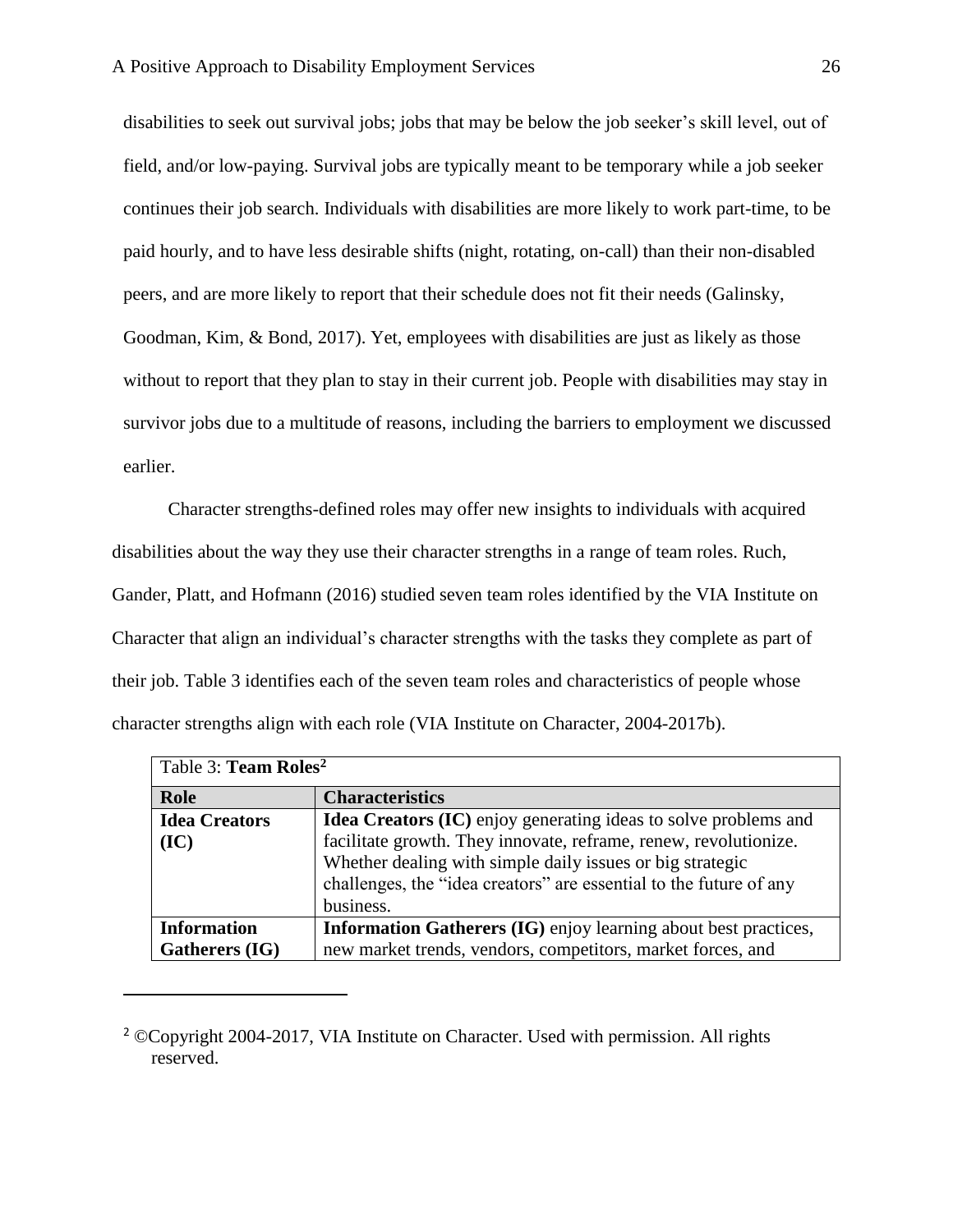|                         | finance. They like sharing what they learn in writing or                 |
|-------------------------|--------------------------------------------------------------------------|
|                         | presentations.                                                           |
| <b>Decision Makers</b>  | <b>Decision Makers (DM)</b> are energized by analyzing information       |
| (DM)                    | from various perspectives, weighing evidence, applying logic, and        |
|                         | choosing a fruitful course of action.                                    |
| <b>Implementers</b>     | <b>Implementers (IM)</b> execute decisions. They are the "doers," the    |
| (IM)                    | ones who manufacture, market, sell, and deliver. Those who get           |
|                         | things done are the backbone of every organization.                      |
| <b>Influencers (IN)</b> | <b>Influencers (IN)</b> are full of hope and enthusiasm, relishing the   |
|                         | challenge of convincing others. They are essential to weather            |
|                         | opposition and rejection as they continuously work to persuade           |
|                         | customers, bankers, investors, and shareholders that the enterprise      |
|                         | has value.                                                               |
| <b>Energizers</b> (EN)  | <b>Energizers (EN)</b> are naturally dynamic. They're like power plants, |
|                         | humming briskly through obstacles, rarely burning out, quarter to        |
|                         | quarter and year to year. They infect others with the energy and         |
|                         | enthusiasm to persevere.                                                 |
| Relationship            | <b>Relationship Managers (RM)</b> are especially well suited to build    |
| <b>Managers (RM)</b>    | networks of people, resolve conflicts, and motivate and encourage        |
|                         | people. They are good listeners with caring hearts, sympathetic          |
|                         | ears, and practical advice. Such relationship-managers are essential     |
|                         | to any business.                                                         |

An individual's roles are ranked based on an algorithm developed by Ruch et al. (2016) that takes into account an individual's score on each of the 24 character strengths. An Employee Role Matching report is offered by the VIA Institute on Character to support individuals and teams in better understanding how to align their strengths for optimal performance and job satisfaction.

For individuals with an acquired physical disability, Employee Role Matching offers additional insight that may support an individual in thinking beyond their current survival job to a position that better aligns their strengths with their tasks. For example, Ana (who we met earlier) has accepted a job where she uses her quality assurance skills to review insurance claims part-time from home. Through her Employee Role Matching Report, Ana learns that her top two roles are Relationship Manager and Energizer. In a relationship manager role, Ana may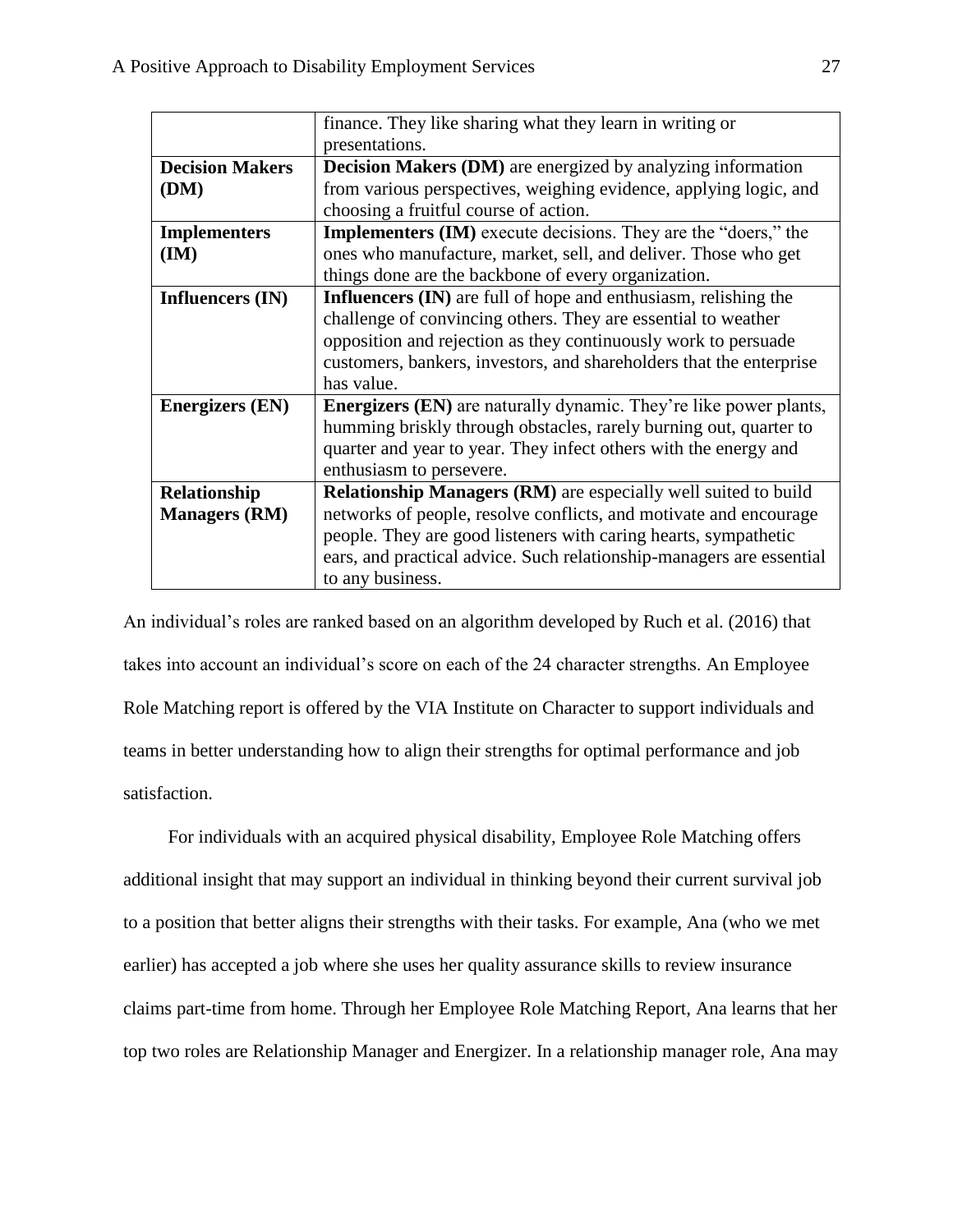use her kindness, social intelligence, and fairness strengths to bring people together and to help resolve conflicts within a group (Ruch et al, 2016). As an Energizer, Ana may user her persistence, gratitude, kindness, social intelligence, and love strengths to keep a team energized, particularly when the team is overworked. In Ana's current role, she has very little interaction with others. In fact, she spends most of her time putting together information for claims in an Information Gatherer role, her lowest ranked role. Ana decides to explore other positions within the company that would allow her to spend more time on relationship managing and energizing. This is Ana's first step towards employment based on Ana's intrinsic motivation to use her strengths, rather than financial need.

#### **Program design and implementation plan**

The following outlines a design for integrating character strengths into employment services for people with acquired physical disabilities, served by National Disability Institute's American Dream Employment Network (ADEN). ADEN is an Administrative Employment Network under the Social Security Administration's Ticket to Work program. The Ticket to Work program was enacted in 1999 to recruit, support, and pay qualified employment providers to meet the needs of eligible SSA disability beneficiaries seeking to obtain and maintain employment and to decrease their dependence on Social Security disability benefits (U.S. Government Accountability Office, 2011). Throughout the United States, there are approximately 13 million individuals ages 18-64 who receive a Social Security disability benefit and are eligible Ticket holders (Social Security Administration, 2016).

ADEN operates as an Administrative EN, operating as the EN of record to allow other employment services providers to serve Ticket holders under the ADEN umbrella without the administrative burden of the program. ADEN works with 50 members (employment services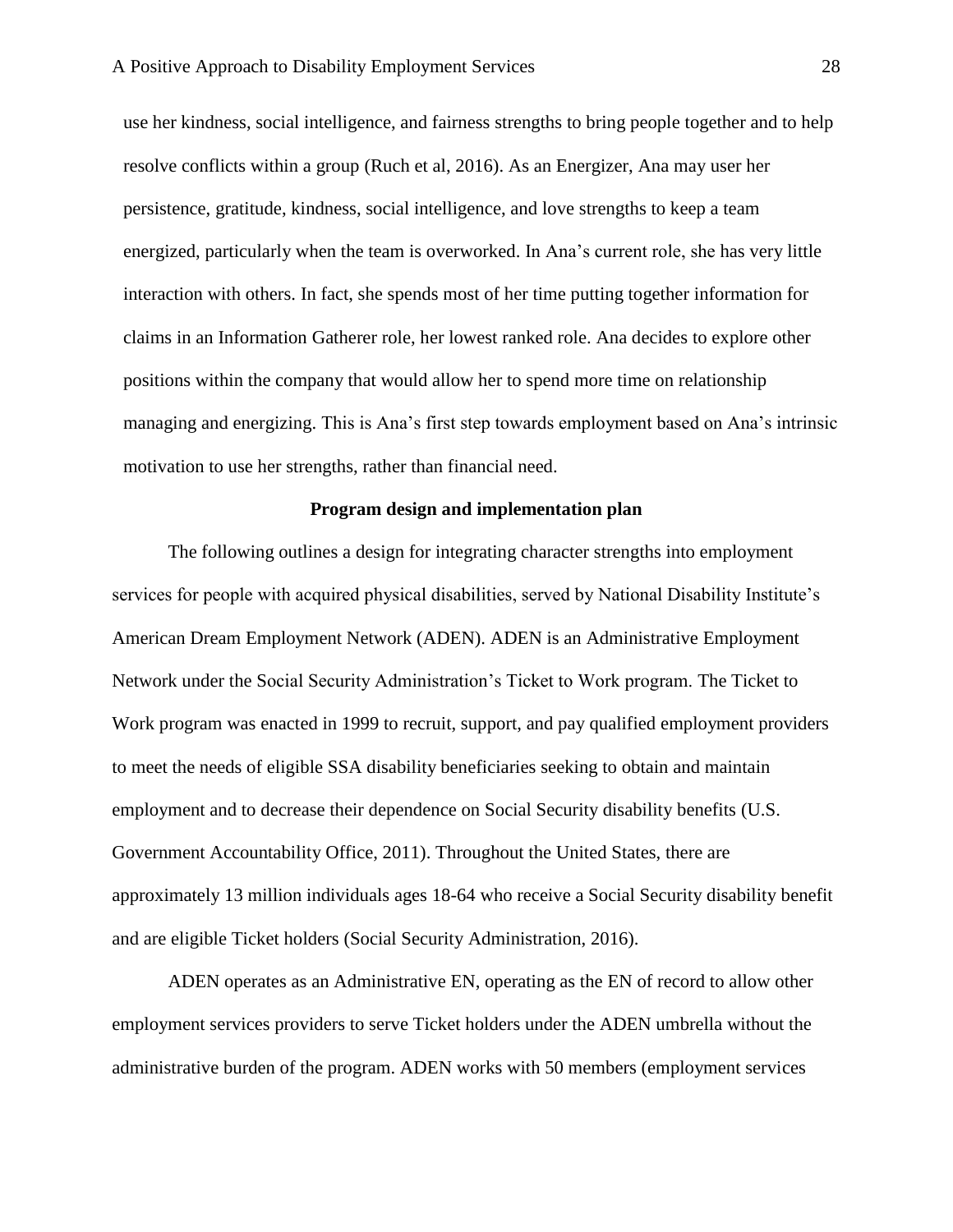providers) and more than 400 Ticket holders. These numbers are expected to double in the next two years. Ticket holders contact ADEN and are connected to members that serve their local area and/or are experienced in meeting the individuals' identified needs. ADEN members provide a range of employment services, customized to meet the needs of the Ticket holder. ADEN members are workforce professionals who have demonstrated success in meeting the employment needs of job seekers with disabilities. Importantly, ADEN members understand that they are successful only if the Ticket holder is supported to obtain and maintain employment at a level that will decrease their need for their SSA disability benefits.

ADEN offers four important features for Ticket holders; 1) exemplary customer service – Ticket holders are seen as critical to the success of the program; 2) benefits planning – Ticket holders receive the guidance they need to make an informed decisions about decreasing and/or losing their disability benefits; and 3) financial well-being – Ticket holders are educated about financial capability strategies and opportunities to improve their financial picture; and 4) ongoing support – Ticket holders receive ongoing support and guidance after they secure employment to ensure they maintain the job and to allow for career development.

ADEN has met with initial success. Forty-two percent (42%) of ADEN Ticket holders are employed. The average hourly wage is \$14.63 per hour and the average workweek is 30.5 hours. Nine percent (9%) of ADEN Ticket holders are in long-term non-pay status; no longer receiving SSA cash benefits due to work. SSA's national review of Ticket to Work program outcomes identified a low 2% of Ticket holders returned to work at a level that would result in just one month of non-pay status.

Currently, ADEN addresses several of the external barriers to employment people with disabilities face (i.e., complex public benefit rules and lack of work-related supports) and,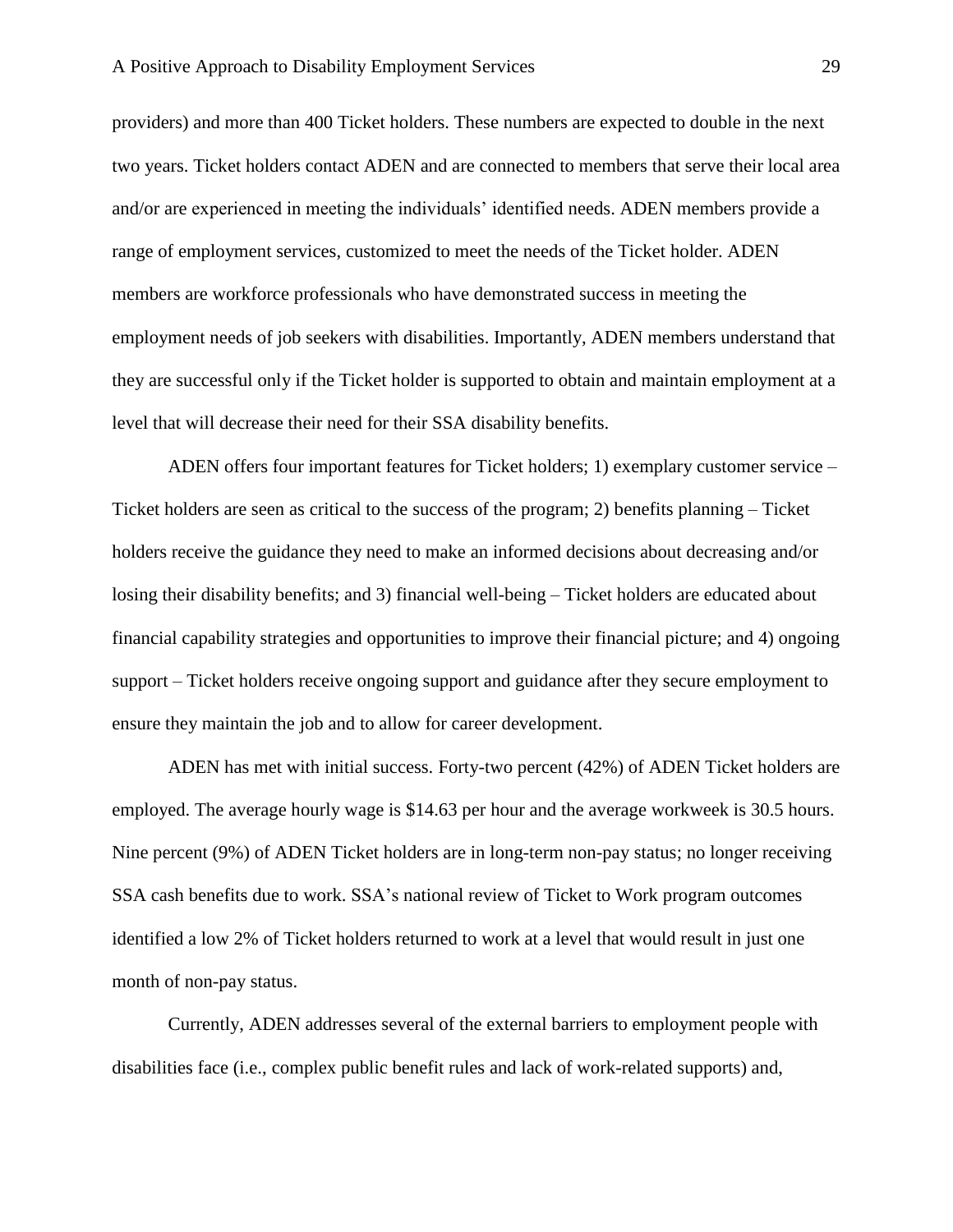arguably, none of the internal barriers to employment (diminished self-efficacy and hope, social role devaluation, and extrinsic work motivations). While the program has demonstrated initial success, one criticism of the Ticket to Work program is that ENs have the option to serve only the Ticket holders they believe they can help, which results in their choosing the easiest to serve Ticket holders (Morton, 2013). Ongoing success of ADEN will require that current ADEN Ticket holders continue to obtain and maintain employment, and, as the program grows, harder to serve Ticket holders are engaged and served successfully. Integrating the use of character strengths into ADEN Ticket to Work services will focus on four key moments in time: 1) during the job search (seeking employment), 2) during the job interview (obtaining employment), 3) during the first 90 days (maintaining employment), and 4) during career exploration.

#### **CS-Works Model**

The CS-Works model will use a train-the-trainer approach to build the capacity of ABLE members to support ABLE Ticket holders in utilizing character strengths-based positive interventions to achieve their employment goals. The training will focus on Niemiec's (2009) Aware, Explore, Apply approach to understanding and using character strengths. During the aware phase, foundational information about character strengths is provided to help the individual become more aware of what character strengths are, the definitions, as well as their particular character strengths. During the explore phase, the ADEN member will help the individual to think more fully about their top five character strengths, and how the individual previously used and currently uses their character strengths. The explore phase expands the individual's understanding of themselves, how the world sees them, and how they can use their strengths in the right way at the right time. During the apply phase, individuals receive tools to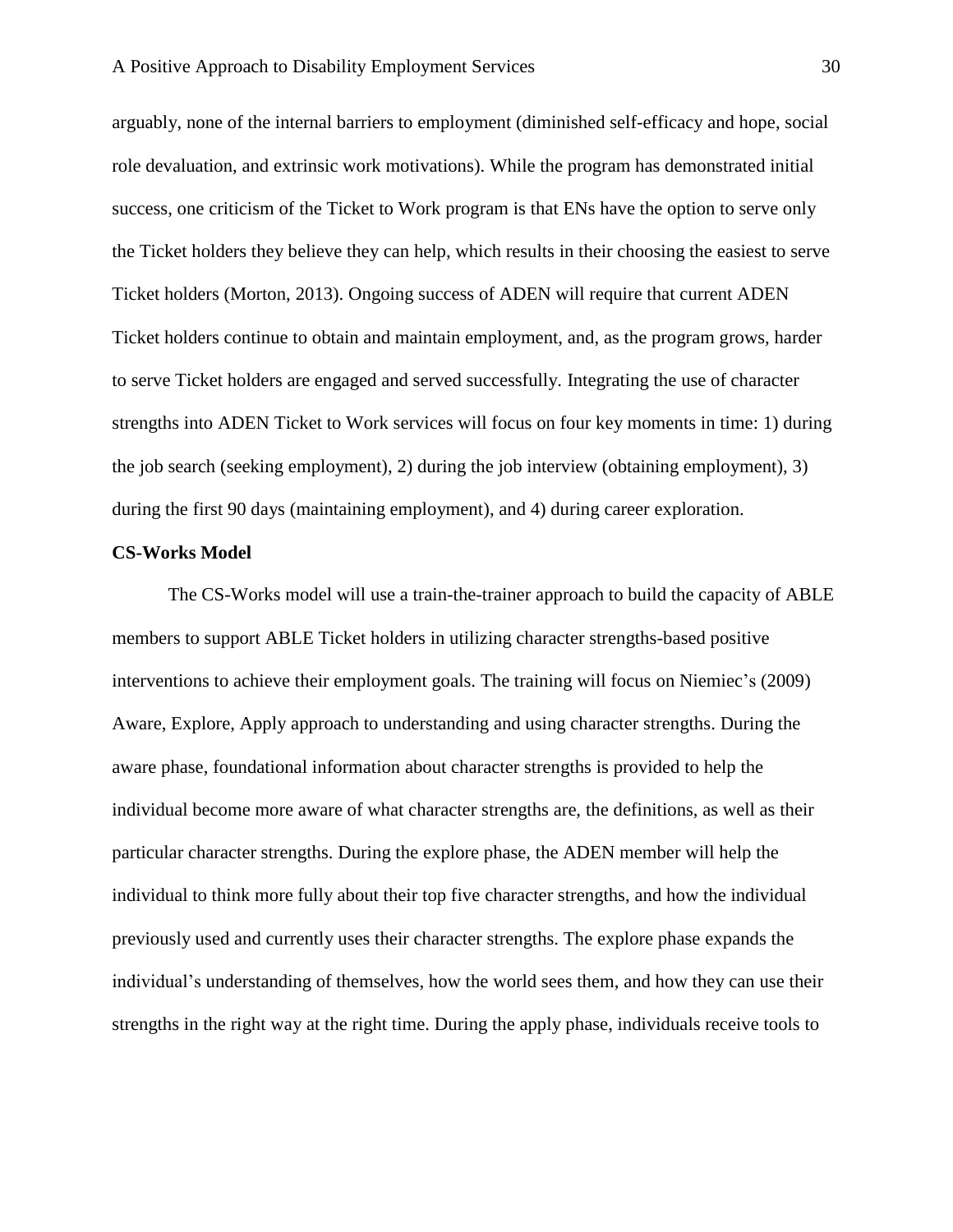apply their growing knowledge about their character strengths in ways that will help them to achieve their goals, specifically their work goals (Niemiec, 2009).

ADEN members will be guided to offer CS-Works to each of their Ticket holders. Just as ADEN members opt in to CS-Works, Ticket holders will have the same option. To more fully integrate CS-Works into the ADEN project, all Ticket holders will receive a link to complete the VIA-IS Survey for Adults (VIA Institute, 2017b), the State Hope Scale (Snyder et al., 1996) and the General Self-Efficacy Scale (Schwarzer & Jerusalem, 1995) at the time of their Ticket assignment to ADEN. Ticket holders who choose not to participate will receive the standard employment services available through the ADEN project.

The CS-Works train-the-trainer begins with training for the ADEN member. ADEN members are workforce professionals and may also be called service providers. ADEN members will learn about the train-the-trainer program through an email announcement and ADEN's weekly roundup, a virtual meeting for all members to share programmatic updates and upcoming trainings. The CS-Works train-the-trainer will be provided to ADEN members at no charge. ADEN members will opt in to the training as an added-value benefit of ADEN membership. The curriculum will be provided virtually to cohorts of at least five members at a time. All materials and training platforms will be fully accessible to ensure that ADEN members with disabilities can fully participate.

The CS-Works Train-the-Trainer Curriculum is designed to be taught to ADEN members who will then use of each of the modules to work with their ADEN Ticket holders. The CS-Works Train-the-Trainer Curriculum will include the following modules:

| Table 4: CS-Works Train-the-Trainer Curriculum |                   |
|------------------------------------------------|-------------------|
| Module 1 (AWARE):                              | The VIA-IS Survey |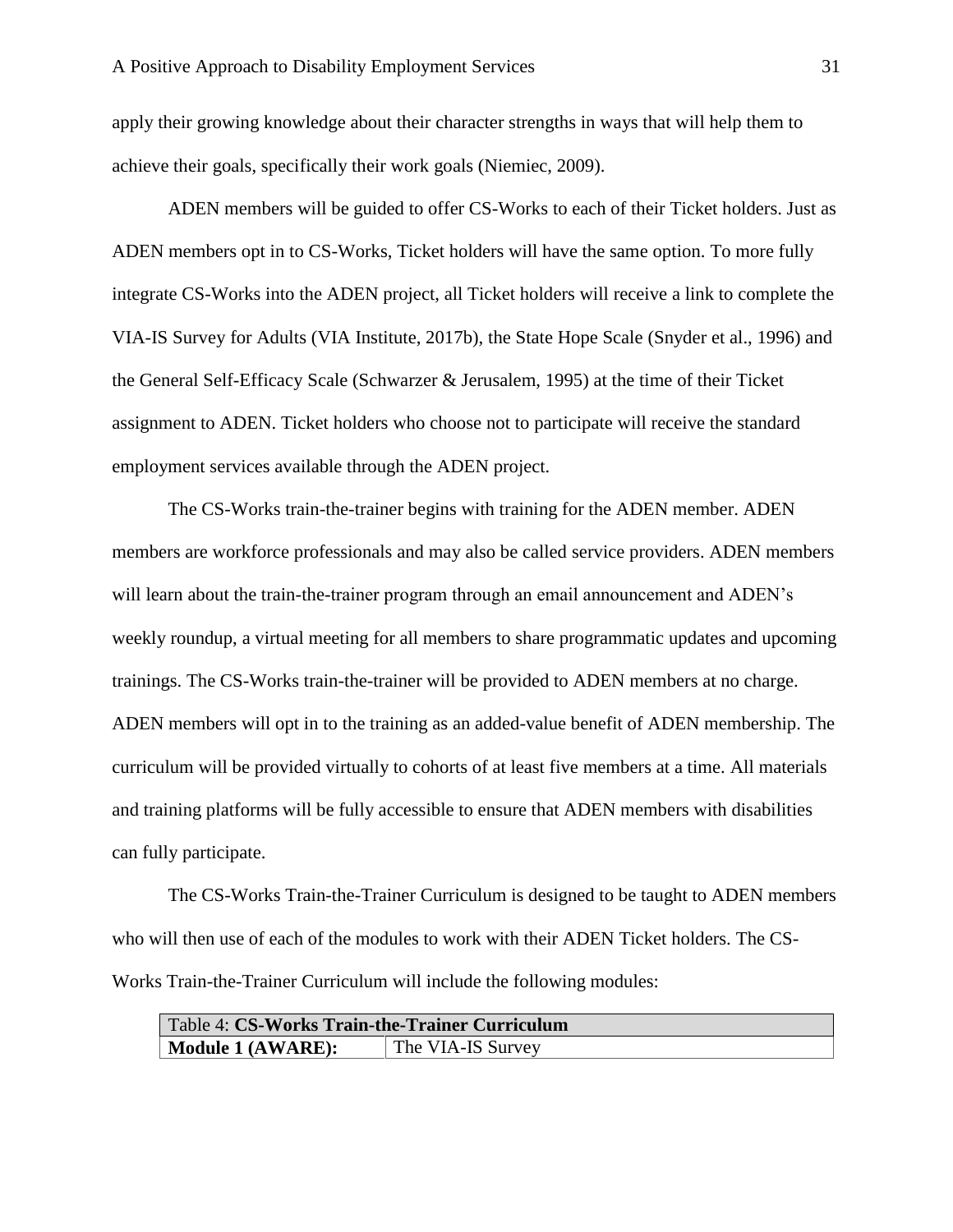| Overview:                      | This module will provide an overview of the VIA               |
|--------------------------------|---------------------------------------------------------------|
|                                | Classification and VIA-IS Survey, including its purpose,      |
|                                | history, and validity across time and cultures. This          |
|                                | module will also introduce ADEN members to the VIA            |
|                                | Institute's (2015) Supplement for Use When Supporting         |
|                                | <b>Youth with Intellectual and Developmental Disabilities</b> |
|                                | to Complete the VIA-Youth, to foster the inclusion of job     |
|                                | seekers with cognitive disabilities.                          |
|                                |                                                               |
| <b>Member Activity:</b>        | Take the free VIA-IS Survey as a first step to becoming       |
|                                | more aware of your character strengths. Review your           |
|                                | results. Write down or discuss with a friend/colleague        |
|                                | your thoughts as you view your rank-ordered results. Is       |
|                                | the ranking in the order you expected? Are there              |
|                                | strengths with which you most align? Are there strengths      |
|                                | you don't typically recognize in yourself? How do you         |
|                                | feel now that you know that you have 24 strengths to use      |
|                                | in all aspects of your life?                                  |
| <b>Ticket holder Activity:</b> | Take the free VIA-IS Survey as a first step to becoming       |
|                                | more aware of your character strengths. Review your           |
|                                | results. Write down or discuss with your service provider     |
|                                | your thoughts as you view your rank-ordered results. Is       |
|                                | the ranking in the order you expected? Are there              |
|                                | strengths with which you most align? Are there strengths      |
|                                | you don't typically recognize in yourself? How do you         |
|                                | feel now that you know that you have 24 strengths to use      |
|                                | in all aspects of your life?                                  |
| <b>Module 2 (EXPLORE):</b>     | <b>Character Strengths</b>                                    |
| <b>Overview:</b>               | This module explores the 24 character strengths, offering     |
|                                | definitions of each strength. A tour of the VIA Institute     |
|                                |                                                               |
|                                | website is completed to orient ADEN members to ways           |
|                                | character strengths can be used to set and achieve goals,     |
|                                | improve emotional well-being, and shift one's                 |
|                                | perspective. The use of character strengths during select     |
|                                | aspects of employment planning and employment                 |
|                                | services are identified.                                      |
| <b>Member Activity:</b>        | ADEN members identify one new way they will use one           |
|                                | or more character strengths for one week and report back      |
|                                | to the cohort.                                                |
| <b>Ticket holder Activity:</b> | Ticket holders identify one challenge they are                |
|                                | experiencing in their job search and determine one way        |
|                                | they can use one or more of their character strengths in a    |
|                                | new way to overcome this challenge.                           |
| Module 3 (EXPLORE):            | <b>Signature Strengths</b>                                    |
| <b>Overview:</b>               | This module reviews signature strengths, the benefits of      |
|                                | using signature strengths, and the overuse and underuse       |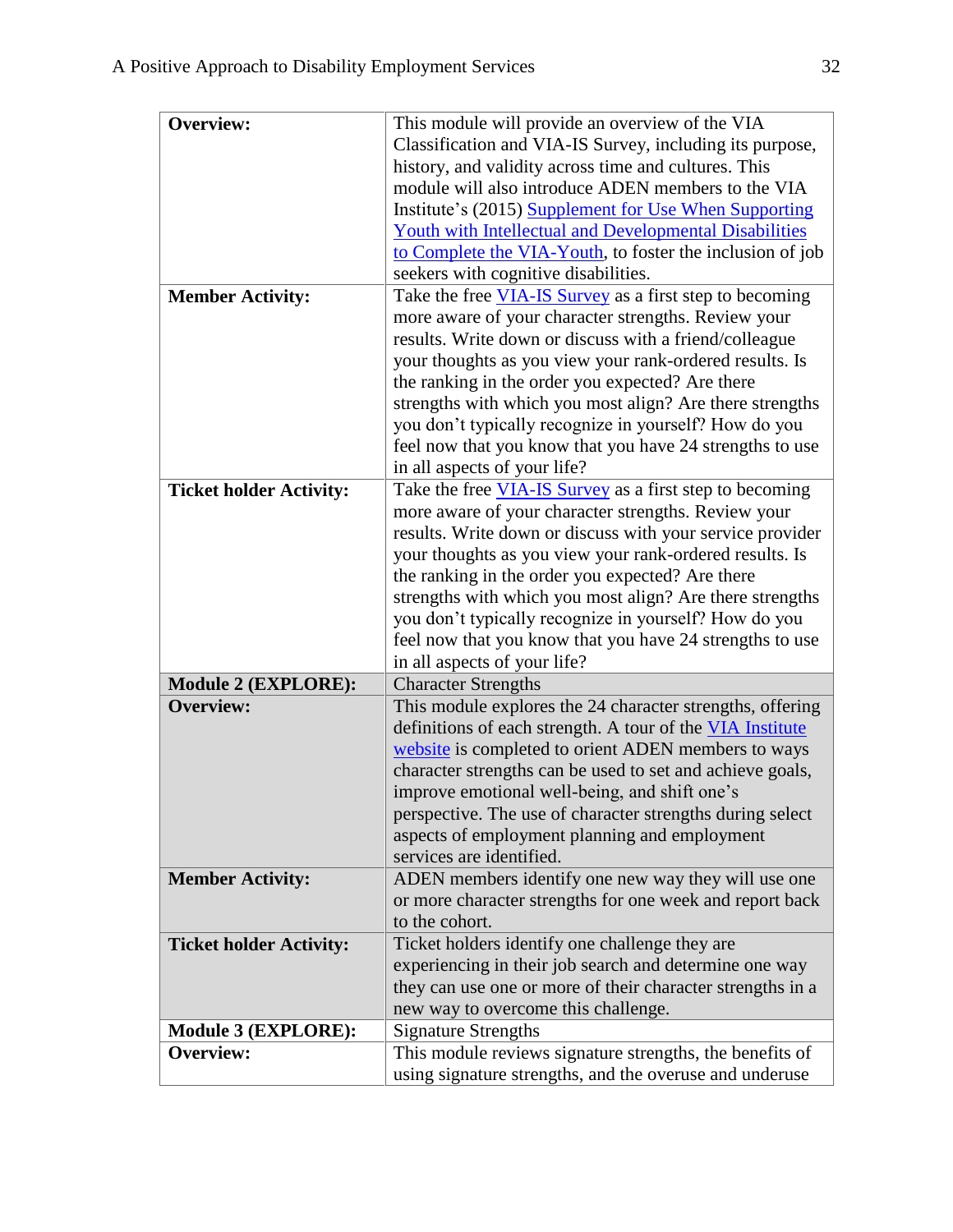|                                | of strengths. Case scenarios of using signature strengths   |
|--------------------------------|-------------------------------------------------------------|
|                                | at their mean during key parts of the employment process    |
|                                | will be explored.                                           |
| <b>Member Activity:</b>        | Create an elevator pitch about yourself that talks about    |
|                                | several of your signature strengths and how you use them    |
|                                | in your current job or how you could use them in a job      |
|                                | that you would like to have.                                |
| <b>Ticket holder Activity:</b> | Create an elevator pitch for your next interview that tells |
|                                | the interviewer about several of your signature strengths   |
|                                | and how they help to qualify you for the job, relate to the |
|                                | job and/or how you will use them on the job.                |
| <b>Module 4 (EXPLORE):</b>     | Strengths spotting                                          |
| <b>Overview:</b>               | This module will use what has been learned about            |
|                                | character strengths and signature strengths to discuss      |
|                                | strengths spotting, identifying strengths in another        |
|                                | person. The use of strengths spotting to celebrate and      |
|                                | connect with others will be explored.                       |
| <b>Member Activity:</b>        | To prepare for your next meeting with a Ticket holder,      |
|                                | identify a few of their strengths. Consider how they        |
|                                | currently use these strengths and/or how their strengths    |
|                                | could be used to achieve their employment plan.             |
| <b>Ticket holder Activity:</b> | Identify a person in your life that you interact with       |
|                                | regularly. Identify a few of their strengths. How do they   |
|                                | use their strengths? Are these strengths that you share?    |
|                                | How do you use these strengths in your own life? Share      |
|                                | your findings with your service provider.                   |
| <b>Module 5 (APPLY):</b>       | Hope                                                        |
| <b>Overview:</b>               | This module will discuss hope as a tool that can improve    |
|                                | an individual's ability to set goals for themselves and to  |
|                                | take action to achieve those goals. ADEN members            |
|                                | (only) will review the State Hope Scale, including how to   |
|                                | read their Ticket holder's score. Two strategies for hope   |
|                                | building – positive self-talk and evaluating progress       |
|                                | toward goals – will be aligned with character strengths in  |
|                                | support of employment goals.                                |
| <b>Member Activity:</b>        | Helping people to identify progress toward their goals      |
|                                | builds hope (Snyder, et al., 2006). Identify a Ticket       |
|                                | holder you are currently working with and review their      |
|                                | employment plan. Make a list of milestones that             |
|                                | demonstrate progress toward the goals listed in the plan.   |
|                                | For example, identifying three job opportunities is a       |
|                                | milestone towards a goal to submit three applications in a  |
|                                | given week. How will you use one or more of your            |
|                                | character strengths to celebrate the Ticket holder          |
|                                | achieving this milestone?                                   |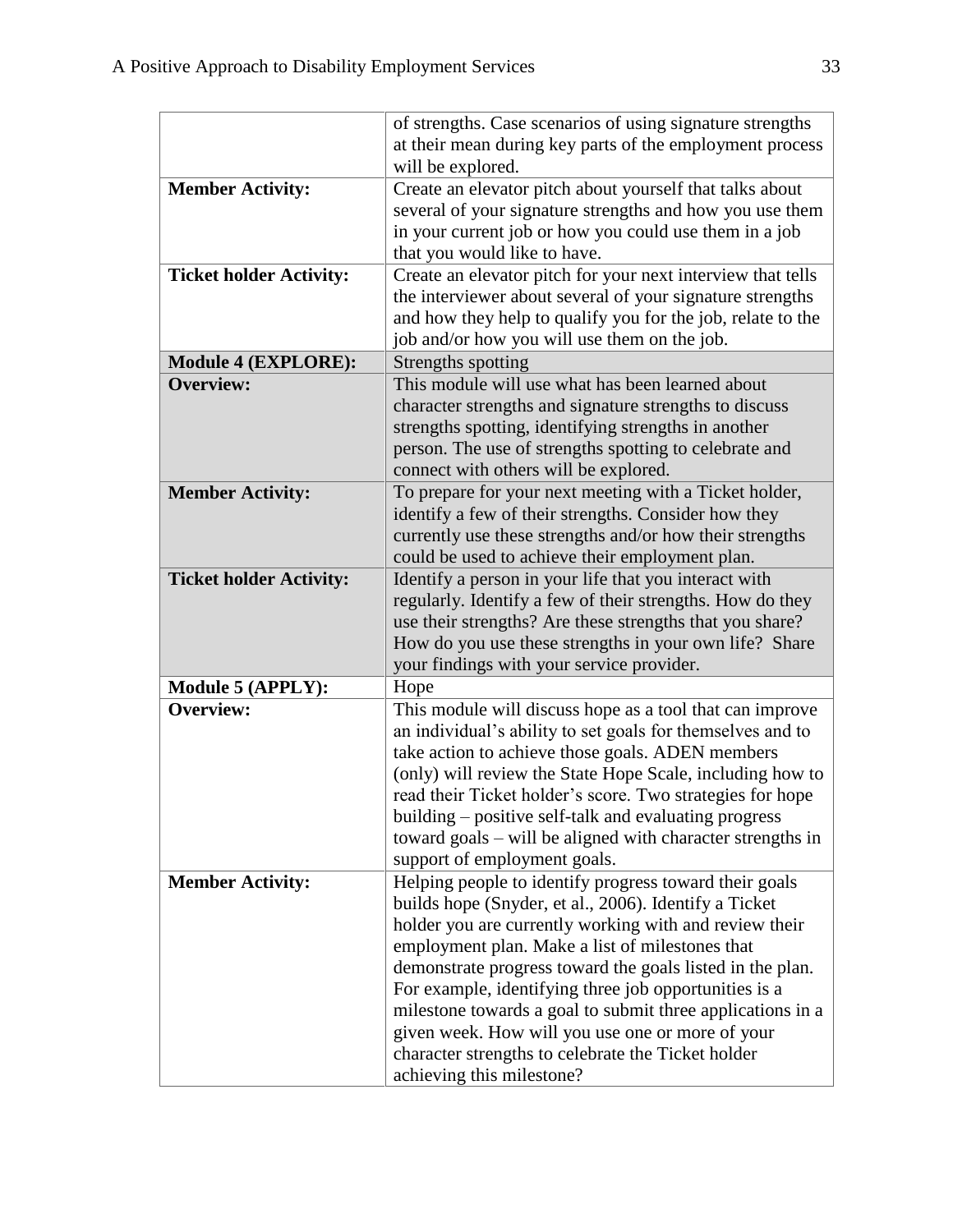| <b>Ticket holder Activity:</b>      | Complete the following activity every day for two weeks.   |
|-------------------------------------|------------------------------------------------------------|
|                                     | Identify three things that went well today and write them  |
|                                     | down. Why did this happen? Did you use one or more of      |
|                                     | your character strengths to make this happen?              |
| Module 6 (APPLY):                   | Self-efficacy                                              |
| <b>Overview:</b>                    | This module will discuss self-efficacy and the impact of   |
|                                     | self-efficacy on individual achievement. ADEN members      |
|                                     | (only) will review the General Self-efficacy Scale,        |
|                                     | including how to read their Ticket holder's score and      |
|                                     | why using character strengths to build the individual's    |
|                                     | self-efficacy will support employment goals.               |
| <b>Member Activity:</b>             | Write about or share with a colleague a time when you      |
|                                     | successfully overcame a challenge in your current          |
|                                     | position. The challenge may reflect having to learn a new  |
|                                     | task, design a solution to a problem, or overcome an       |
|                                     | interpersonal conflict. 1) What were the circumstances?    |
|                                     | 2) Which of your strengths did you use? 3) Are there       |
|                                     | other skills you used? 4) How did you feel when you        |
|                                     | overcame the challenge?                                    |
| <b>Ticket holder Activity:</b>      | Write about or share with your service provider a time     |
|                                     | when you successfully overcame a challenge at work (or     |
|                                     | in another setting). The challenge may reflect having to   |
|                                     | learn a new task, design a solution to a problem, or       |
|                                     | overcome an interpersonal conflict. 1) What were the       |
|                                     | circumstances? 2) Which of your strengths did you use?     |
|                                     | 3) Are there other skills you used? 4) How did you feel    |
|                                     | when you overcame the challenge? 5) How would you          |
|                                     | handle that challenge today?                               |
| <b>Module 7 (AWARE):</b>            | Team roles                                                 |
| <b>Overview:</b>                    | This module will discuss team roles and the benefit of     |
|                                     | aligning one's character strengths use with their team     |
|                                     | role. Team roles offers two opportunities for ADEN         |
|                                     | members and ticket holders: 1) exploring the use of        |
|                                     | strengths in current roles on a team, and 2) exploring the |
|                                     | alignment of strengths and roles for a better job match.   |
| <b>Member Activity<sup>3</sup>:</b> | Review the results of your Role Matching Report.           |
|                                     | Consider how you can more fully deploy your signature      |
|                                     | strengths to maximize each specific role. For example,     |
|                                     | how might you offer unique contributions on your team      |
|                                     | through one or both of these roles? Discuss with your      |

<sup>3</sup> Adapted from R. M. Niemiec: Character Strengths Interventions. © 2018 Hogrefe Publishing and VIA Institute on Character

 $\overline{\phantom{a}}$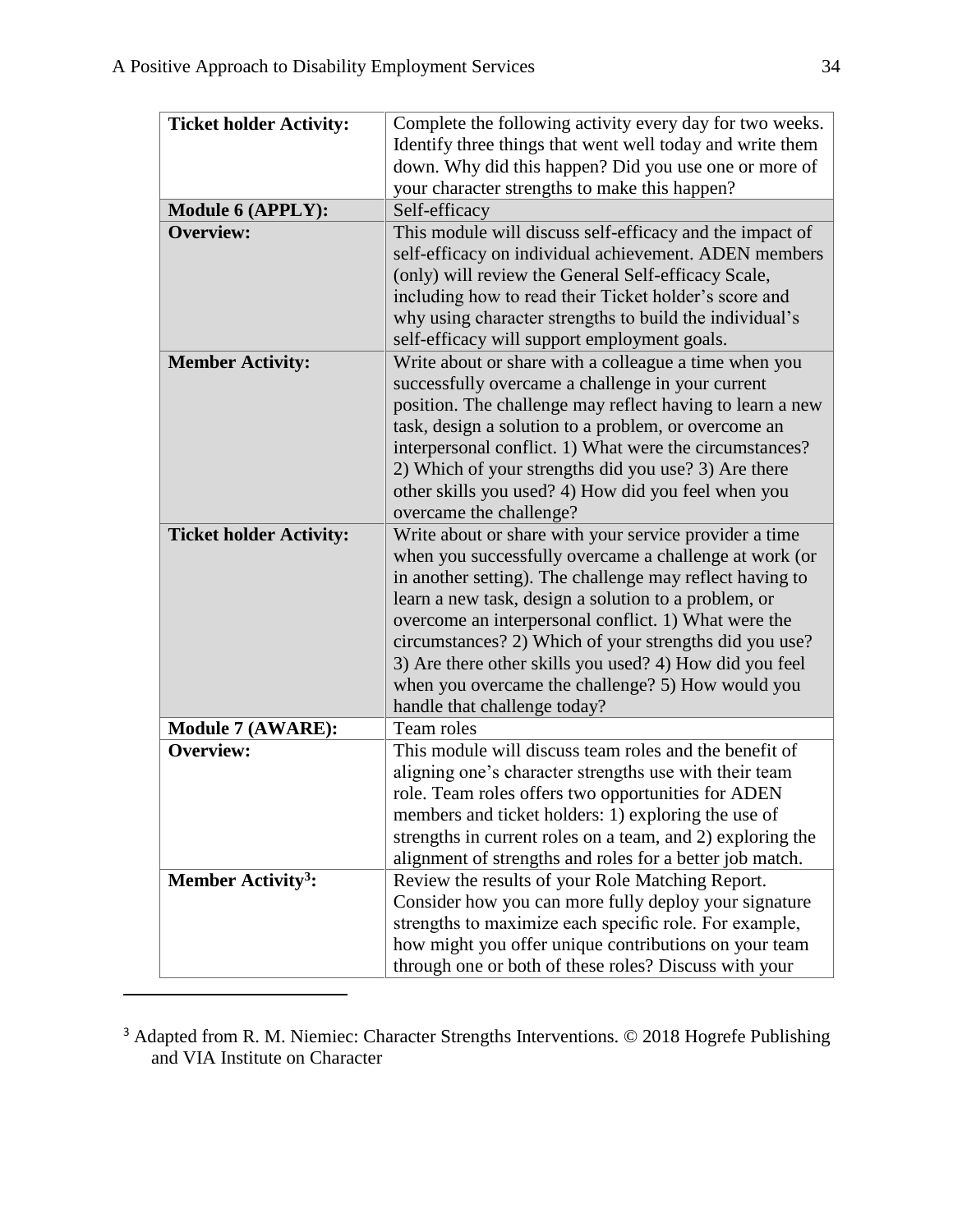|                                            | supervisor or manager about any adjustment to your           |
|--------------------------------------------|--------------------------------------------------------------|
|                                            | work that would allow you to maximize your use of these      |
|                                            | two roles. At a minimum, as you work with your team,         |
|                                            | whenever possible and appropriate, try to focus your         |
|                                            | energy on your highest two roles.                            |
| <b>Ticket holder Activity<sup>4</sup>:</b> | Review the results of your Role Matching Report.             |
|                                            | Discuss with your Service Provider ways in which your        |
|                                            | current job allows you to play the two strongest roles       |
|                                            | identified. Consider how you can more fully deploy your      |
|                                            | signature strengths to maximize each specific role. For      |
|                                            | example, how might you offer unique contributions on         |
|                                            | your team through one or both of these roles?                |
|                                            | If you are not currently able to perform these roles on the  |
|                                            | job, is it the right time to discuss with your supervisor or |
|                                            | manager about adjustments to your work that would            |
|                                            | allow you to maximize your use of these two roles. If        |
|                                            | that is not possible, is there another job that would allow  |
|                                            | you to perform these roles on a team? Is not the right       |
|                                            | time to consider a different position or another step        |
|                                            | towards or within your career?                               |
|                                            | At a minimum, as you work on a team, whenever                |
|                                            | possible and appropriate, try to focus your energy on        |
|                                            | your highest two roles.                                      |
| <b>Module 8:</b>                           | Coaching your Ticket holder                                  |
| <b>Overview:</b>                           | This module will give ADEN members tips on coaching          |
|                                            | Ticket holders through the CS-Works modules.                 |
|                                            | Connections to a range of VIA Institute exercises and        |
|                                            | other uses of character strengths will be provided through   |
|                                            | an employment services lens.                                 |
| <b>Member Activity:</b>                    | Explore the CS-Works Tools designed to support Ticket        |
|                                            | holders. Many tools are self-directed to complement          |
|                                            | employment planning and employment services.                 |
| <b>Ticket holder Activity:</b>             | There is no Ticket holder activity for this module.          |

## **Measuring Effectiveness**

 $\overline{\phantom{a}}$ 

The effectiveness of the CS-Works model will be measured using both qualitative and

quantitative tools. ADEN tracks Ticket holders, their goals, progress toward their goals,

<sup>4</sup> Adapted from R. M. Niemiec: Character Strengths Interventions. © 2018 Hogrefe Publishing and VIA Institute on Character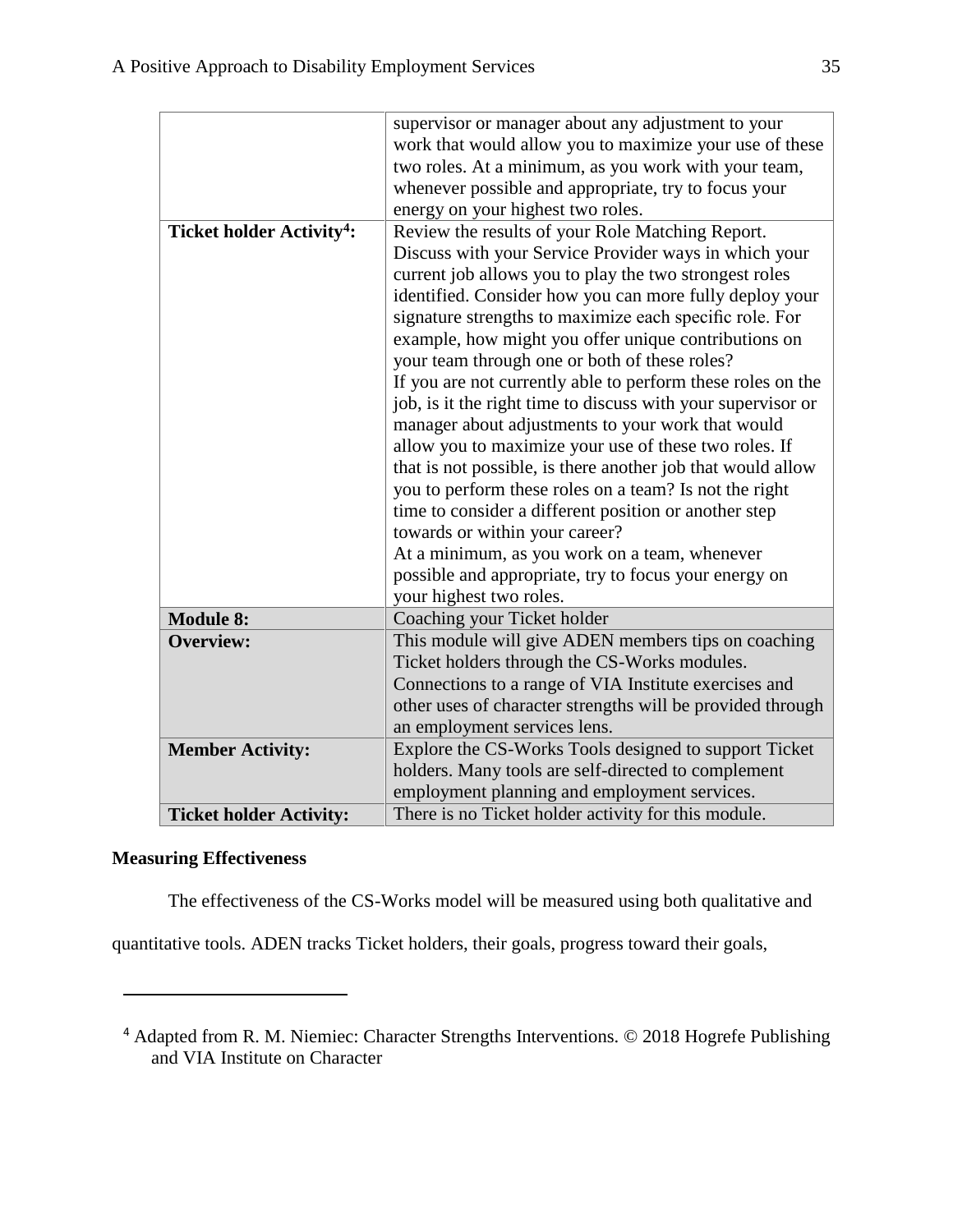employment data, and select characteristics using a secure platform that only ADEN members and NDI ADEN staff can access. The Social Security Administration requires that all ADEN members and NDI ADEN staff pass a Federal background check, ensuring the secure treatment of the data and any personally identifiable information (PII) contained within the database. Adjustments to the database will be made to allow for storage of the Ticket holder's character strengths report and employee role matching report, tracking of measures for hope and selfefficacy, and case notes on the provision of positive interventions.

Projected outcomes include the following: 1) increases in hope and self-efficacy based on the State Hope Scale and the General Self-Efficacy Scale, 2) reduction in the number of days from program start date to employment, 3) increase in time on the job, and 4) increase in wages over five years. It is important to note that the SSA's Ticket to Work program has two intended outcomes: 1) Ticket holders secure work, and 2) Ticket holders reduce their monthly cash benefit to zero.

Tracking activities through the ADEN platform will allow us to compare outcomes between ADEN members and Ticket holders who opt-in to CS-Works and those who do not. We estimate that 30% of ADEN members will choose to participate in the pilot and will work with their Ticket holders to complete the range of CS-Works activities. To further inform our findings, NDI will seek out case studies on the use of the CS-Works model across geographic areas, ethnicities, and co-occurring disabilities. In addition, post-training assessments will provide an understanding of the effectiveness of the CS-Works training materials created for both ADEN members and for Ticket holders.

#### **Conclusion**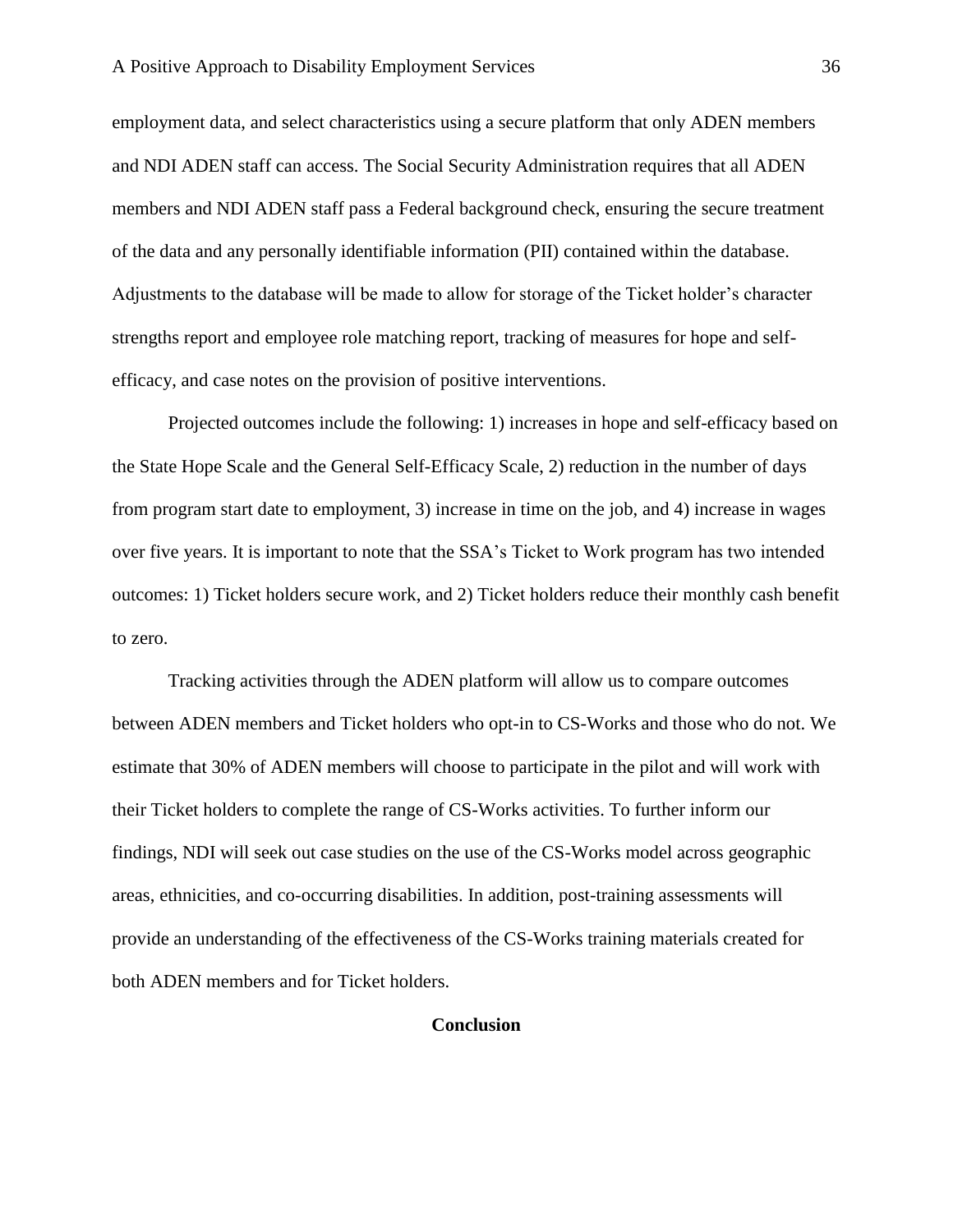Research on character is a growing body of work that continues to offer new and deeper insights into the role that character strengths can play in better understanding who we are at our core, setting and achieving a broad range of personal goals, and increasing well-being. CS-Works will be the first program of its kind to integrate character strengths within a national disability employment program toward improved employment outcomes. Furthermore, this is the first identified approach to using character strengths systematically in the employment process of people with disabilities; seeking employment, obtaining employment, maintaining employment, and continued career development. Outcomes and findings from this work will catalyze additional ideas and opportunities, areas for improvement, aspects of the program to replicate, and strategies for expanding the model to other sectors of the disability community (e.g., job seekers with intellectual and development disabilities, job seekers with mental health diagnoses, job seekers with traumatic brain injuries).

Developed with a deep commitment to designing and delivering services to improve the employment and economic advancement outcomes of people with disabilities, and a forthright acknowledgement that current employment strategies are not enough, CS-Works will leverage empirical evidence on positive psychology theories to bring new life to disability employment services. Unlike traditional disability services, the positive interventions designed for CS-Works will positively impact both the job seeker with a disability and the service provider. They will also address the often ignored intrinsic barriers that job seekers with disabilities face. This is new territory for disability service providers. This is new territory for National Disability Institute. But, much like Seligman's (1998) call to action to the field of psychology, it's time for disability employment services providers to explore the unprecedented promise that positive psychology holds for individuals with disabilities and for us all.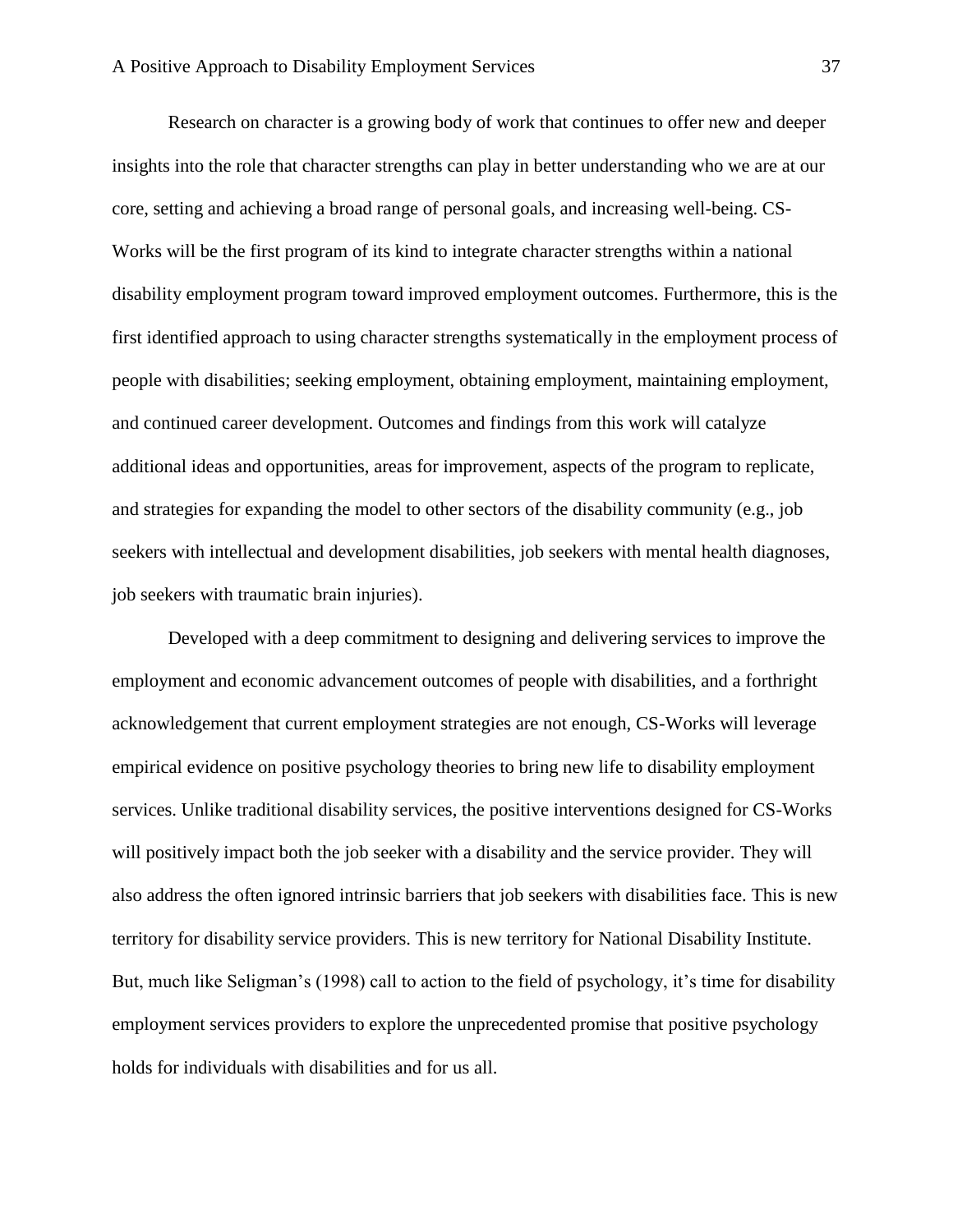#### **Suggestions for future research**

The disability employment system would benefit from exploring other ways character strengths can be leveraged to overcome barriers to employment. For example, Shandra and Hogan (2008) found that college graduates have 1.85 greater odds of securing employment and earn 22% more than their less educated peers. Future research could design and test positive interventions that use character strengths as facilitators to completing college. Liu et al. (2014) found that social supports are a facilitator of employment. Future research could explore ways individuals with disabilities can use strengths-spotting to increase their connections to others, expanding their social networks. Research within positive organizational scholarship, which focuses on what is going well within organizations, could be reviewed to identify evidence-based strategies for creating work environments that value diversity and create welcoming environments for employees with disabilities.

To build a broader body of research on positive psychology theories and people with disabilities, future positive psychology research could track disability status as one of the participant demographic characteristics. Worldwide, disability researchers have agreed upon six questions that are used to determine if research participants are individuals with disabilities. The six questions from the U.S. Bureau of Labor Statistics (2015) are as follows:

- 1. Are you deaf or do you have serious difficulty hearing?
- 2. Are you blind or do you have serious difficulty seeing even when wearing glasses?
- 3. Because of a physical, mental, or emotional condition, do you have serious difficulty concentrating, remembering, or making decisions?
- 4. Do you have serious difficulty walking or climbing stairs?
- 5. Do you have difficulty dressing or bathing?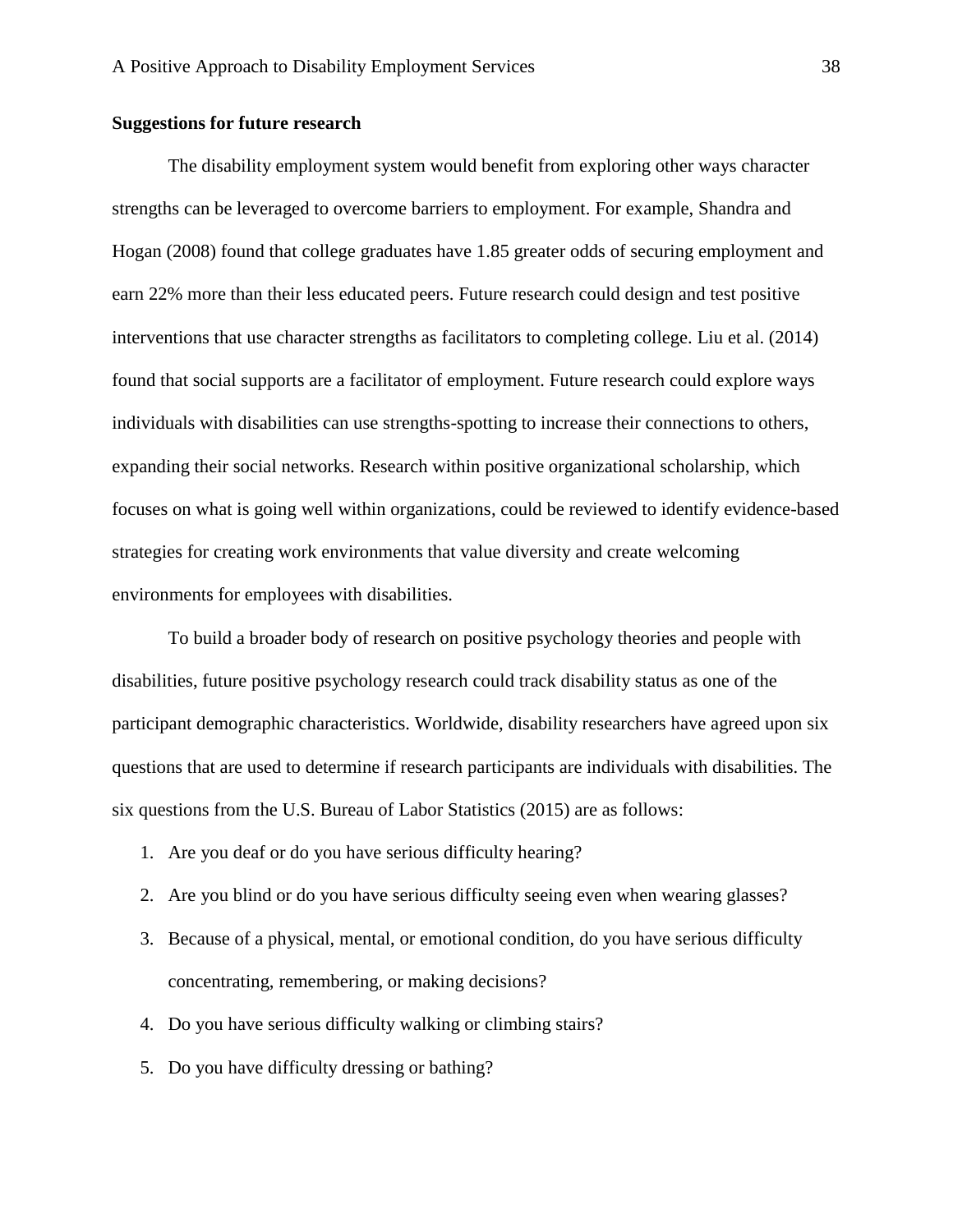6. Because of a physical, mental, or emotional condition, do you have difficulty doing errands alone such as visiting a doctor's office or shopping?

A seventh question captures individuals who may not have a functional limitation but selfidentify as a person with a disability: Do you identify yourself as a person with a disability? Capturing disability data would allow researchers to assess whether disability creates an interaction with independent variables.

Much like race or socioeconomic status, disability plays a role in multiple aspects of a person's life. Tracking disability status in future research would provide new information to assess whether disability status creates an interaction effect. Tracking disability status could also inform any potential need to modify or create supplements for positive interventions to accommodate segments of the disability population. One such example is the VIA-IS for Youth with Intellectual Disabilities (Shogren et al., 2015).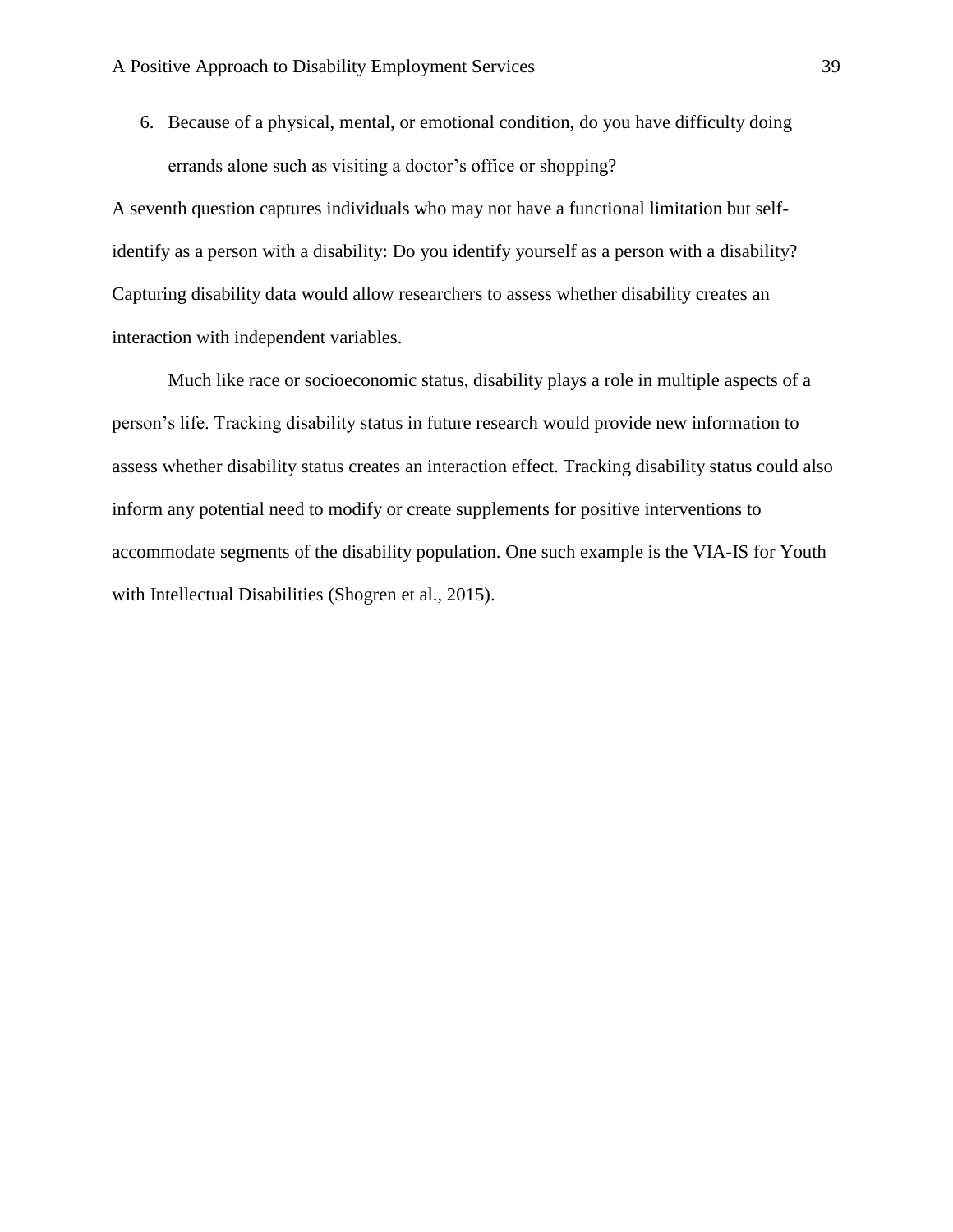#### References

- Ameri, M., Schur, L., Adya, M., Bentley, S., McKay P., & Kruse, D. (2015). *The disability employment puzzle: A field experiment on employer hiring behavior (*Working Paper No. 21560). Washington, D.C.: National Bureau of Economic Research. Retrieved from <http://www.nber.org/papers/w21560>
- Blake, J., Brooks, J., Greenbaum, H., & Chan, F. (2017). Attachment and employment outcomes for people with spinal cord injury: The intermediary role of hope. *Rehabilitation Counseling Bulletin, 60*(2), 77–87.
- Choe, C., & Baldwin, M. L. (2017) Duration of disability, job mismatch and employment outcomes. *Applied Economics, 49*(10), 1001-1015. doi: 10.1080/00036846.2016.1210767
- Crabb, S. (2011). The use of coaching principles to foster employee engagement. *The Coaching Psychologist, 7*(1), 27-34.

de Botton, A., & Armstrong, J. (2013). *Art as therapy*. London: Phaidon Press.

- Dunn, S. D., Uswatte, G., Elliott, T. R., Lastres, A., & Beard, B. (2013). A positive psychology of physical disability: Principles and progress. In M. L. Wehmeyer (Ed.) The *Oxford handbook of positive psychology and disability.* New York: Oxford University Press.
- Erickson, W., Lee, C., & von Schrader, S. (2017). *Disability statistics from the American community survey (ACS)*. Ithaca, NY: Cornell University Yang-Tan Institute (YTI). Retrieved from www.disabilitystatistics.org
- Fredrickson, B. (2009). *Positivity: Groundbreaking research reveals how to embrace the hidden strength of positive emotions, overcome negativity, and thrive*. New York: Crown.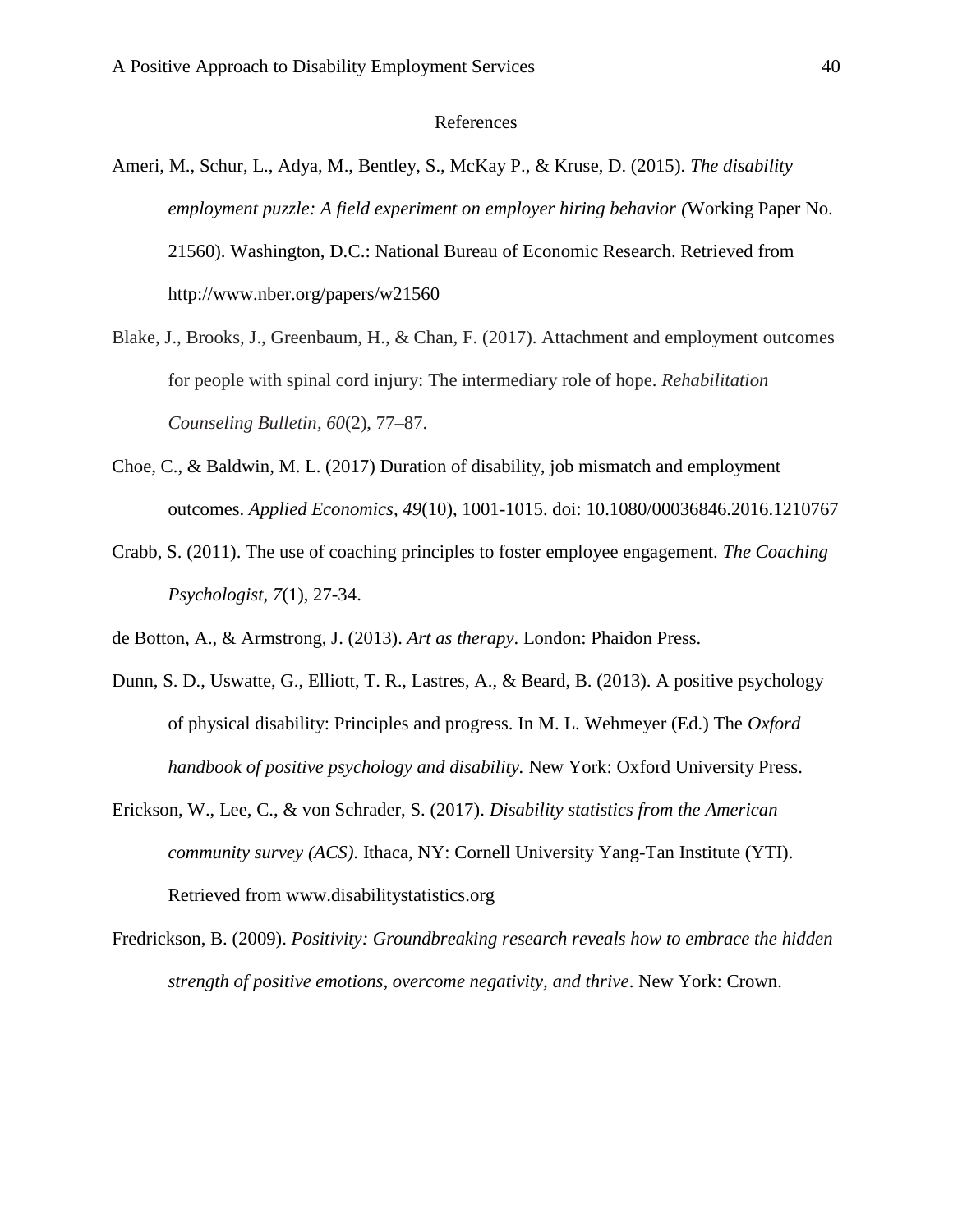- Galinsky, E., Goodman, N., Kim, S. S., & Bond, J. T. (2017) *Obstacles and opportunities: Life on and off the job for employees with disabilities* (not yet published). Washington, D.C.: U.S. Department of Labor.
- Gander, F., Proyer, R. T., Ruch, W., & Wyss, T. (2013). Strength-based positive interventions: Further evidence for their potential in enhancing well-being and alleviating depression. *Journal of Happiness Studies, 14*(4), 1241-1259.
- Goodman, N., Jennings, E., & Ulisky, M. (2017). *Understanding employment options and support: 2016 survey report* (not yet published). Austin, Texas: Texas Developmental Disabilities Council.
- Harzer, C., & Ruch, W. (2015). The relationships of character strengths with coping, workrelated stress, and job satisfaction. *Frontiers in Psychology, 6*(165), 1-12. doi: 10.3389/fpsyg.2015.00165
- James, W. (1892/1984). Habit. In *Psychology: Briefer course* (pp. 125-138). Cambridge, MA: Harvard University Press.
- Jiménez-Solomon, O. G., Méndez-Bustos, P., Swarbrick, M., Díaz, S., Silva, S., Kelley, M., & Duke, S. (2016). Peer-supported economic empowerment: A financial wellness intervention framework for people with psychiatric disabilities. *Psychiatric Rehabilitation Journal, 39*(3), 222-233.
- Kauffman, C. (2010). *Approaches in executive coaching* [Video file]. Retrieved from http://www.viacharacter.org/www/Reports-Courses-Resources/Resources/Video-Resources/Carol-Kauffman-Video
- Kronström, K., Karlsson, H., Nabi, H., Oksanen, T., Salo, P., Sjösten, N., Virtanen, M., Pentti. J., Kivimäki, M., Vahtera, J. (2011). Optimism and pessimism as predictors of work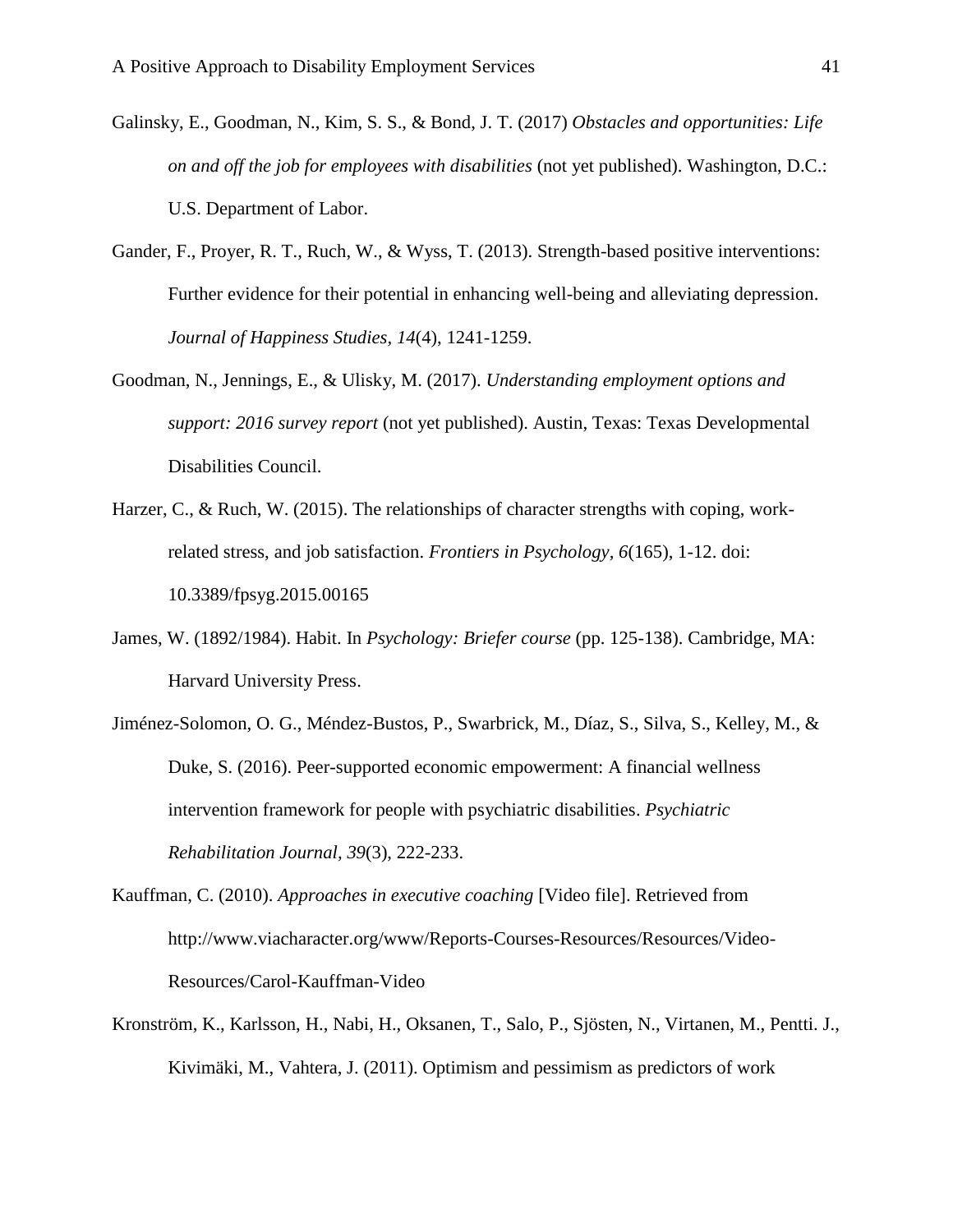disability with a diagnosis of depression: A prospective cohort study of onset and recovery. *Journal of Affective Disorders, 130*(1-2), 294-299.

- Linley, P. A., Nielsen, K. M., Gillett, R., & Biswas-Diener, R. (2010). Using signature strengths in pursuit of goals: Effects on goal progress, need satisfaction, and well-being, and implications for coaching psychologists. *International Coaching Psychology Review, 5*(1), 6-15.
- Littman-Ovadia, H., Lazar-Butbul, V., & Benjamin, B. A. (2014). Strengths-based career counseling: Overview and initial evaluation. *Journal of Career Assessment, 22*(3), 403- 419. doi: 10.1177/1069072713498483
- Liu, S., Wang, M., & Huang, J.L. (2014) Effectiveness of job search interventions: A metaanalytic review. *Psychological Bulletin, 140*(4), 1009–1041. doi: 10.1037/a0035923
- Luszczynska, A., Gutiérrez-Doña, B., & Schwarzer, R. (2005). General self-efficacy in various domains of human functioning: Evidence from five countries. *International Journal of Psychology, 40*(2), 80-89.
- Maddux, J. E. (2009). Self-efficacy: The power of believing you can. In C. R. Snyder & S. J. Lopez (Eds.), *Oxford handbook of positive psychology* (2nd ed.) (pp. 335-343). New York: Oxford University Press.
- Magyar-Moe, J. L., & Lopez, S. J. (2015). Strategies for accentuating hope. In S. Joseph (Ed.), *Positive psychology in practice: Promoting human flourishing in work, health, education, and everyday life* (2nd ed.) (pp. 483-502). Hoboken, NJ: Wiley.
- Mani, A., Mullainathan, S., Shafir, E., & Zhao, J. (2013). Poverty impedes cognitive function. *Science, 341*(6149), 976-980. doi: 10.1126/science.1238041

Mayerson, N. [VIAStrengths]. (2015, July 1). *A character strengths revolution* [Video file].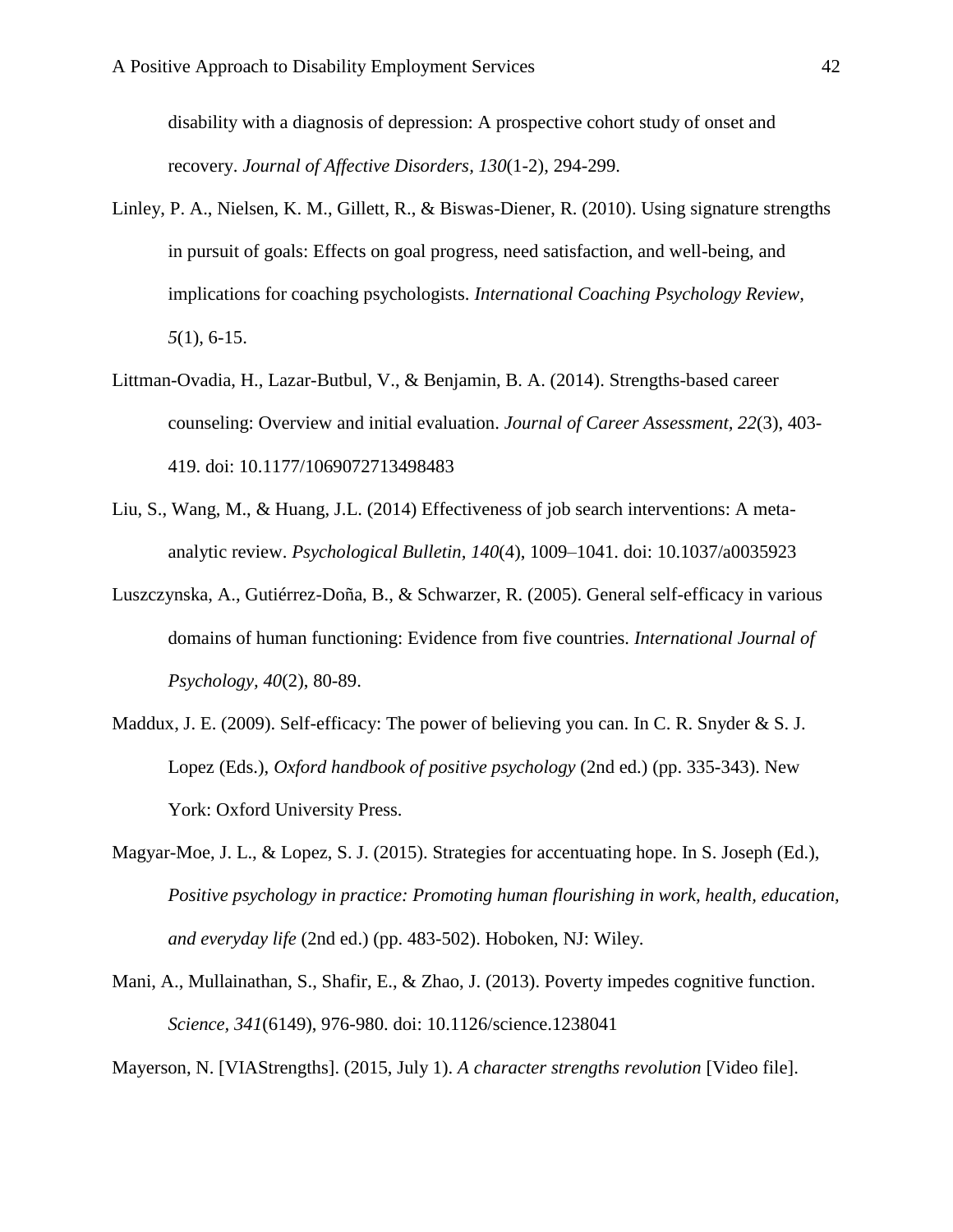- Melchert, N. (2002). Aristotle: The reality of the world. The good life. In *The great conversation: A historical introduction to philosophy*, *4th edition* (pp. 186-194). Boston: McGraw-Hill.
- Morton, W. R. (2013). *Ticket to work and self-sufficiency program: Overview and current issues*. Retrieved from<https://fas.org/sgp/crs/misc/R41934.pdf>

Niemiec, R. M. (2018). *Character strengths interventions*. Boston, MA: Hogrefe Publishing

- Niemiec, R. M. (2013). VIA character strengths Research and practice: The first 10 years. In H. H. Knoop & A. Delle Fave (Eds.), *Well-being and cultures: Perspectives on positive psychology* (pp. 11-30). New York: Springer.
- Niemiec, R. M. (2009). *Ok, now what? Taking action*. Retrieved from http://www.viacharacter.org/blog/ok-now-taking-action-strengths/
- Niemiec, R. M., Shogren, K. A., & Wehmeyer, M. L. (2017). Character strengths and intellectual and developmental disability: A strengths-based approach from positive psychology. *Education and Training in Autism and Developmental Disabilities, 52*(1), 13-25.
- O'Brien, K. M. (2003). Hope: Many definitions, many measures. In S. J. Lopez & C. J. Snyder, (Eds.), *Positive psychological assessment: a handbook of models and measures* (pp. 109- 126). Washington, D.C.: American Psychological Association.

Peterson, C. (2006). *A primer in positive psychology*. New York: Oxford University Press.

Peterson, C., & Seligman, M. E. P. (2004). *Character strengths and virtues: A handbook and classification*. New York: Oxford University Press, and Washington, D.C.: American Psychological Association.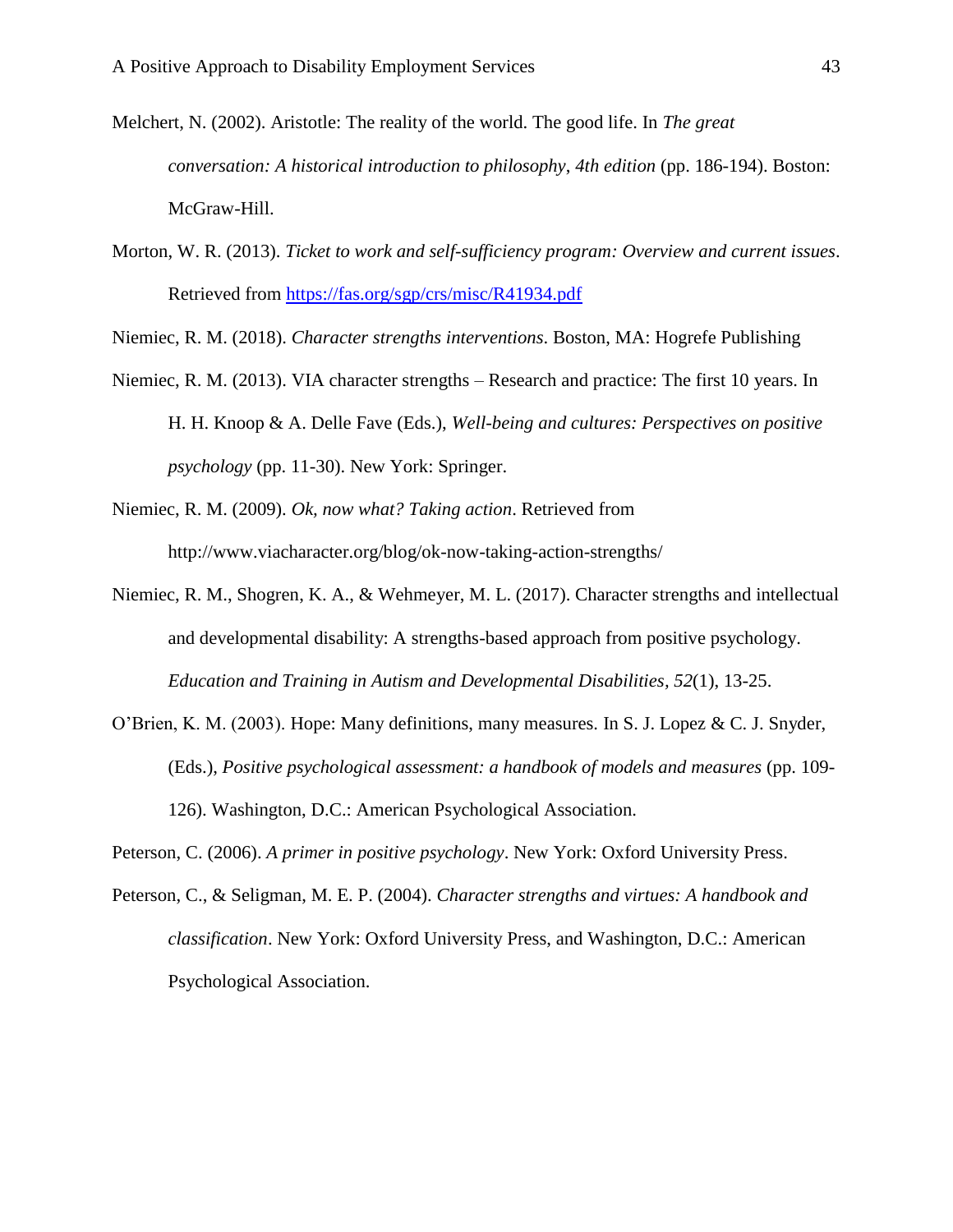- Phillips, B. N., Smedema, S. M., Fleming, A. R., Sung, C., & Allen, M. G. (2016). [Mediators of](http://www.tandfonline.com/doi/full/10.3109/09638288.2015.1107639)  [disability and hope for people with spinal cord injury.](http://www.tandfonline.com/doi/full/10.3109/09638288.2015.1107639) *[Disability and](http://www.tandfonline.com/toc/idre20/38/17)  [Rehabilitation,](http://www.tandfonline.com/toc/idre20/38/17) 38*(17), 1672-1683. doi: 10.3109/09638288.2015.1107639
- Ruch, W., Gander, F., Platt, T., & Hofmann, J. (2016). Team roles: Their relationships to character strengths and job satisfaction. *The Journal of Positive Psychology*, 1-10. doi: 10.1080/17439760.2016.1257051
- Ryan, R. M., Huta, V., & Deci, E. (2008). Living well: A self-determination theory perspective on eudaimonia. *Journal of Happiness Studies, 9*, 139-170.
- Sakamoto, A., Rarick, J., Woo, H., & Wang, S. X. (2014). What underlies the great Gatsby curve? Psychological micro-foundations of the ''vicious circle'' of poverty. *Mind Soc, 13,*195–211. doi: 10.1007/s11299-014-0144-x
- Schwartz, B., & Sharpe, K. E. (2006). Practical wisdom: Aristotle meets positive psychology. *Journal of Happiness Studies, 7*, 377–395. doi: 10.1007/s10902-005-3651-y
- Schwarzer, R., & Jerusalem, M. (1995). Generalized Self-Efficacy scale. In J. Weinman, S. Wright & M. Johnston, *Measures in health psychology: A user's portfolio. Causal and control beliefs* (pp. 35-37). Windsor, England: NFER-NELSON.
- Seligman, M. E. P. (1998). *The President's address*. Retrieved from https://ppc.sas.upenn.edu/sites/ppc.sas.upenn.edu/files/APA%20President%20Address%2 01998.docx
- Seligman, M. E. P., & Csikszentmihalyi, M. (2000). Positive psychology: An introduction. *American Psychologist, 55*, 5-14.
- Seligman, M. E. P., Steen, T. A., Park, N., & Peterson, C. (2005). Positive psychology progress: Empirical validation of interventions. *American Psychologist*, *60*, 410–421.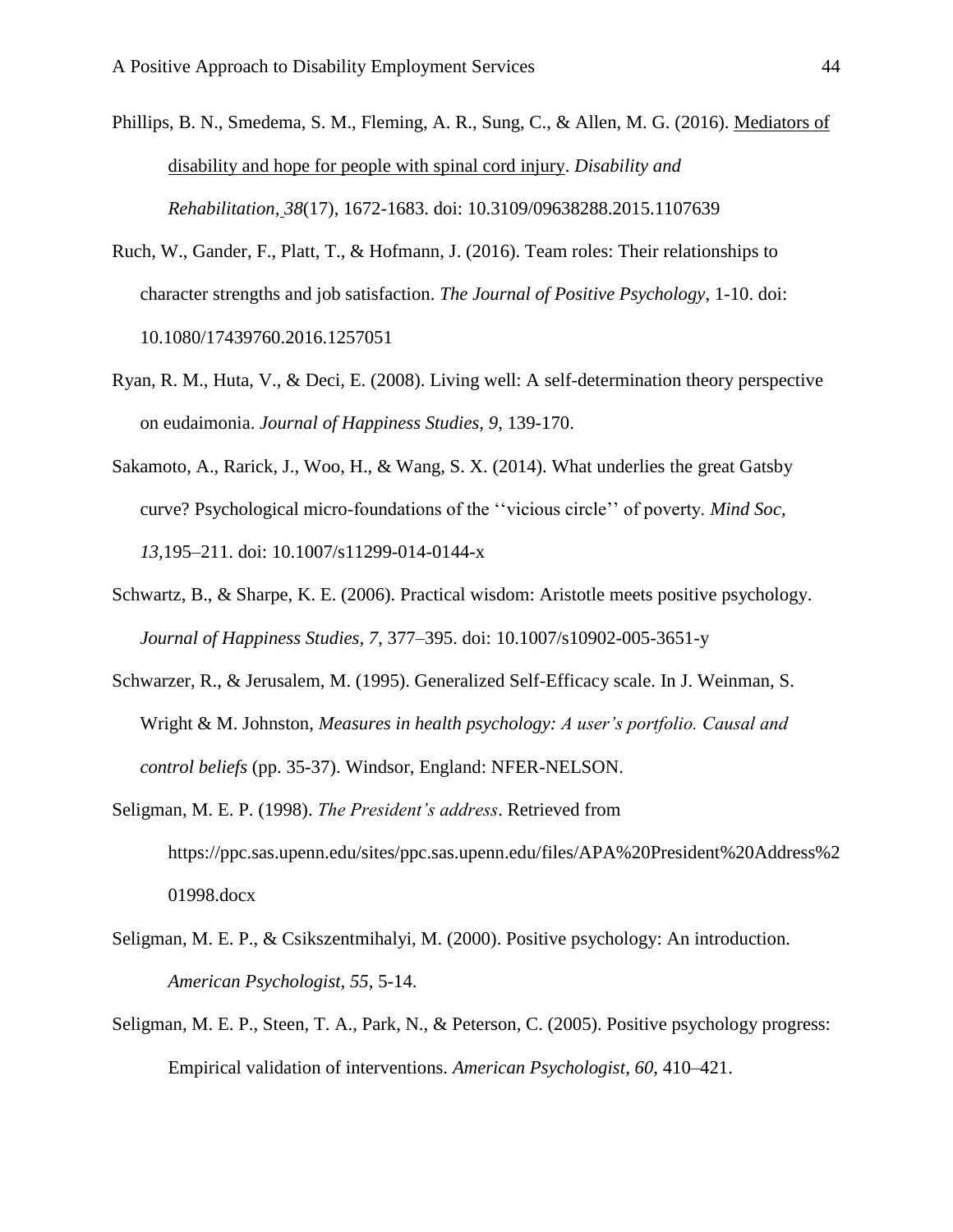- Sevak, P., & Khan, S. (2016, October 27). Psychiatric versus physical disabilities: A comparison of barriers and facilitators to employment. *Psychiatric Rehabilitation Journal*. Advance online publication. http://dx.doi.org/10.1037/prj0000236
- Sevak, P., Houtenville, A. J., Brucker D. L., & O'Neill, J. (2015). Individual characteristics and the disability employment gap. *Journal of Disability Policy Studies, 26*(2), 80-88. doi: 10.1177/1044207315585823
- Shakespeare, T. (2013). The social model of disability. In L. J. Davis (Ed.), *The disability studies reader* (pp. 197–204). New York, NY: Routledge
- Shandra, C. L., & Hogan, D. P. (2008). School-to-work program participation and the post-high school employment of young adults with disabilities. *Journal of Vocational Rehabilitation, 29*, 117–130
- Shogren, K. A., Wehmeyer, M. L., Buchanan, C. L., & Lopez, S. J. (2006). The application of positive psychology and self-determination to research in intellectual disability: A content analysis of 30 years of literature. *Research and Practice for Persons with Severe Disabilities*, *31*, 338–345.
- Shogren, K. A., Wehmeyer, M. L., Forber-Pratt, A. J., & Palmer, S. B. (2015). *VIA inventory of strengths for youth (VIA-Youth): Supplement for use when supporting youth with intellectual and developmental disabilities to complete the VIA-Youth.* Lawrence, KS: Kansas University Center on Developmental Disabilities.
- Sin, N. L., & Lyubomirsky, S. (2009). Enhancing well-being and alleviating depressive symptoms with positive psychology interventions: A practice-friendly metaanalysis. *Journal of Clinical Psychology: In Session, 65*(5), 467-487. doi: 10.1002/jclp.20593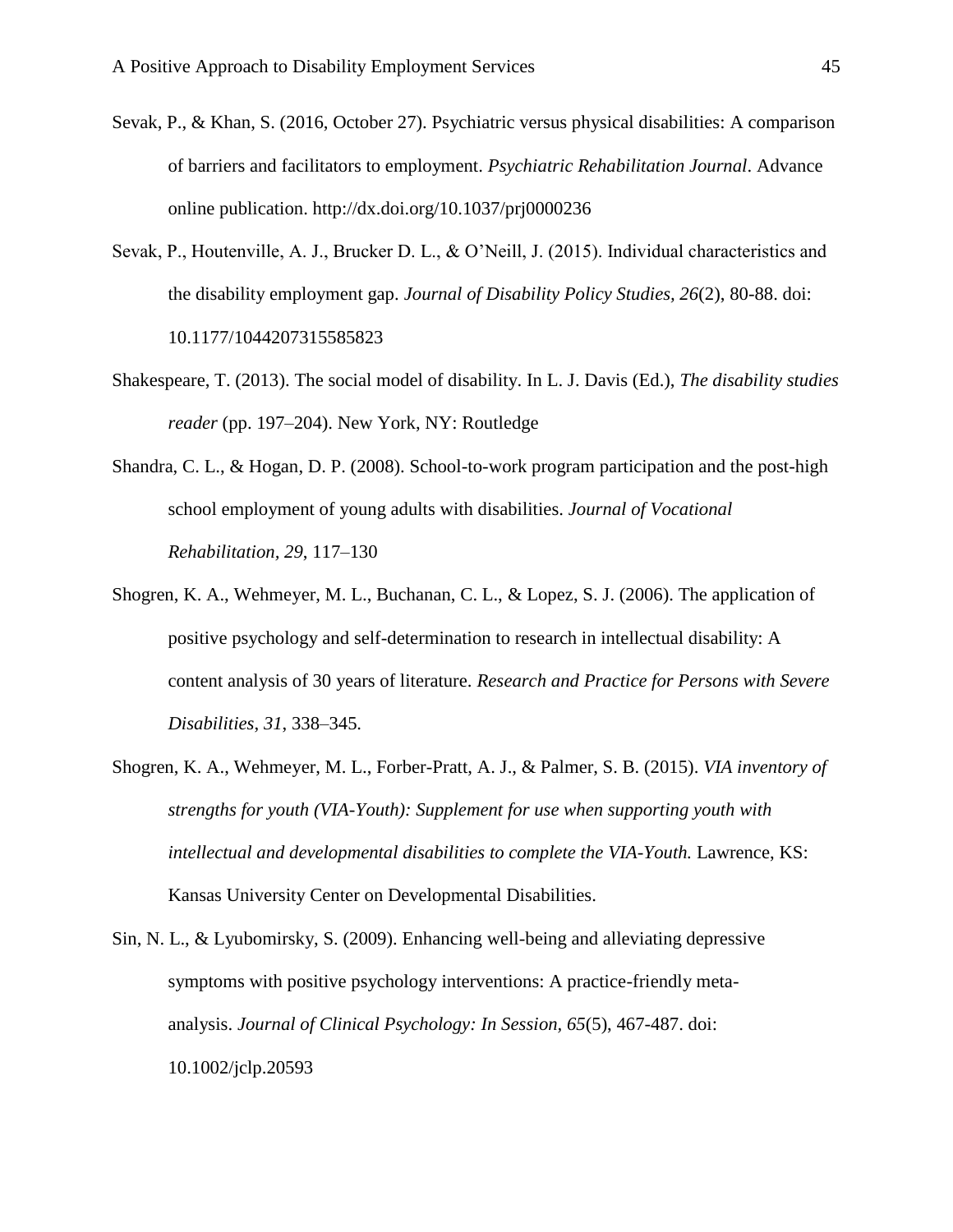- Singh, N. N., Winton, A. S. W., Singh, J., McAleavey, K., Wahler, R. G., & Sabaawi, M. (2006). Mindfulness-based caregiving and support. In J. K. Luiselli (Ed.), *Antecedent intervention: Recent developments in community focused behavior support* (pp. 269- 290). Baltimore, MD: Paul H. Brookes.
- Snyder, C. R., Lehman, K. A., Kluck, B., & Monsson, Y. (2006) Hope for rehabilitation and vice versa. *Rehabilitation Psychology, 51*(2), 89–112. doi: 10.1037/0090-5550.51.2.89
- Snyder, C. R., Sympson, S. C., Ybasco, F. C., Borders, T. F., Babyak, M. A., & Higgins, R. L. (1996). Development and validation of the state hope scale. *Journal of Personality and Social Psychology, 70*, 335.
- Social Security Administration. (2016). *Fast facts & figures about Social Security, 2016*. Retrieved from

https://www.ssa.gov/policy/docs/chartbooks/fast\_facts/2016/fast\_facts16.html

- Social Security Administration. (2017). *2017 Red book: A summary guide to employment supports for persons with disabilities under the social security disability insurance (SSDI) and supplemental security income (SSI) programs*. Retrieved from <https://www.ssa.gov/redbook/>
- Strauser, D. R. (2014). *Career development, employment, and disability in rehabilitation: From theory to practice*. New York: Springer.
- Tansey, T. N., Iwanaga, K., Bezyak, J., Ditchman, N. (2017). Testing an integrated selfdetermined work motivation model for people with disabilities: A path analysis. *Rehabilitation Psychology*. doi: 10.1037/rep0000141.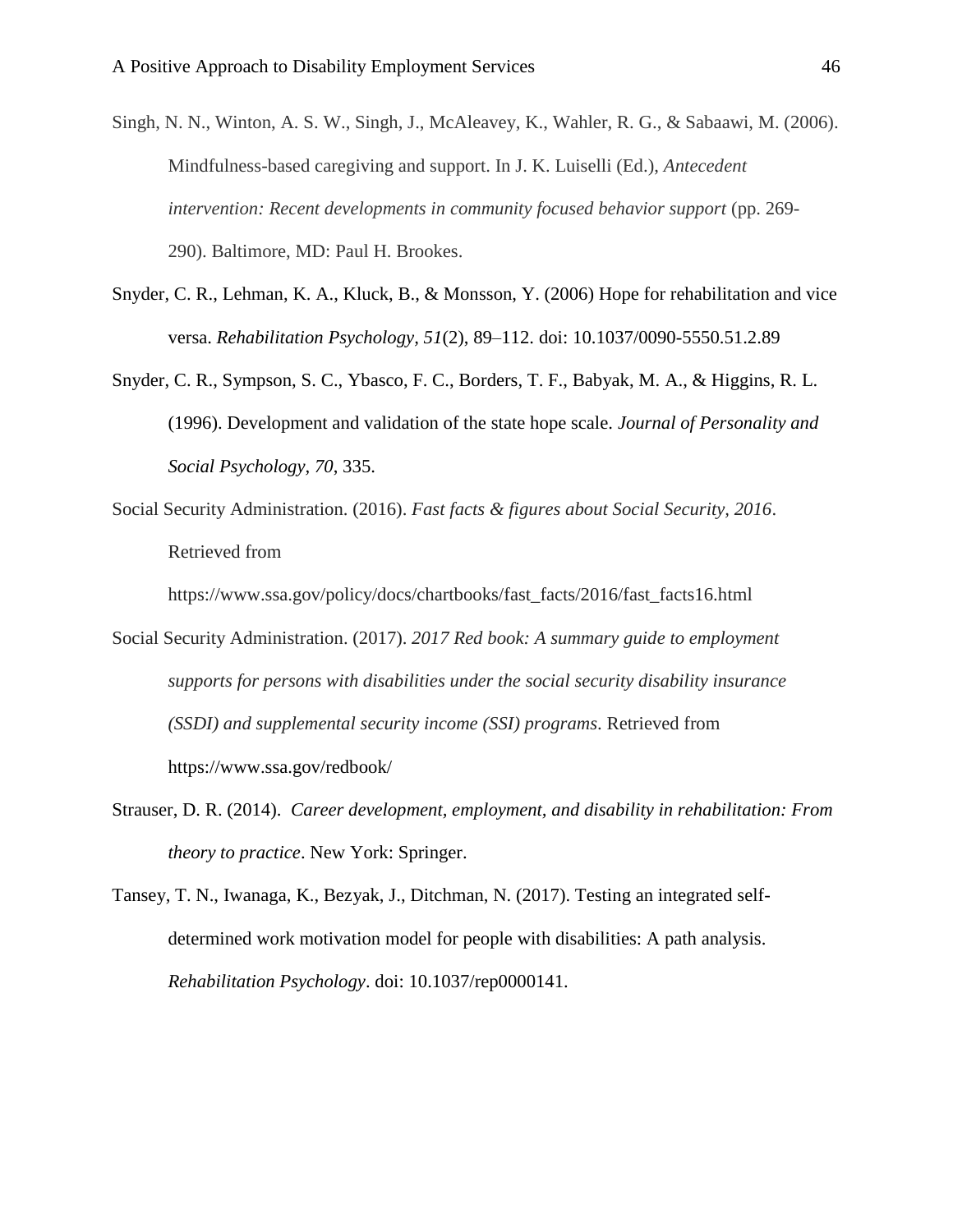Tomasulo, D. (2014). Positive group psychotherapy modified for adults with intellectual disabilities. *Journal of Intellectual Disabilities, 18*(4), 337-350. doi: 10.1177/1744629514552153

- U.S. Bureau of Labor Statistics. (2015). *Frequently asked questions about disability data.* Retrieved from [https://www.bls.gov/cps/cpsdisability\\_faq.htm#Identified](https://www.bls.gov/cps/cpsdisability_faq.htm#Identified)
- U.S. Census Bureau. (2017). *American community survey data tools and tables*. Retrieved from <https://www.census.gov/acs/www/data/data-tables-and-tools/>
- U.S. Government Accountability Office. (2011). *Social security disability: Ticket to work participation has increased, but additional oversight needed*. Retrieved from <http://www.gao.gov/products/GAO-11-324>
- VIA Institute on Character. (2017a). Retrieved from

http://www.viacharacter.org/www/Character-Strengths-Old/The-Science-of-Character-Video

VIA Institute on Character. (2017b). Retrieved from

http://www.viacharacter.org/www/Character-Strengths-Survey

VIA Institute on Character. (2004 – 2017a). Retrieved from

http://www.viacharacter.org/www/Character-Strengths/VIA-Classification

VIA Institute on Character. (2004 – 2017b). Retrieved from http://www.viacharacter.org

- Waterman, Alan S. (1990). The relevance of Aristotle's conception of eudaimonia for the psychological study of happiness. *Theoretical & Philosophical Psychology, Vol 10*(1), 39-44. doi: 10.1037/h0091489
- Yin, M., Shaewitz, D., Megra, M. (2014). *An uneven playing field: The lack of equal pay for people with disabilities.* Washington, D.C.: American Institutes for Research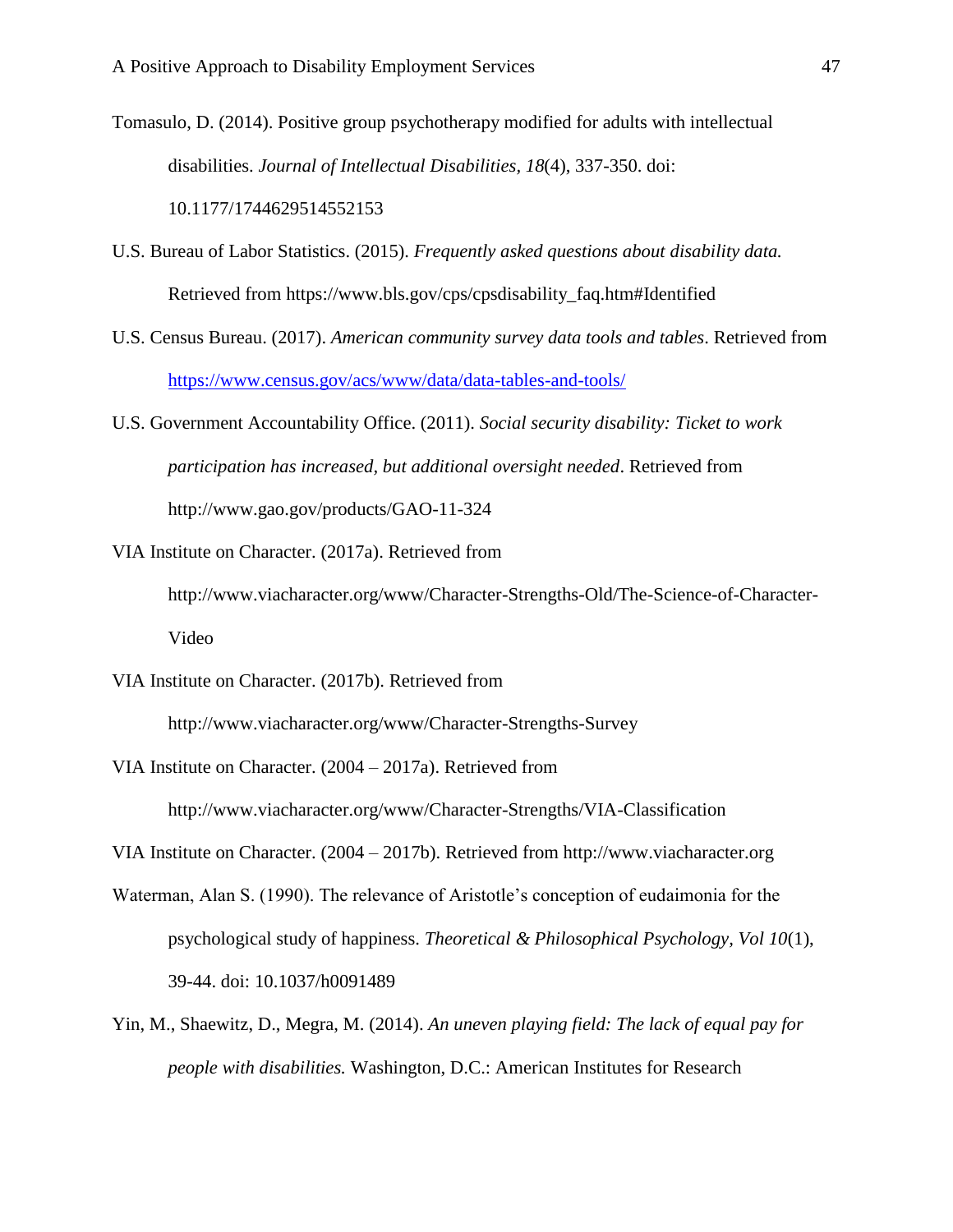## Appendix A

### The State Hope Scale

When administering the State Hope Scale, it is labeled as the "Goals Scale for the Present." Directions: Read each item carefully. Using the scale shown below, please select the number that best describes how you think about yourself right now and put that number in the blank before each sentence. Please take a few moments to focus on yourself and what is going on in your life at this moment. Once you have this "here and now" mindset, go ahead and answer each item according to the following scale:

- 1. Definitely false
- 2. Mostly false
- 3. Somewhat false
- 4. Slightly false
- 5. Slightly true
- 6. Somewhat true
- 7. Mostly true
- 8. Definitely true

#### Questions:

- 1. If I should find myself in a jam, I could think of many ways to get out of it.
- 2. At the present time, I am energetically pursuing my goals.
- 3. There are lots of ways around any problem that I am facing now.
- 4. Right now, I see myself as being pretty successful.
- 5. I can think of many ways to reach my current goals.
- 6. At this time, I am meeting the goals that I have set for myself.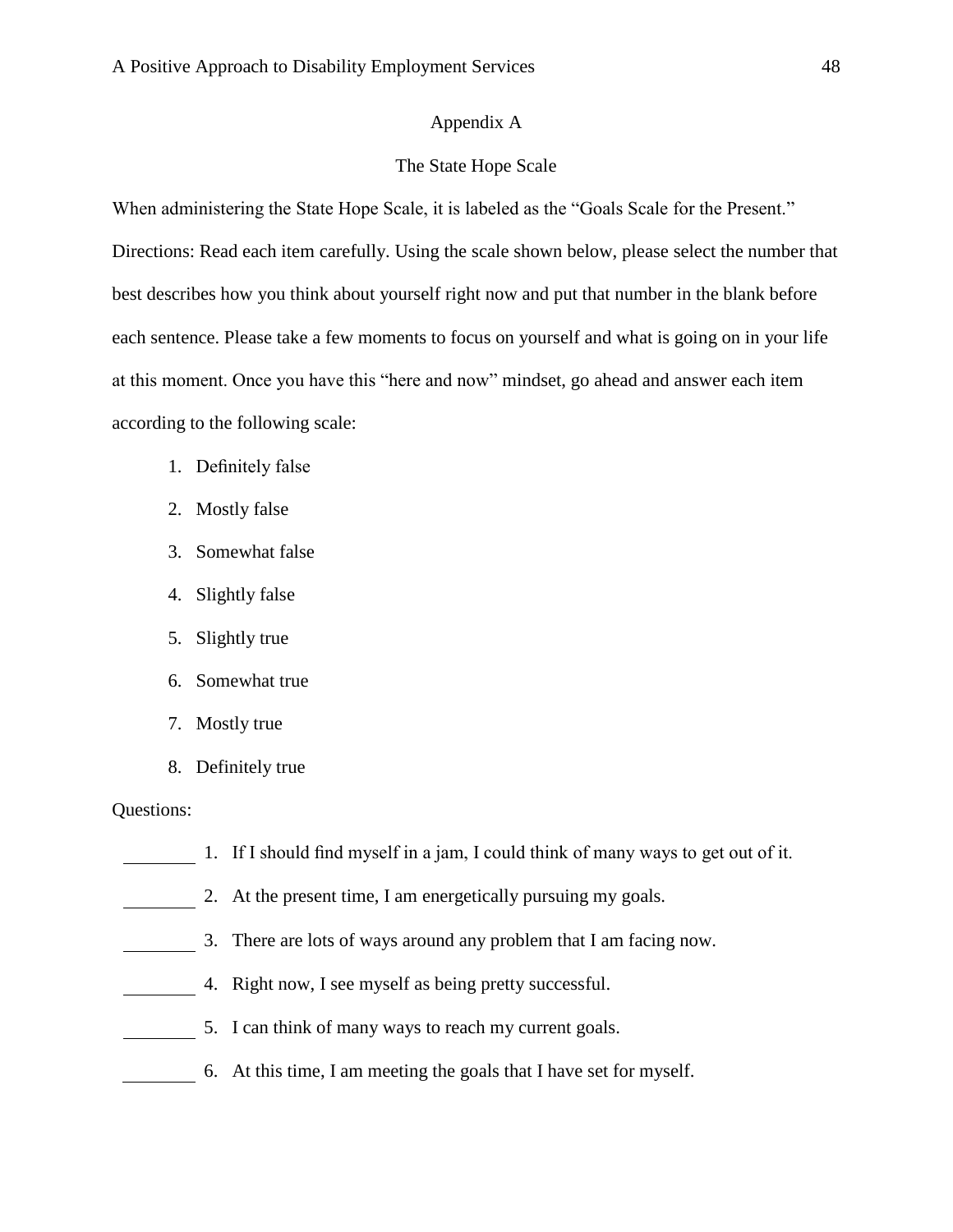Scoring: The Agency subscale score is derived by summing the three even-numbered items; the Pathways subscale score is derived by adding the three odd-numbered items. The total State Hope Scale score is derived by summing the three Agency and the three Pathways items. Scores can range from a low of 6 to a high of 48.

*Note*. From Snyder, C. R., Sympson, S. C., Ybasco, F. C., Borders, T. F., Babyak, M. A., & Higgins, R. L. (1996). Development and validation of the State Hope Scale. *Journal of Personality and Social Psychology, 70*, 335.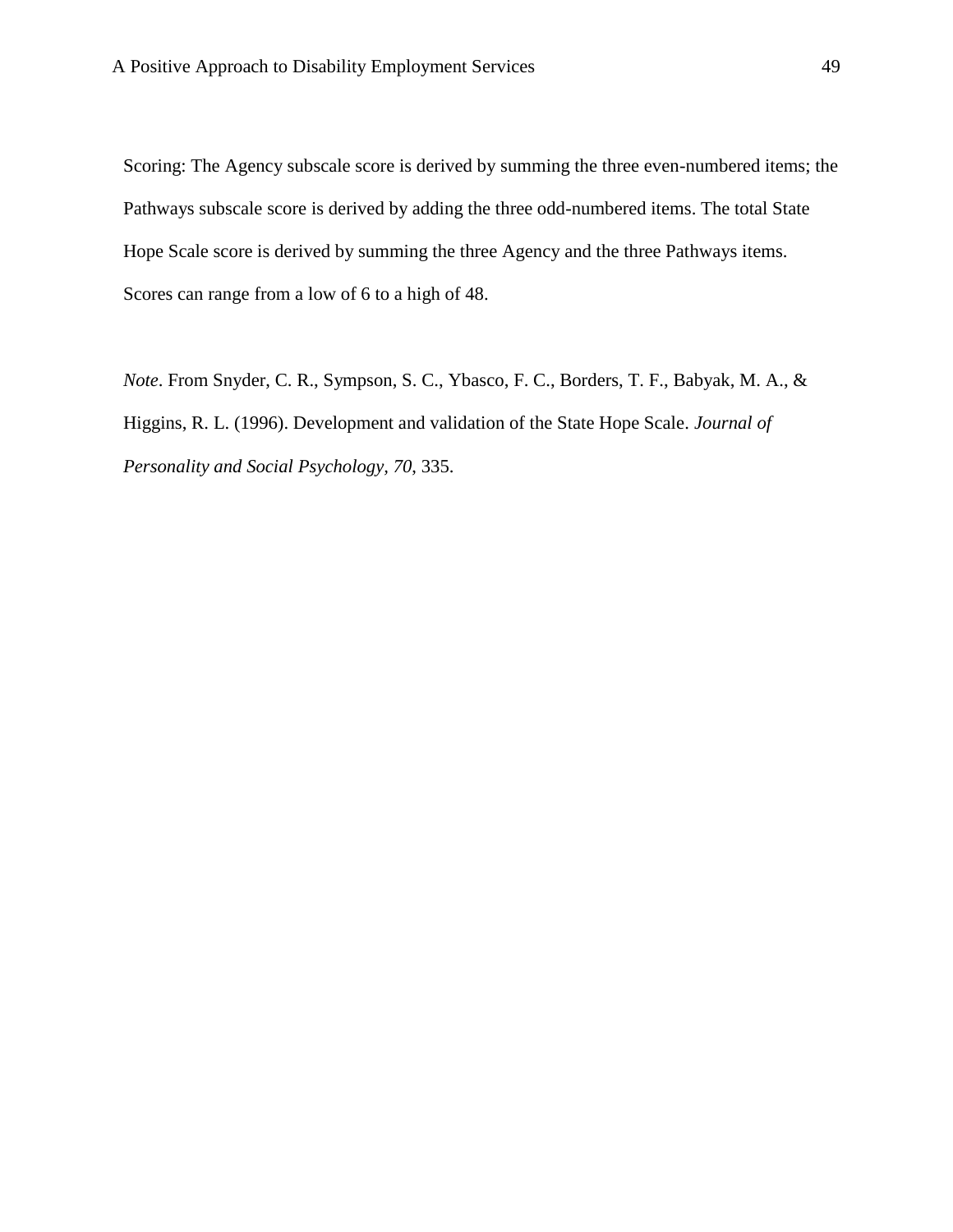## Appendix B

#### General Self-Efficacy Scale

Directions: Read each item carefully. Using the scale shown below, please select the number that best describes how you think about yourself and put that number in the blank before each sentence. Please take a few moments to focus on your life overall and answer each item according to the following scale:

- 1. Not at all true
- 2. Hardly true
- 3. Moderately true
- 4. Exactly true

### Questions:

- 1. I can always manage to solve difficult problems if I try hard enough.
- 2. If someone opposes me, I can find the means and ways to get what I want.
- 3. It is easy for me to stick to my aims and accomplish my goals.
- 4. I am confident that I could deal efficiently with unexpected events.
- 5. Thanks to my resourcefulness, I know how to handle unforeseen situations.
- 6. I can solve most problems if I invest the necessary effort.
	- 7. I can remain calm when facing difficulties because I can rely on my coping abilities.
- 8. When I am confronted with a problem, I can usually find several solutions.
- 9. If I am in trouble, I can usually think of a solution.
- 10. I can usually handle whatever comes my way.